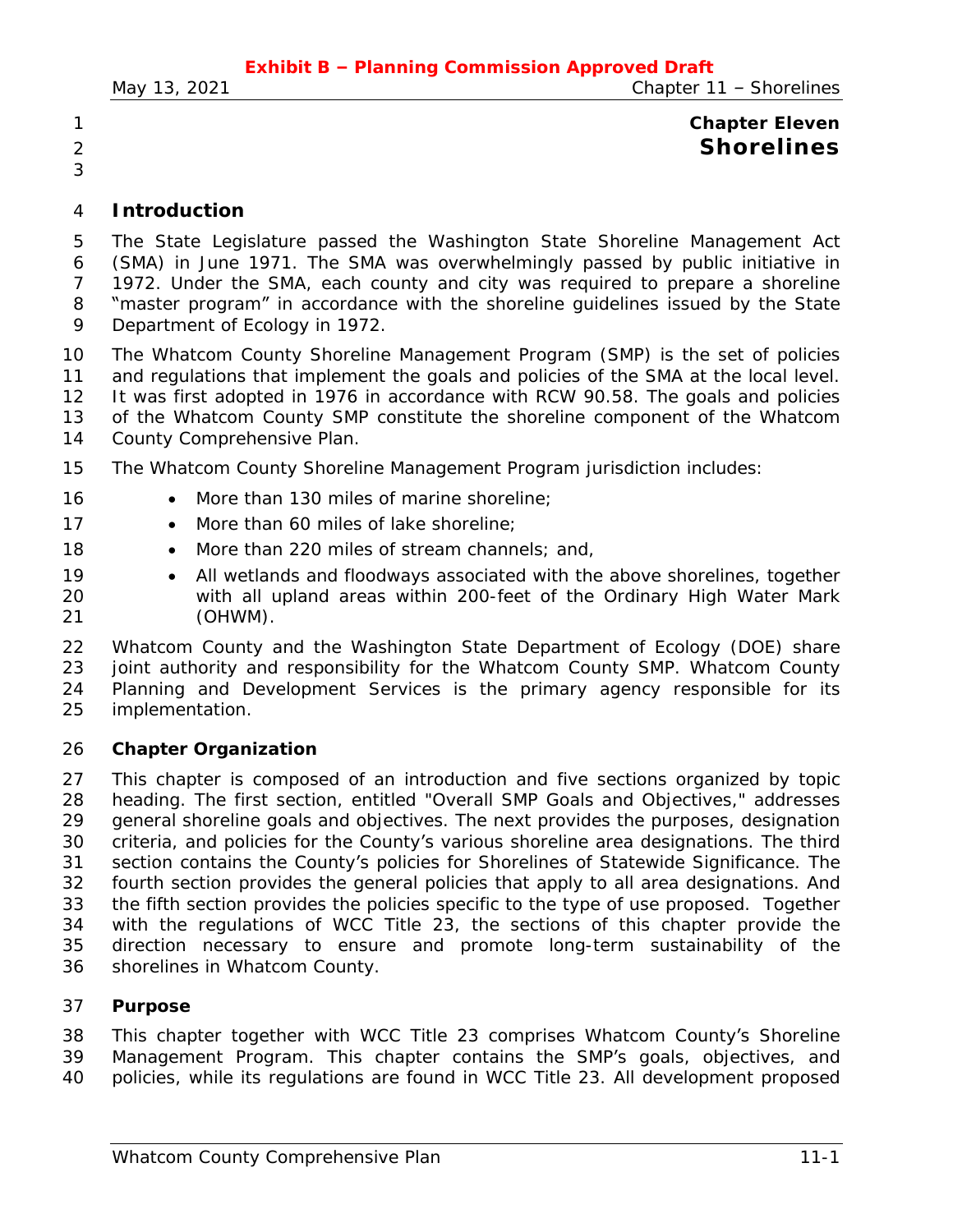within jurisdictional shorelines must be consistent with both the policies of this chapter and the regulations of WCC Title 23.

 The Shoreline Management Act (SMA) was developed and adopted to protect "the most valuable and fragile of [the state's] natural resources from the "inherent harm in uncoordinated and piecemeal development of the state's shorelines" (quotes from RCW 90.58.020). The SMA in Chapter 90.58 RCW contains three distinct but related priorities:

- 8 1. The promotion of shoreline uses that are both water-oriented and appropriate for the broader environmental context. Developments such as single family residences, recreational areas, and water-dependent businesses 11 such as marinas are considered priority uses provided they are constructed in a manner "consistent with control of pollution and prevention of damage to the environment" (quote from RCW 90.58.020).
- 2. The SMA requires local governments to take an active role in protecting the shoreline ecology: the water, the land, the vegetation and the wildlife. The 16 state guidelines are explicit: "Local master programs shall include regulations and mitigation standards ensuring that each permitted development will not cause a net loss of ecological functions of the shoreline." (WAC [173-26-](https://www.codepublishing.com/cgi-bin/wac.pl?cite=173-26-186) 186(8)(b)(i).)
- 20 3. The SMA also promotes public access to the shoreline by requiring protection of existing public access features and requiring certain types of new development to include public access.

 The SMP regulations (WCC Title 23) apply to individual projects, and impacts of shoreline development are evaluated on a project-by-project basis. However, the SMP goals and policies, shoreline designations, regulations, and the restoration plan are comprehensively structured to achieve no net loss of shoreline ecological

functions as a whole in Whatcom County.

# **GMA Goals and Countywide Planning Policies**

 First adopted in 1990, The Growth Management Act (GMA) is a series of state statutes that requires fast-growing cities and counties to develop a comprehensive plan to manage their population growth. It is primarily codified under Chapter 36.70A RCW, although it has been amended and added to in several other parts of the RCW. Under RCW 36.70A.020, the GMA established a series of 13 goals that should act as the basis of all comprehensive plans. In 2003, the legislature added the goals and policies of the Shoreline Management Act as the fourteenth GMA goal (RCW 36.70A.480). The shoreline goals may be found at RCW 90.58.020.

 As of this time, there are no Countywide Planning Policies that address development in the shoreline.

#### **SMA Requirements**

 Under the provisions of the SMA, all development along shorelines of the state is required to comply with the provisions of local shoreline master programs. The Whatcom County SMP works with other chapters of the Whatcom County Code to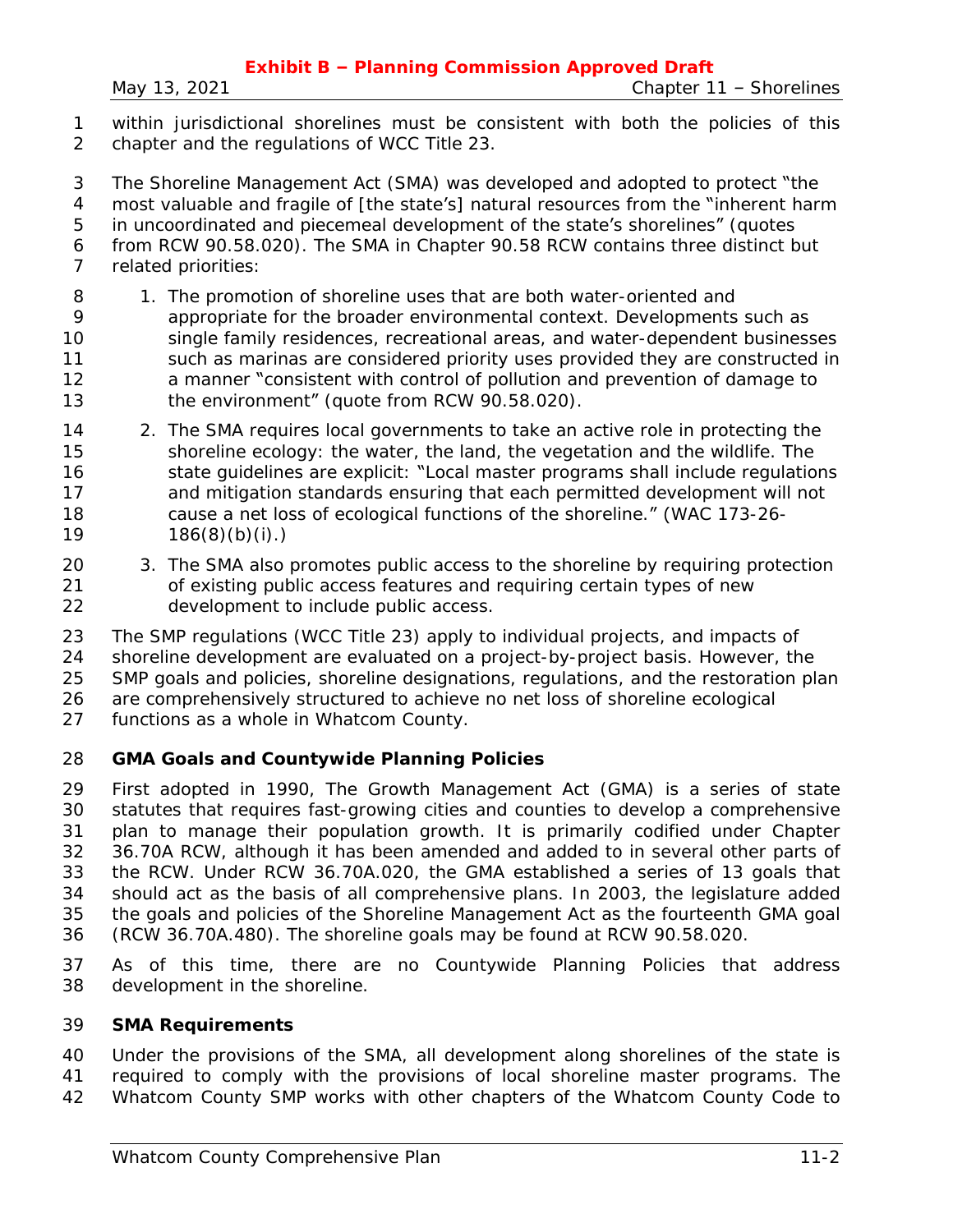- protect and preserve saltwater and freshwater shorelines throughout the county by
- managing natural resources and directing development and land use suitable for
- the shoreline environment.

# **Governing Principles**

 The following principles, along with the policy statements of RCW 90.58.020 and the principles of Chapter 173-26 WAC, establish basic concepts that underpin the goals, policies, and regulations of the Shoreline Management Plan (SMP):

- A. Any inconsistencies between the SMP and the Shoreline Management Act (SMA) must be resolved in accordance with the SMA.
- B. The policies of the SMP may be achieved by diverse means, one of which is regulation. Other means authorized by the SMA include, but are not limited to: acquisition of lands and/or easements by purchase or gift, incentive programs, and implementation of capital facility and/or nonstructural programs.
- C. Protecting the shoreline environment is an essential statewide policy goal, consistent with other policy goals. Permitted and/or exempt development, actions taken prior to the SMA's adoption, and/or unregulated activities can impair shoreline ecological processes and functions. The SMP protects shoreline ecology from such impairments in the following ways:
- 20 1. By using a process that identifies, inventories, and ensures meaningful understanding of current and potential ecological functions provided by shorelines.
- 23 3. By including policies and regulations to address cumulative impacts, including ensuring that the cumulative effect of exempt development will not cause a net loss of shoreline ecological functions, and by fairly allocating the burden of addressing such impacts among development opportunities.
- 4. By including regulations and regulatory incentives designed to protect shoreline ecological functions, and restore impaired ecological functions where such opportunities have been identified, consistent with the Shoreline Management Program Restoration Plan developed by Whatcom County.
- D. Regulation of private property to implement SMP goals such as public access and protection of ecological functions and processes must be consistent with all relevant constitutional and other legal limitations. These include, but are not limited to, civil rights guaranteed by the U.S. and state Constitutions, pertinent federal and state case law, and state statutes, such as RCW 34.05.328 and 43.21C.060 and Chapter 82.02 RCW.
- E. Regulatory or administrative actions must be implemented consistent with the public trust doctrine and other applicable legal principles as appropriate and must not unconstitutionally infringe on private property rights or result in an unconstitutional taking of private property.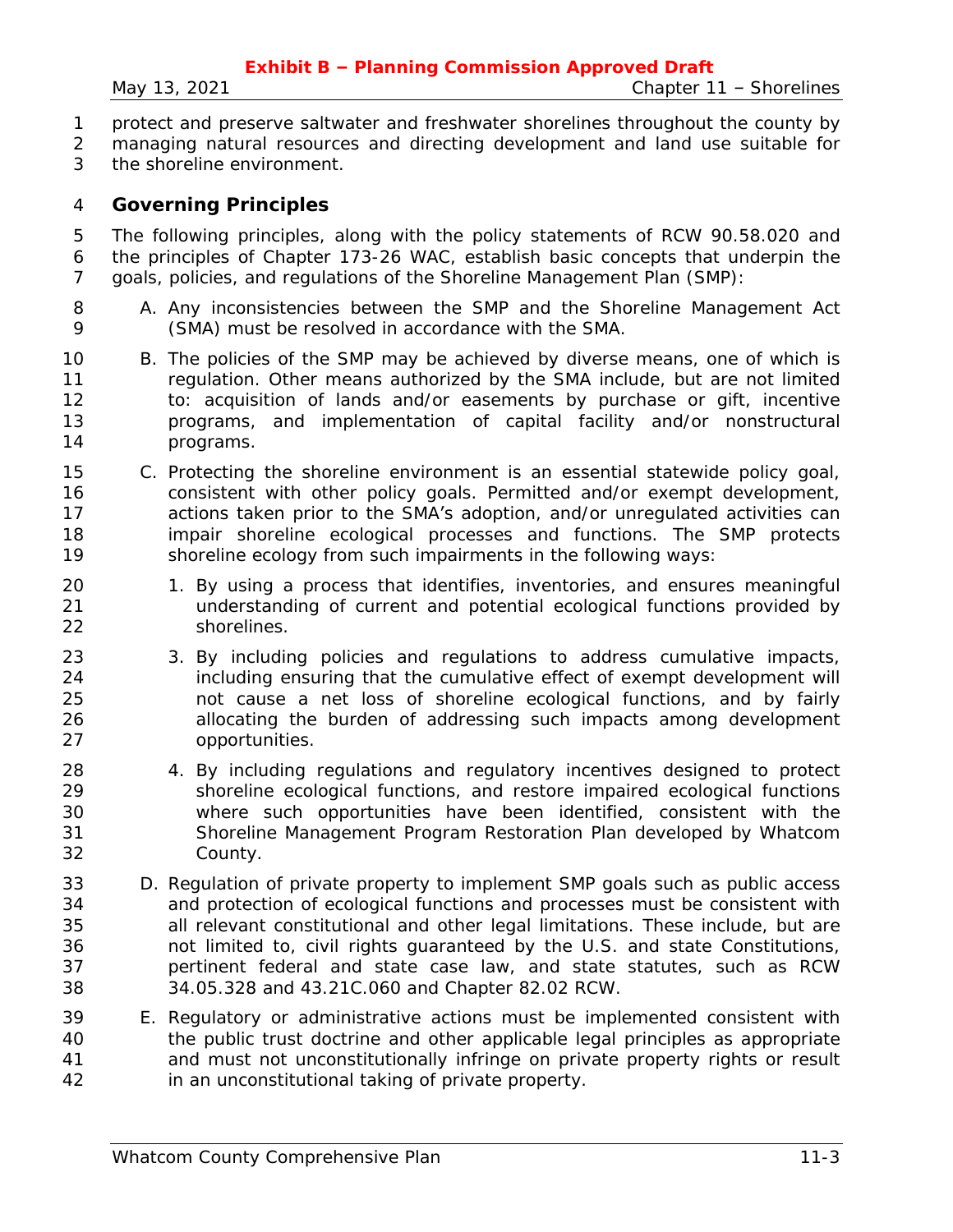- F. The regulatory provisions of the SMP are limited to jurisdictional shorelines, whereas the planning functions of the SMP may extend beyond the designated shoreline boundaries.
- G. The policies and regulations established by the SMP must be integrated and coordinated with those policies and rules of the Comprehensive Plan and development regulations adopted under the GMA and RCW 34.05.328.
- H. Consistent with the policy and use preferences of RCW 90.58.020, Whatcom County should balance the various policy goals of the SMP giving consideration to other relevant local, state, and federal regulatory and non-10 regulatory programs.

# **Overall Shoreline Management Program Goals and Objectives**

 This section contains overall SMP goals and objectives. They provide the foundation and framework upon which the shoreline area designations, policies, regulations, 14 and administrative procedures are based.

 The general policies and regulations (in a later section of this chapter and in Title 23 WCC, respectively) and the specific use policies and regulations (in a later section of this chapter and in WCC Title 23, respectively) are the means by which 18 these goals and objectives are implemented.

## **Economic Development**

 The economic development element provides for the location and design of industries, transportation facilities, port facilities, tourist facilities, commerce, and other developments that are particularly dependent upon a shoreline location and/or use of the shorelines of the state.

- **Goal 11A: Create and maintain an economic environment that can coexist harmoniously with the natural and human environment.**
- 11A-1: Encourage economic development that has minimal adverse effects and mitigates unavoidable impacts upon shoreline ecological functions and processes and the built environment.
- 11A-2: Encourage shoreline development that has a positive effect upon economic and social activities of value to the region.
- 11A-3: Encourage new water-dependent, water-related, and water-enjoyment economic development in priority order.
- 11A-4: Encourage economic development that is consistent with the adopted Comprehensive Economic Development Strategy (CEDS) for Whatcom County.
- 11A-5: Implement economic development policies contained in other chapters of the Comprehensive Plan in shoreline areas consistent with this chapter, WCC Title 23 and the SMA.
- 11A-6: Encourage new economic development to locate in areas that are already developed with similar uses.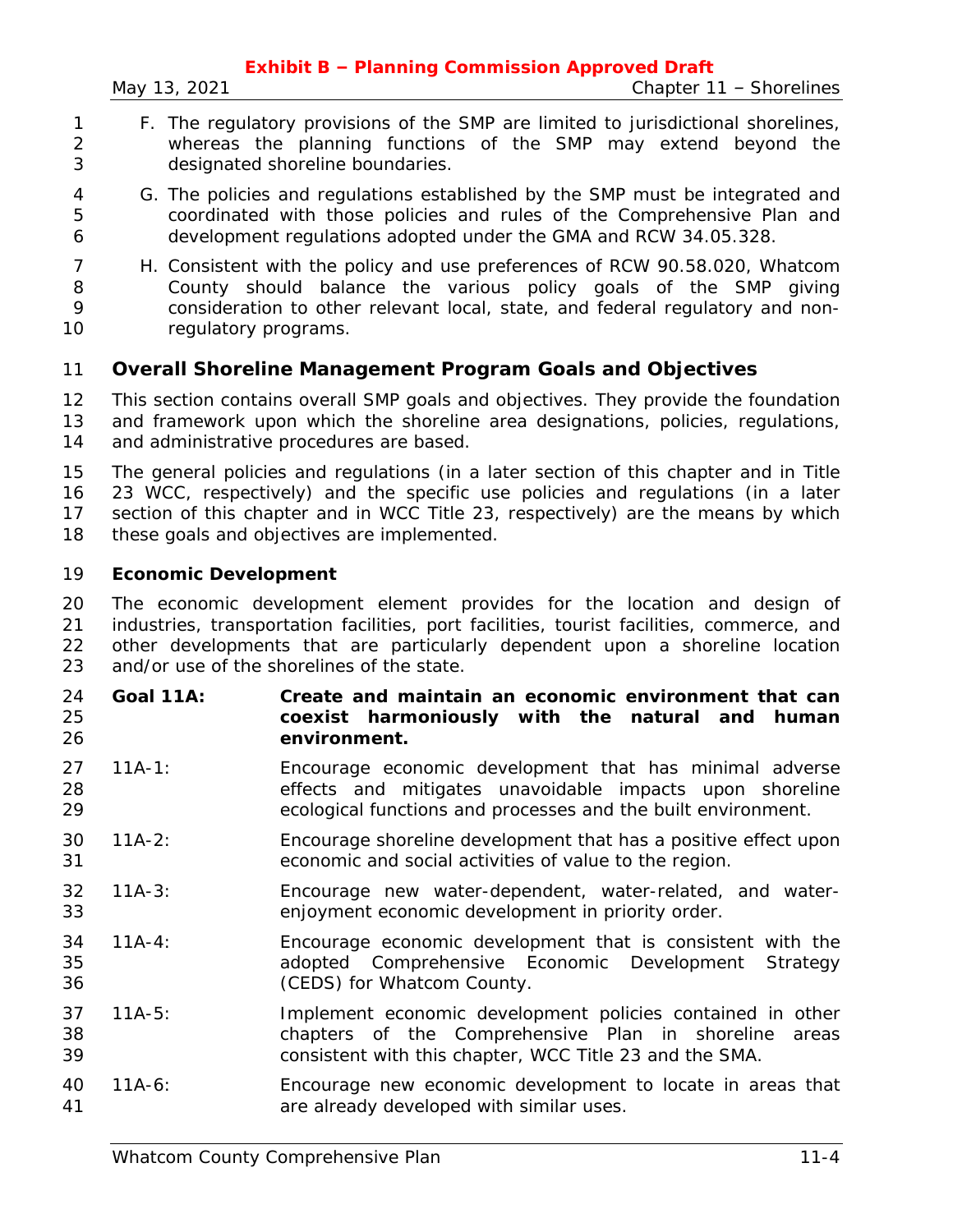| $\mathbf{1}$<br>$\sqrt{2}$<br>3                  | $11A-7:$             | Discourage expansion of existing development that<br>- İS<br>incompatible with the Comprehensive Plan, WCC Title 23, or the<br>character of the local area.                                                                                                                                                                                                                                                             |
|--------------------------------------------------|----------------------|-------------------------------------------------------------------------------------------------------------------------------------------------------------------------------------------------------------------------------------------------------------------------------------------------------------------------------------------------------------------------------------------------------------------------|
| $\overline{4}$                                   | <b>Public Access</b> |                                                                                                                                                                                                                                                                                                                                                                                                                         |
| 5<br>6                                           |                      | The public access element provides for public access to publicly or privately owned<br>shoreline areas where the public is granted a right of use or access.                                                                                                                                                                                                                                                            |
| $\overline{7}$<br>8<br>9<br>10<br>11<br>12<br>13 | <b>Goal 11B:</b>     | Increase the general public's ability to reach, touch, and<br>enjoy the water's edge, to travel on the waters of the<br>state, and/or to view the water and the shoreline from<br>adjacent locations; provided, that private rights, public<br>safety, and shoreline ecological functions and processes<br>protected consistent with the U.S. and<br>state<br>are<br>Constitutions, state case law, and state statutes. |
| 14                                               | Objectives:          |                                                                                                                                                                                                                                                                                                                                                                                                                         |
| 15<br>16<br>17                                   | $11B-1:$             | Locate, design, manage, and maintain public access in a manner<br>that protects shoreline ecological functions and processes and<br>the public health and safety.                                                                                                                                                                                                                                                       |
| 18<br>19                                         | $11B-2:$             | Design and manage public access in a manner that ensures<br>compatibility with water-dependent uses.                                                                                                                                                                                                                                                                                                                    |
| 20<br>21<br>22<br>23<br>24                       | $11B-3:$             | Where appropriate, acquire access to publicly owned tidelands<br>and shorelands. Encourage cooperation among the County,<br>landowners, developers, and other agencies and organizations<br>to enhance and increase public access to shorelines as specific<br>opportunities arise.                                                                                                                                     |
| 25                                               | $11B-4:$             | Provide and protect visual access to shorelines and tidelands.                                                                                                                                                                                                                                                                                                                                                          |
| 26<br>27<br>28<br>29                             | $11B-5:$             | Require physical or visual access to shorelines as a condition of<br>approval for shoreline development activities commensurate<br>with the impacts of such development and the corresponding<br>benefit to the public, consistent with constitutional limitations.                                                                                                                                                     |
| 30<br>31                                         | $11B-6:$             | Develop and manage public access to prevent adverse impacts<br>to adjacent private shoreline properties and developments.                                                                                                                                                                                                                                                                                               |
| 32                                               | Recreation           |                                                                                                                                                                                                                                                                                                                                                                                                                         |
|                                                  |                      |                                                                                                                                                                                                                                                                                                                                                                                                                         |

**Exhibit B – Planning Commission Approved Draft** *May 13, 2021 Chapter 11 – Shorelines*

 The recreation element provides for the preservation and expansion of water- oriented recreational opportunities that facilitate the public's ability to enjoy the physical and aesthetic qualities of the shoreline through parks, public access to tidelands and beaches, bicycle and pedestrian paths, viewpoints, and other recreational amenities.

#### **Goal 11C: Provide opportunities and space for diverse forms of water-oriented recreation.**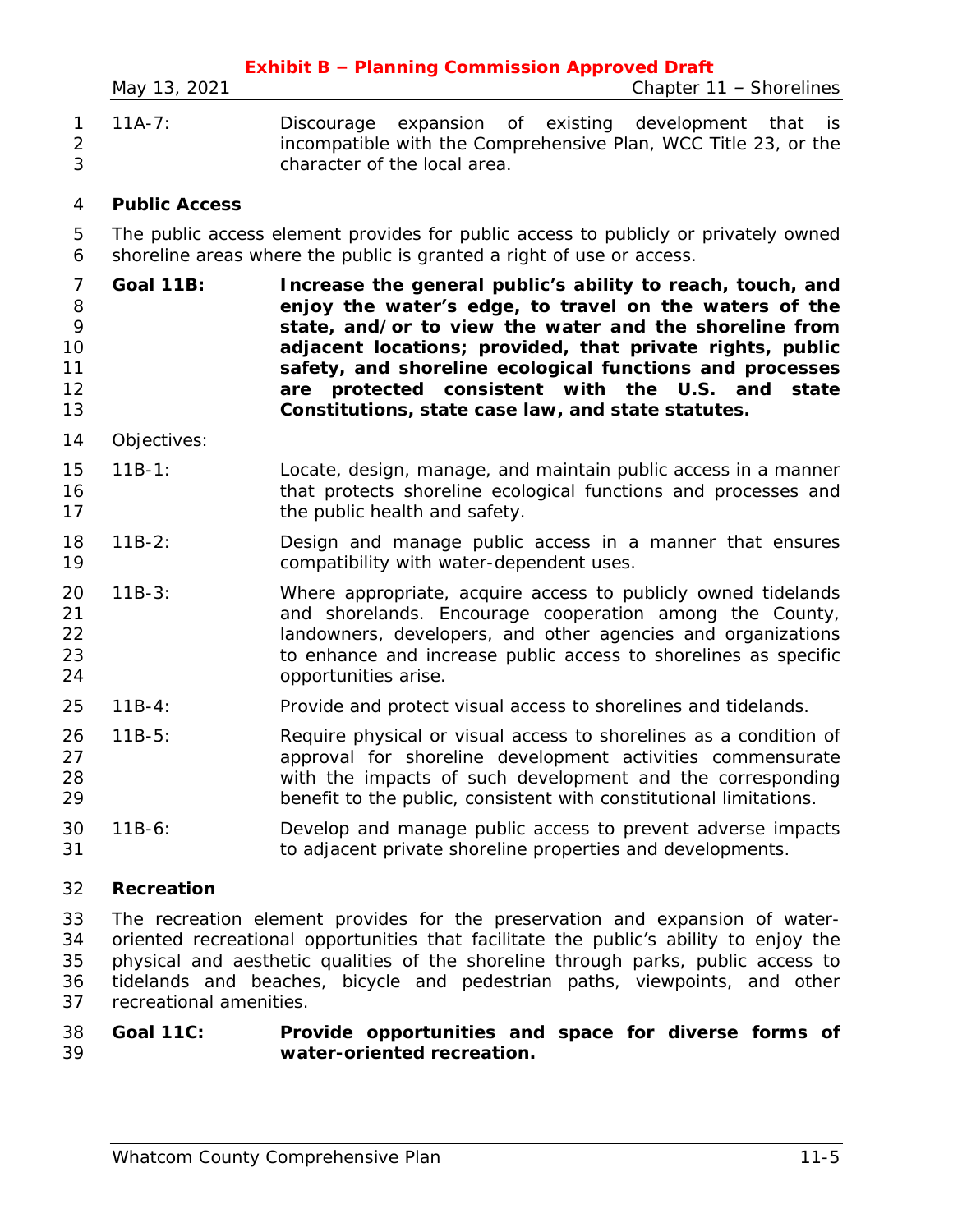|                                               | May 13, 2021     | Chapter 11 - Shorelines                                                                                                                                                                                                                                                                                                                                                                                                                       |
|-----------------------------------------------|------------------|-----------------------------------------------------------------------------------------------------------------------------------------------------------------------------------------------------------------------------------------------------------------------------------------------------------------------------------------------------------------------------------------------------------------------------------------------|
| 1<br>$\overline{2}$<br>3                      | $11C-1:$         | Locate, develop, manage, and maintain recreation areas in a<br>manner that protects shoreline ecological functions<br>and<br>processes.                                                                                                                                                                                                                                                                                                       |
| 4<br>5<br>6<br>$\overline{7}$<br>8<br>9<br>10 | $11C-2:$         | Provide a balanced choice of water-oriented public recreational<br>regionally. Ensure that<br>shoreline<br>opportunities<br>recreation<br>facilities serve projected County growth in accordance with the<br>level of service standards established in the Comprehensive Plan<br>and related goals and policies, the Comprehensive Park and<br>Recreation Open Space Plan, the Whatcom County Bicycle Plan,<br>and the Natural Heritage Plan. |
| 11<br>12<br>13<br>14                          | $11C-3:$         | Acquire additional recreation and public access areas with a high<br>recreation value prior to demand to assure that sufficient<br>shoreline recreation opportunities are available to serve future<br>recreational needs.                                                                                                                                                                                                                    |
| 15<br>16<br>17<br>18<br>19                    | $11C - 4:$       | Encourage cooperation among public agencies,<br>nonprofit<br>groups, private landowners, and developers to increase and<br>diversify recreational opportunities through a variety of means<br>including incorporating water-oriented recreational opportunities<br>into mixed use developments and other innovative techniques.                                                                                                               |
| 20<br>21<br>22                                | $11C-5:$         | Recognize and protect the interest of all people of the state by<br>providing increased recreational opportunities within shorelines<br>of statewide significance and associated shorelands.                                                                                                                                                                                                                                                  |
| 23                                            | $11C-6:$         | Encourage private and public investment in recreation facilities.                                                                                                                                                                                                                                                                                                                                                                             |
| 24<br>25<br>26                                | $11C - 7:$       | Locate, design, and operate recreational development in a<br>manner that minimizes adverse effects on adjacent properties<br>as well as other social, recreational, or economic activities.                                                                                                                                                                                                                                                   |
| 27                                            |                  | <b>Transportation and Essential Public Facilities</b>                                                                                                                                                                                                                                                                                                                                                                                         |
| 28<br>29<br>30                                |                  | The transportation and essential public facilities element provides for the general<br>location and extent of existing and proposed public thoroughfares, transportation<br>routes, terminals, and other public utilities and facilities.                                                                                                                                                                                                     |
| 31<br>32<br>33<br>34                          | <b>Goal 11D:</b> | Provide transportation systems and essential public<br>facilities in shoreline areas without adverse effects on<br>existing shoreline use and development or shoreline<br>ecological functions and/or processes.                                                                                                                                                                                                                              |
| 35                                            | Objectives:      |                                                                                                                                                                                                                                                                                                                                                                                                                                               |
| 36<br>37<br>38<br>39                          | $11D-1:$         | Locate, develop, manage, and maintain transportation systems<br>and essential public facilities in a manner that protects shoreline<br>ecological functions and processes. Minimize and mitigate<br>unavoidable impacts.                                                                                                                                                                                                                      |
| 40<br>41<br>42                                | $11D-2:$         | Locate and design transportation systems and essential public<br>facilities to be harmonious with the existing and future economic<br>and social needs of the community.                                                                                                                                                                                                                                                                      |
|                                               |                  |                                                                                                                                                                                                                                                                                                                                                                                                                                               |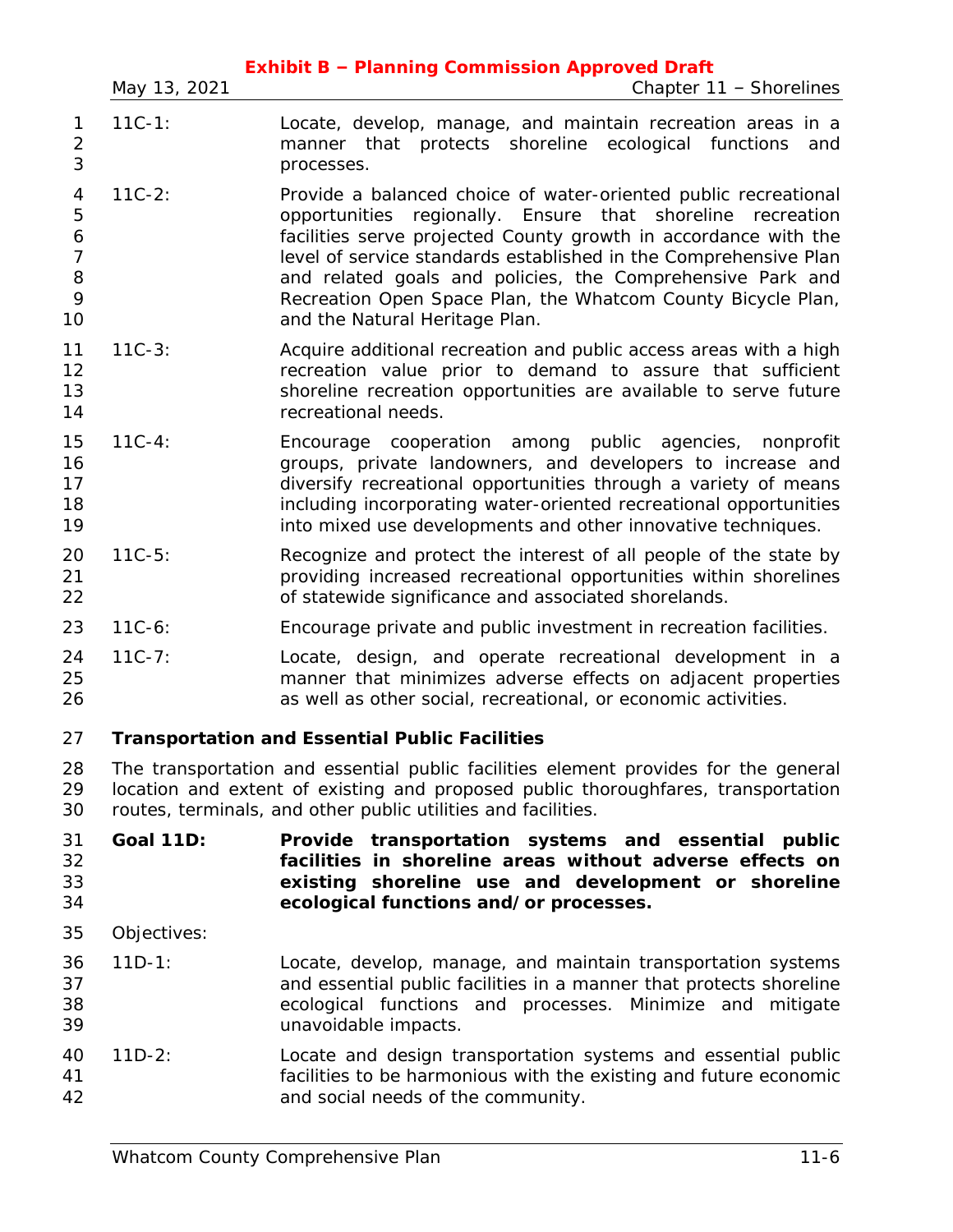|                     | <b>Exhibit B - Planning Commission Approved Draft</b> |                                                                                                                                                                                                                                                                                          |  |  |  |
|---------------------|-------------------------------------------------------|------------------------------------------------------------------------------------------------------------------------------------------------------------------------------------------------------------------------------------------------------------------------------------------|--|--|--|
|                     | May 13, 2021                                          | Chapter 11 - Shorelines                                                                                                                                                                                                                                                                  |  |  |  |
| 2<br>3<br>4<br>5    | $11D-3:$                                              | Discourage the development of non-water-dependent<br>transportation systems and essential public facilities unless no<br>feasible alternatives exist. Devote roads within the shoreline<br>jurisdiction to low volume local access routes and shoreline<br>public access where feasible. |  |  |  |
| 6<br>8              | $11D-4:$                                              | When appropriate, require appropriate compensation where<br>transportation systems and essential public facilities reduce the<br>benefits people derive from their property.                                                                                                             |  |  |  |
| 9<br>10<br>11<br>12 | $11D-5:$                                              | Provide for alternate modes of travel, encourage freedom of<br>among travel modes, and provide multiple use<br>choice<br>transportation corridors where compatible in association with<br>shoreline transportation development.                                                          |  |  |  |
| 13<br>14<br>15      | $11D-6:$                                              | Require transportation system and essential public facility<br>development in shoreline areas to protect and enhance physical<br>and visual shoreline public access.                                                                                                                     |  |  |  |

# **Shoreline Use**

 The shoreline use element prioritizes the use and development of shorelines and adjacent land areas for housing, business, industry, transportation, agriculture, forestry, natural resources, recreation, education, public institutions, utilities, and other categories of public and private land use with respect to the type, general distribution, location, and extent of such uses and developments.

- **Goal 11E: Preserve and develop shorelines in a manner that allows for an orderly balance of uses.**
- 11E-1: Give preference to water-dependent and single-family residential uses that are consistent with preservation of shoreline ecological functions and processes. Give secondary preference to water-related and water-enjoyment uses. Allow non-water-oriented uses only when substantial public benefit is provided with respect to the goals of the SMA for public access and ecological restoration.
- 11E-2: Designate and maintain appropriate areas for protecting and restoring shoreline ecological functions and processes to control pollution and prevent damage to the shoreline environment and/or public health.
- 11E-3: Ensure shoreline uses are consistent with the Comprehensive Plan.
- 11E-4: Balance the location, design, and management of shoreline uses throughout the County to prevent a net loss of shoreline ecological functions and processes over time.
- 11E-5: Encourage mixed use developments that include and support water-oriented uses and provide a substantial public benefit consistent with the public access and ecological restoration goals and policies of the SMA.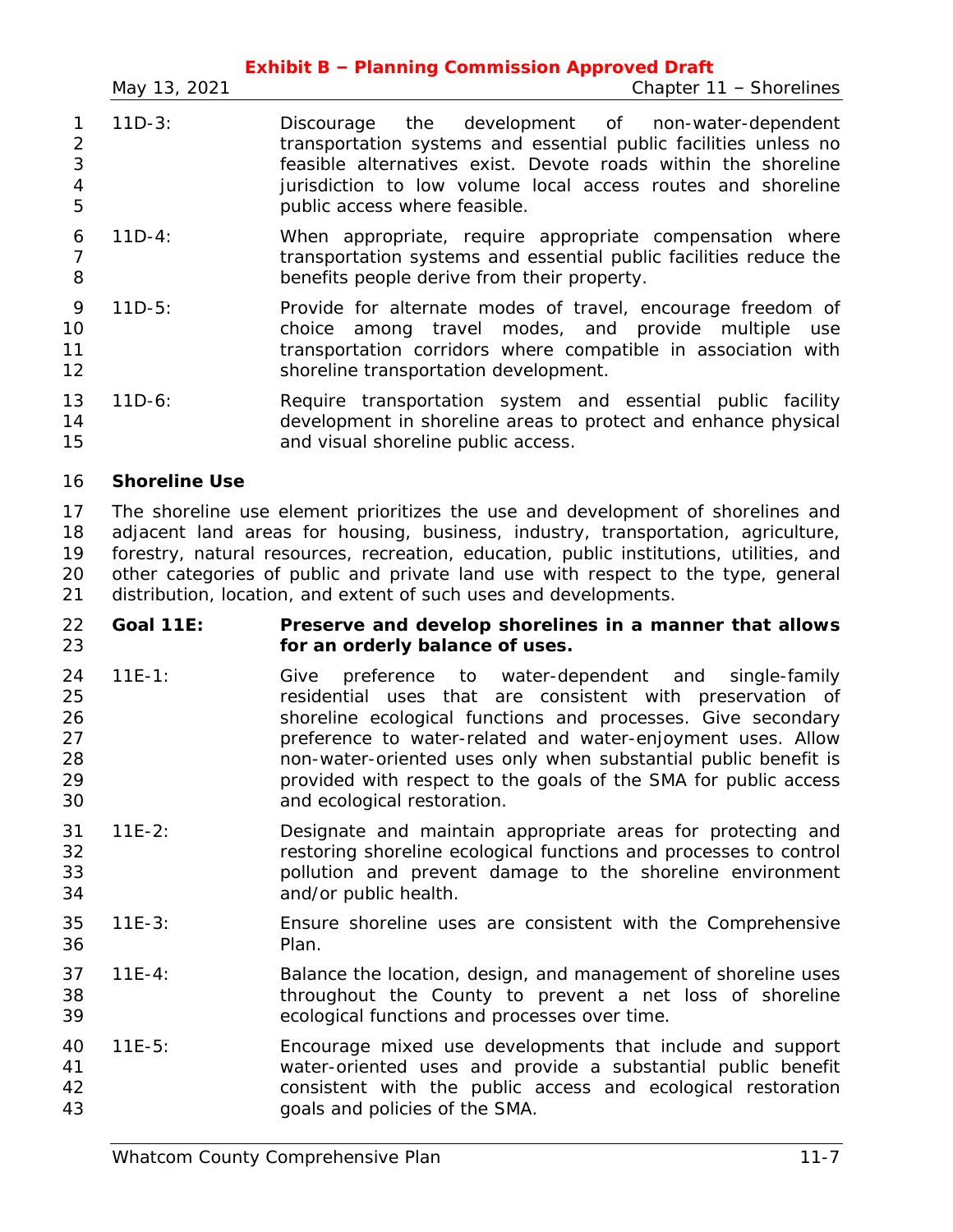|   | <b>Exhibit B - Planning Commission Approved Draft</b> |                                                                                                                                                                                 |  |  |  |
|---|-------------------------------------------------------|---------------------------------------------------------------------------------------------------------------------------------------------------------------------------------|--|--|--|
|   | May 13, 2021                                          | Chapter 11 - Shorelines                                                                                                                                                         |  |  |  |
| 3 | $1 11E-6:$                                            | Encourage shoreline uses and development that enhance<br>shoreline ecological functions and/or processes or employ<br>innovative features that further the purposes of the SMP. |  |  |  |
|   | 4 11E-7:                                              | Encourage shoreline uses and development that enhance and/or                                                                                                                    |  |  |  |

increase public access to the shoreline.

# **Conservation**

 The shoreline conservation element provides for the protection of natural resources and shoreline ecological functions and processes. Resources to be conserved and protected include, but are not limited to, wetlands; riparian, nearshore, and aquatic habitats; priority fish and wildlife habitats and species; floodplains; feeder bluffs and other geological features; cultural and historic resources; as well as scenic vistas and aesthetics.

## **Goal 11F: Conserve shoreline resources and important shoreline features, and protect shoreline ecological functions and the processes that sustain them to the maximum extent practicable.**

- 11F-1: Maintain regulations and mitigation standards that ensure new shoreline developments prevent a net loss of shoreline ecological functions and processes. Implement such regulations and standards in a manner consistent with all relevant constitutional and other legal limitations on the regulation of **private property.**
- 11F-2: Protect critical areas in accordance with the County's critical areas regulations (WCC Chapter 16.16), as adopted by reference in the SMP.
- 11F-3: Manage renewable natural resources on a sustained yield basis. Extract nonrenewable natural resources in a manner that maintains the quality of other resources and shoreline ecological functions and processes.
- 11F-4: Prioritize protection and/or conservation of shoreline areas that are ecologically intact and minimally developed or degraded.

# **Cultural Resources**

 The cultural resource element provides for protection, preservation and/or restoration of buildings, sites, and areas having archaeological, historical, cultural, or scientific value or significance. "Cultural resource" refers to any archaeological, historic, cemetery, or other cultural sites or artifacts; as well as those traditional food, medicine, fibers, and objects that sustain the religious, ceremonial, and social activities of affected Native American tribes that may be regulated under state or federal laws administered by the Washington State Department of Archaeologic and Historic Preservation (DAHP).

# **Goal 11G: Protect shoreline features of historic, cultural, archeological, or scientific value or significance to**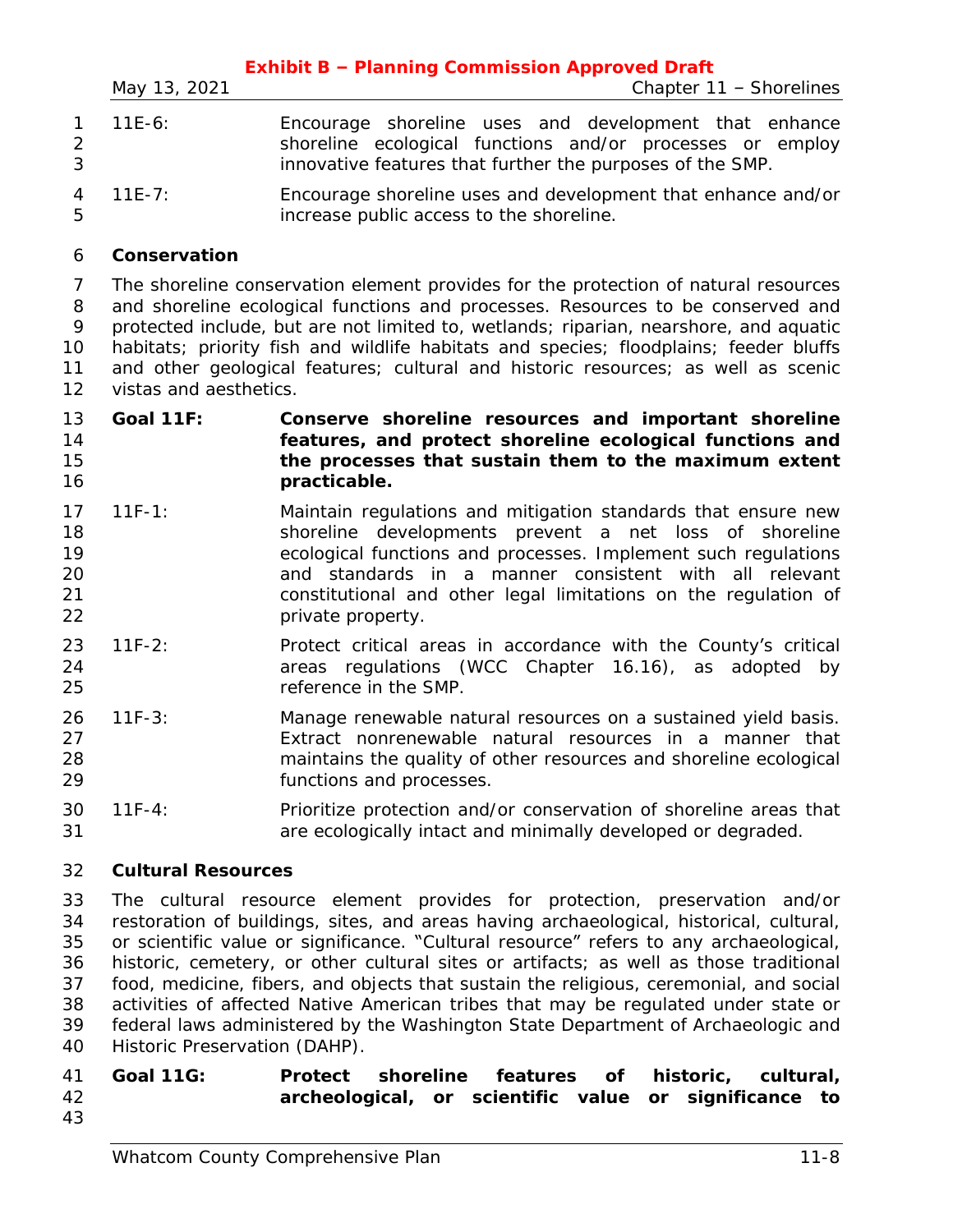|                          | May 13, 2021                | <b>Exhibit B - Planning Commission Approved Draft</b><br>Chapter $11$ – Shorelines                                                                                                                                                                       |
|--------------------------|-----------------------------|----------------------------------------------------------------------------------------------------------------------------------------------------------------------------------------------------------------------------------------------------------|
| 1<br>$\overline{2}$<br>3 |                             | prevent damage or destruction through coordination and<br>consultation with the appropriate local, state and federal<br>authorities, including affected Indian tribes.                                                                                   |
| $\overline{4}$<br>5      | $11G-1:$                    | Protect cultural resources in collaboration with appropriate<br>tribal, state, federal, and local governments.                                                                                                                                           |
| 6<br>$\overline{7}$<br>8 | $11G-2$                     | Engage in and encourage public agencies and private parties to<br>cooperate in the identification, protection and management of<br>cultural resources.                                                                                                   |
| 9<br>10<br>11<br>12      | $11G-3:$                    | Consult with the Washington State Department of Archaeology<br>and Historic Preservation (DAHP) and affected Native American<br>tribes when developing local policies and regulations for<br>identifying, protecting, and preserving cultural resources. |
| 13<br>14<br>15           | $11G-4:$                    | Where appropriate, restore unique resources that have cultural,<br>archaeological, historic, educational, or scientific value or<br>significance to further enhance the value of the shorelines.                                                         |
| 16<br>17<br>18           | $11G-5:$                    | Where appropriate provide access to cultural resources in a<br>manner that is culturally sensitive and does not degrade the<br>resource or impact the quality of the environment.                                                                        |
| 19<br>20<br>21           | $11G-3:$                    | Provide opportunities for education related to archaeological,<br>historical, and cultural features where<br>appropriate<br>and<br>incorporated into public and private programs and development.                                                        |
| 22                       | <b>Views and Aesthetics</b> |                                                                                                                                                                                                                                                          |
| 23<br>24                 |                             | This element provides for preservation and/or protection of scenic vistas, views of<br>the water, and other aesthetic qualities of shorelines for public enjoyment.                                                                                      |

 **Goal 11H: Assure that the public's ability and opportunity to enjoy shoreline views and aesthetics is protected.**

- 27 11H-1: Identify and protect areas with scenic vistas and areas where **the shoreline has high aesthetic value.**
- 11H-2: Design development to minimize adverse impacts on views from public property or views enjoyed by a substantial number of residences.

# **Restoration and Enhancement**

 This element provides for the timely restoration and enhancement of ecologically impaired areas in a manner that achieves a net gain in shoreline ecological functions and processes above baseline conditions set as of the date of adoption of the comprehensive SMP update, February 27, 2007.

# **Goal 11I: Reestablish, rehabilitate and/or otherwise improve impaired shoreline ecological functions and/or processes through voluntary and incentive-based public and private programs and actions that are consistent with the**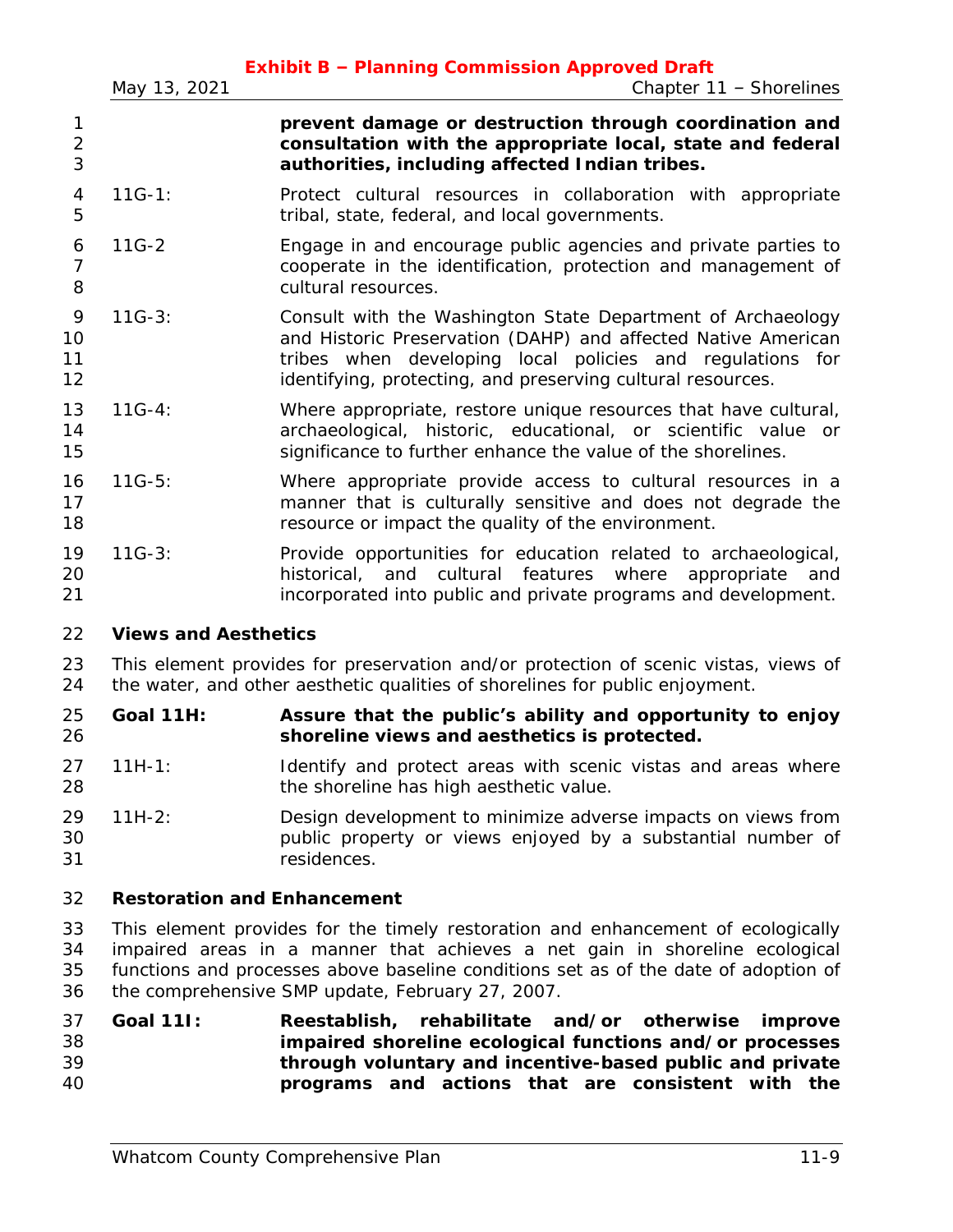|                                    | May 13, 2021 | <b>Exhibit B - Planning Commission Approved Draft</b><br>Chapter $11$ - Shorelines                                                                                                                                                                                                                                                                             |
|------------------------------------|--------------|----------------------------------------------------------------------------------------------------------------------------------------------------------------------------------------------------------------------------------------------------------------------------------------------------------------------------------------------------------------|
| 1<br>$\overline{2}$                |              | Shoreline Management Program Restoration Plan and<br>other approved restoration plans.                                                                                                                                                                                                                                                                         |
| 3<br>4<br>5<br>6<br>$\overline{7}$ | $111 - 1:$   | facilitate<br>cooperative<br>Encourage<br>and<br>restoration<br>and<br>enhancement programs between local, state, and federal public<br>agencies, tribes, nonprofit organizations, and landowners to<br>address shorelines with impaired ecological functions and/or<br>processes.                                                                             |
| 8<br>9<br>10<br>11<br>12<br>13     | $111 - 2:$   | Restore and enhance shoreline ecological functions, processes,<br>and features through voluntary and incentive-based public and<br>private programs, such as the Shore Friendly Program<br>developed by the Washington State Department of Fish and<br>Wildlife, Washington State Department of Natural Resources,<br>and the Environmental Protection Agency. |
| 14<br>15                           | $111 - 3:$   | Target restoration and enhancement towards improving habitat<br>requirements of priority and/or locally important wildlife species.                                                                                                                                                                                                                            |
| 16<br>17<br>18<br>19<br>20<br>21   | $111 - 4:$   | Ensure restoration and enhancement is consistent with and,<br>where practicable, prioritized based on the biological recovery<br>goals for early Chinook and bull trout populations and other<br>species and/or populations for which a recovery plan is<br>available.                                                                                         |
| 22                                 |              | <b>Shoreline Environment Designations</b>                                                                                                                                                                                                                                                                                                                      |
| 23<br>$\Omega$                     |              | A set of 10 shoreline area designations has been developed as a part of the SMP.<br>The nurrose of the eperating area decidentians is to provide a quotementic rational                                                                                                                                                                                        |

 The purpose of the shoreline area designations is to provide a systematic, rational, and equitable basis upon which to guide and regulate development within specific shoreline reaches.

- Shoreline area designations have been determined after consideration of:
- 1. The ecological functions and processes that characterize the shoreline, together with the degree of human alteration;
- 2. Existing development patterns together with WCC Title 20 Zoning designations, the Comprehensive Plan designations, and other officially adopted plans;
- 3. Federal and tribal ownership status;
- 4. The goals of Whatcom County citizens for their shorelines;
- 5. Pursuant to RCW 90.58.100(4), in designating state-owned shorelines, consideration has been given to public demand for wilderness beaches, ecological study areas, and other recreational activities; and,
- 6. Other state policies in the SMA and the SMP Guidelines (RCW 90.58.020 and Chapter 173-26 WAC, respectively).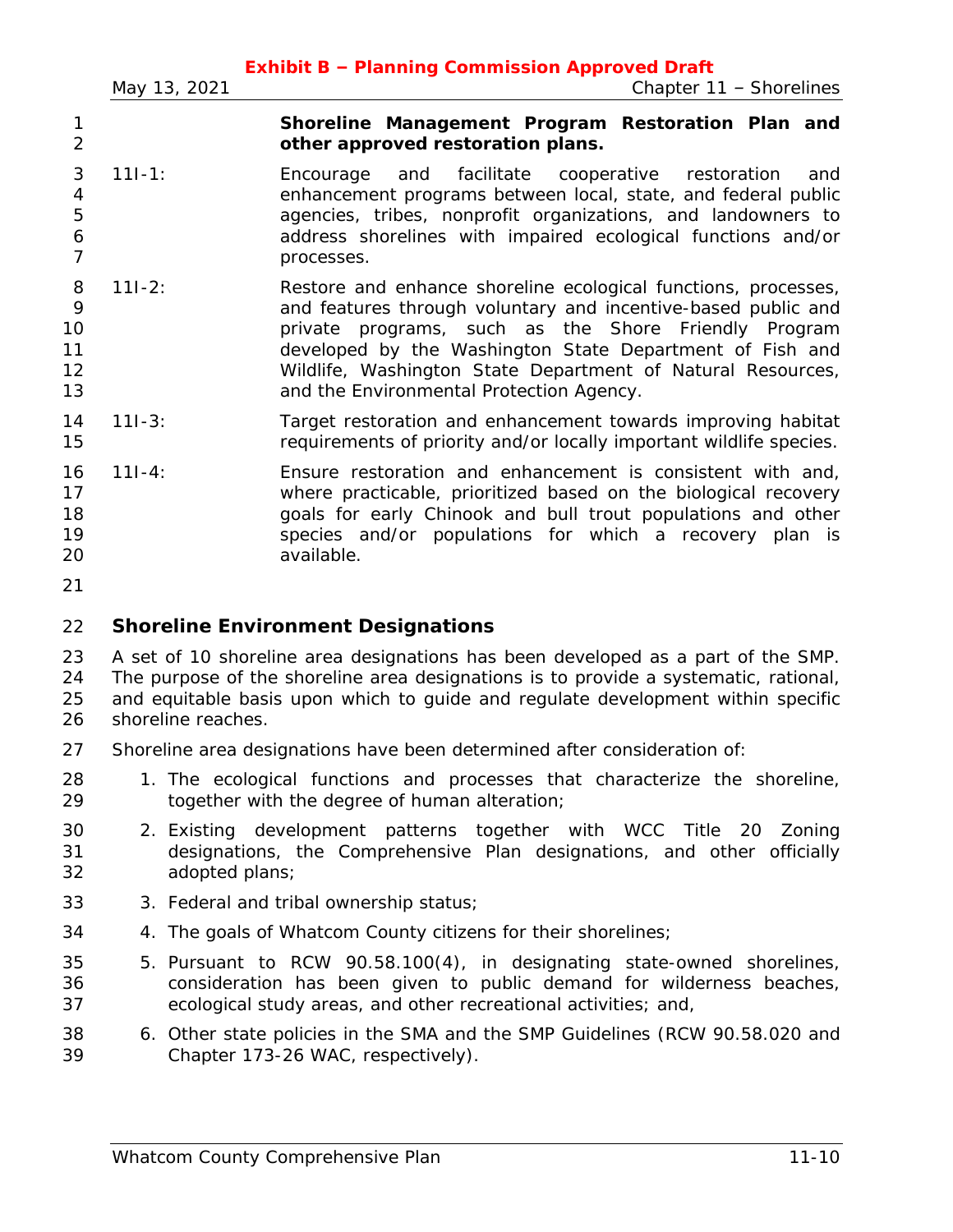## **Urban Shoreline Area**

#### **Purpose**

 The purpose of the urban shoreline area is to provide for intensive development of water-oriented commercial, transportation, and industrial uses and accommodate mixed use developments such as those consisting of urban density residential, commercial, and industrial uses, while protecting existing shoreline ecological functions and processes and restoring shoreline ecological functions and/or processes in areas that have been previously degraded.

#### **Designation Criteria**

 The urban shoreline area is applied to shoreline areas zoned commercial, industrial, and urban density residential within urban growth areas and industrial or commercial areas in Limited Areas of More Intense Rural Development (LAMIRDs), if they:

- 14 A. Are currently characterized by high intensity development and/or uses; are designated by the Comprehensive Plan for high intensity uses or intensive uses related to commerce, transportation or navigation; or are suitable and planned for high intensity mixed use; and
- B. Do not contain limitations to urban use such as geologic hazards, and have adequate utilities and access; and
- C. Do not provide important ecological functions that would be significantly compromised by high intensity residential, commercial, or industrial use.

#### **Policies**

- Development within urban shoreline areas shall be consistent with the following policies:
- Policy 11J-1: New urban character development should be directed toward already developed or developing areas where compatible.
- Policy 11J-2: First priority should be given to water-dependent uses. Second priority should be given to water-related and then water- enjoyment uses. Non-water-oriented uses should not be allowed except as part of mixed use developments. Non-water-oriented uses may also be allowed in limited situations where they do not conflict with or limit opportunities for water-oriented uses or on sites where there is no direct access to the shoreline, or where the needs of existing and future water-dependent uses are met.

#### **Urban Resort Shoreline Area**

#### **Purpose**

 The purpose of the urban resort shoreline area is to provide for intensive residential and commercial uses geared to the needs of tourists and day visitors while protecting existing shoreline ecological functions and processes. Emphasis is on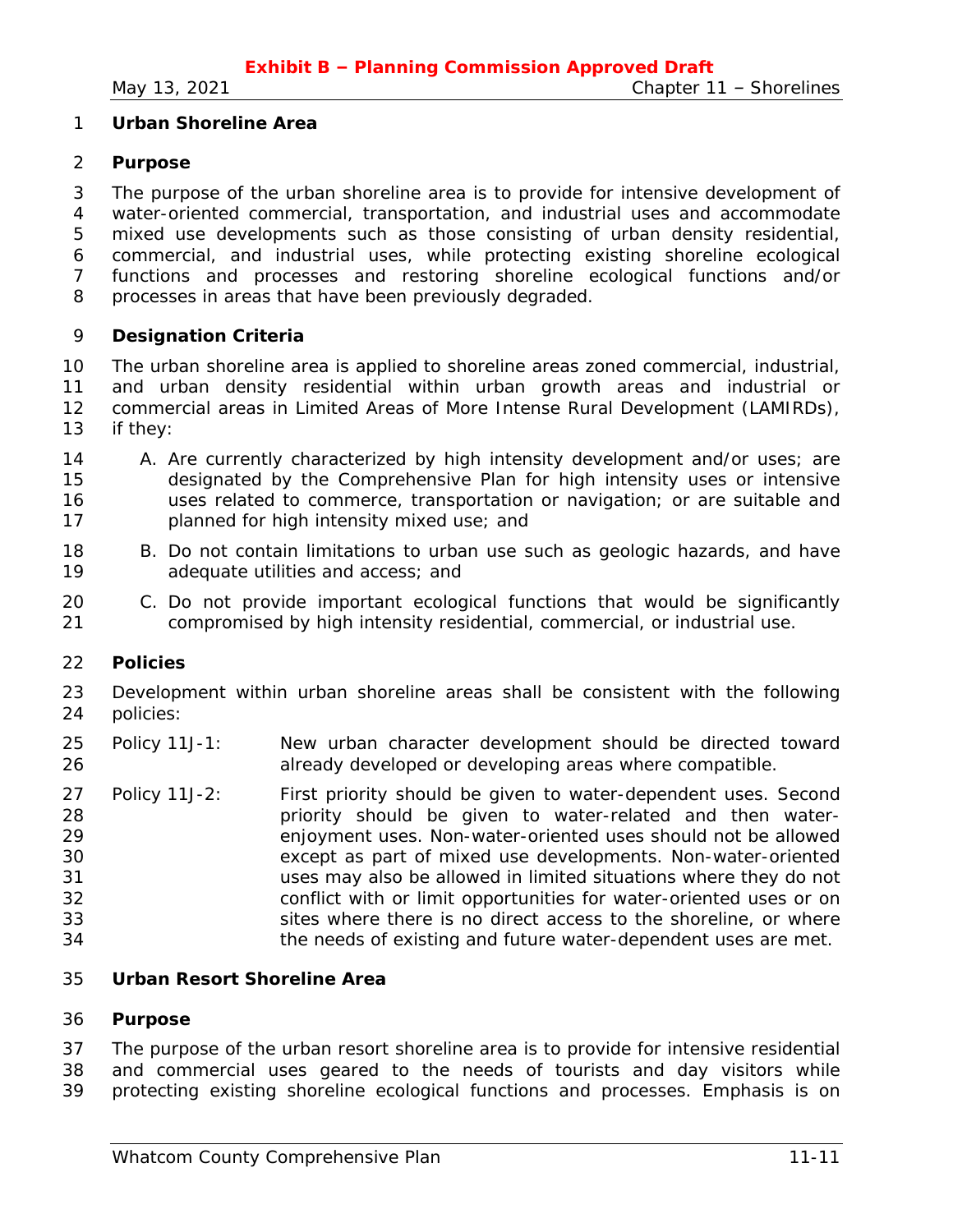hotels, motels, shops, restaurants, commercial rental campgrounds, rental cabins, and shoreline-related recreation facilities.

# **Designation Criteria**

 The urban resort shoreline area is applied to shoreline areas identified in the Comprehensive Plan as suitable for resort commercial development with substantial features that might reasonably attract resort development compatible with other development in the area, and which have existing and/or planned infrastructure sufficient to support such development.

#### **Policies**

 Development within urban resort shoreline areas shall be consistent with the following policies:

- Policy 11K-1: Scale and design of resort development should assure compatibility with allowed uses of adjacent shoreline areas and shoreline ecological functions and processes.
- Policy 11K-2: Buildings over 35 feet in height may be permitted if additional open space, view areas, public access and/or other amenities 17 are provided.

#### **Urban Conservancy Shoreline Area**

#### **Purpose**

 The purpose of the urban conservancy shoreline area is to protect shoreline ecological functions and processes in urban growth areas and Limited Areas of More Intense Rural Development (LAMIRDs) that are not designated for high intensity residential use and are not generally suitable for water-dependent uses. The primary management goal is to preserve shoreline ecological functions and processes by avoiding forms of development that would be incompatible with existing functions and processes, as well as identify and focus restoration efforts in areas where benefits to overall functions and processes can be realized. This policy should be furthered by maintaining most of the area's natural character.

#### **Designation Criteria**

- The urban conservancy shoreline area is applied to shoreline areas inside urban growth areas where any of the following characteristics apply:
- A. They support or retain important shoreline ecological functions and/or processes, even though partially developed.
- B. They have the potential for development at an intensity and character that is compatible with preserving and restoring ecological functions. They are generally not designated for high intensity residential use, commercial use, or industrial use.
- C. They are characterized by critical areas or the presence of other valuable or sensitive ecological resources.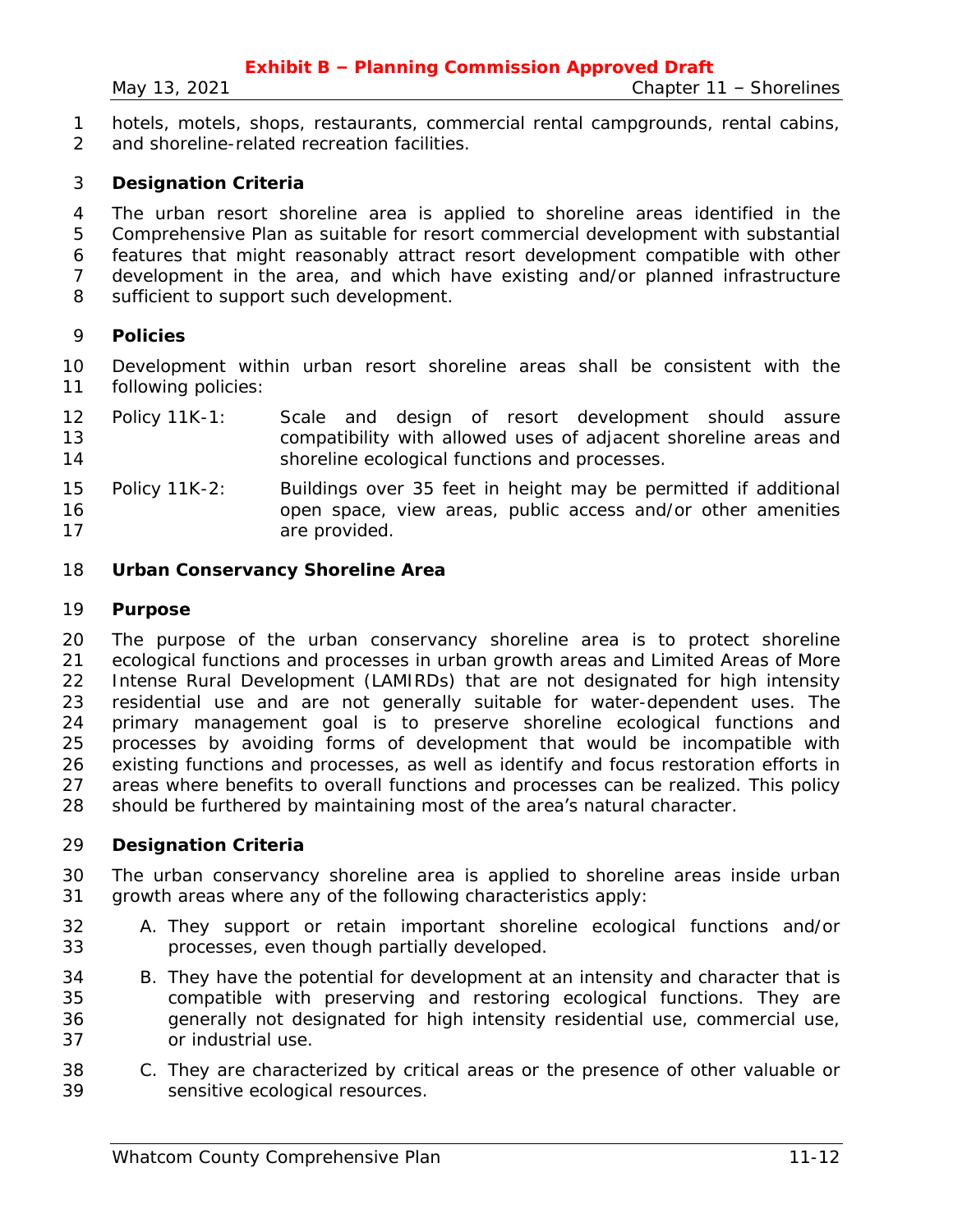# **Policies**

 Development within urban conservancy shoreline areas shall be consistent with the following policies:

|   | 4 Policy 11L-1: | Primary permitted uses should consist of low intensity         |  |  |  |
|---|-----------------|----------------------------------------------------------------|--|--|--|
| 5 |                 | residential uses or other low intensity uses that preserve the |  |  |  |
| 6 |                 | natural character of the area or promote preservation of open  |  |  |  |
|   |                 | space and critical areas.                                      |  |  |  |

- Policy 11L-2: Moderate to high intensity residential use may be permitted if the proposed uses and design result in substantial open space, public access and/or restoration of shoreline ecological functions **1 and/or processes, and if compatible with surrounding uses.**
- Policy 11L-3: Public access and public recreation facilities are a preferred use **if they will not cause substantial ecological impacts and when** restoration of ecological functions is incorporated.
- Policy 11L-4: Low intensity commercial uses may be permitted if the specific uses and design result in substantial open space, public access, and/or restoration of ecological functions, and if compatible with **Surrounding uses**.

# **Shoreline Residential Area**

## **Purpose**

 The shoreline residential shoreline area accommodates residential development and accessory structures that are consistent with this chapter.

# **Designation Criteria**

 The shoreline residential shoreline area is applied to shorelines if they have been predominantly developed with single-family or multifamily residential uses or are planned and platted for residential development. The designation is generally applied to residential densities of greater than one unit per acre.

#### **Policies**

 Development within shoreline residential shoreline areas shall be consistent with the following policies:

- Policy 11M-1: The scale and density of new uses and development should be compatible with, and protect or enhance, the existing residential character of the area while sustaining shoreline ecological functions and processes.
- Policy 11M-2: Public or private outdoor recreation facilities should be encouraged if compatible with the character of the area. Preferred uses include water-dependent and water-enjoyment recreation facilities that provide opportunities for substantial numbers of people to access and enjoy the shoreline.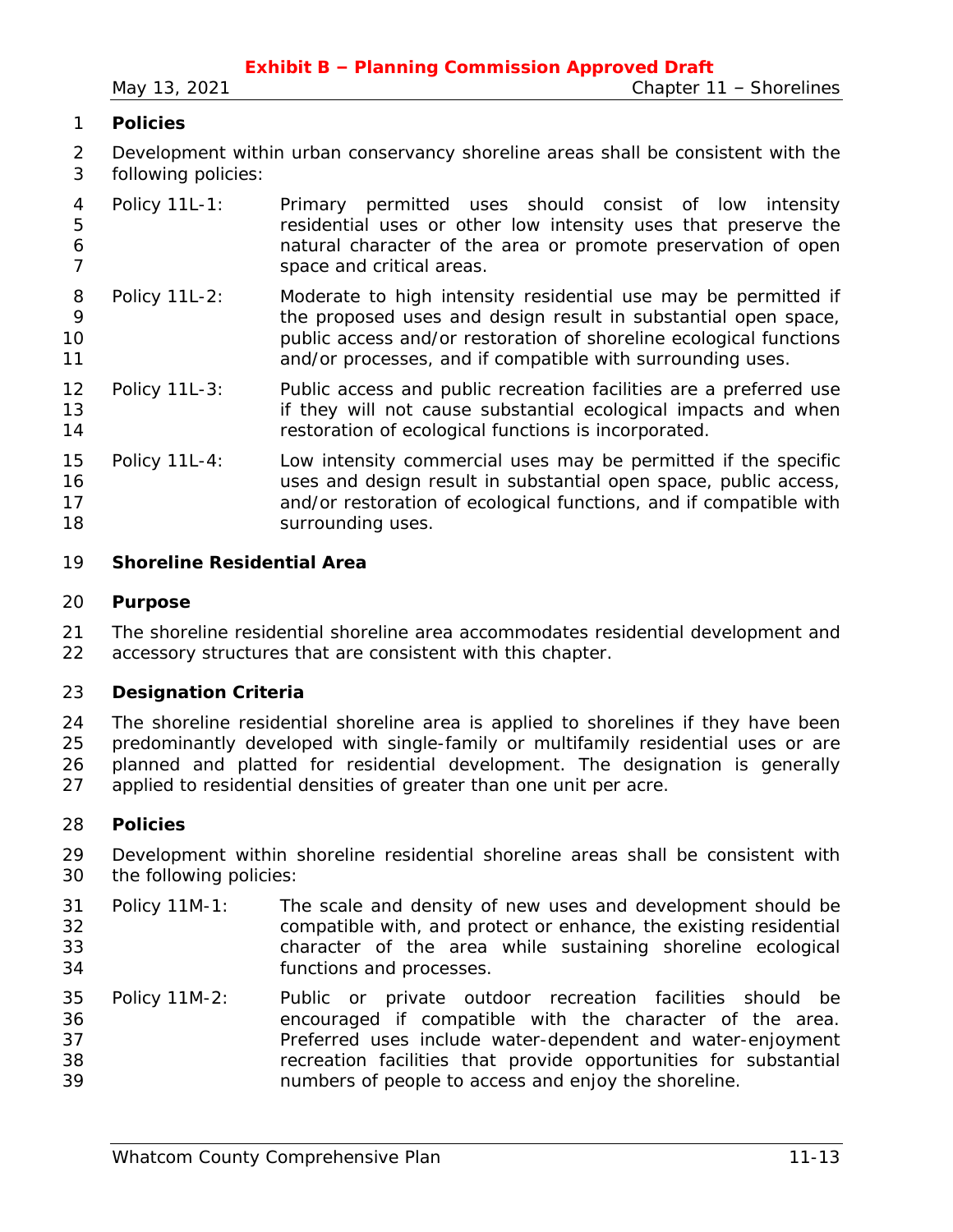|   |               | <b>Exhibit B - Planning Commission Approved Draft</b>                                                                                                                                 |
|---|---------------|---------------------------------------------------------------------------------------------------------------------------------------------------------------------------------------|
|   | May 13, 2021  | Chapter 11 - Shorelines                                                                                                                                                               |
| 3 | Policy 11M-3: | Commercial development should be limited to water-oriented<br>uses. Non-water-oriented commercial uses may be permitted as<br>part of mixed use developments where the primary use is |
| 4 |               | residential; provided that such uses provide a substantial benefit                                                                                                                    |
| 5 |               | with respect to the goals and policies of the SMP, such as                                                                                                                            |
| 6 |               | providing public access or restoring degraded shorelines.                                                                                                                             |

# **Rural Shoreline Area**

## **Purpose**

 The purpose of the rural shoreline area is to protect shoreline ecological functions in areas having a rural character characterized by open space and low density development including, but not limited to: residences, agriculture, forestry, and outdoor recreation. Uses should be compatible with the physical capabilities and limitations, natural resources, and shoreline ecological functions and processes of the area.

# **Designation Criteria**

 The rural shoreline area is applied to shoreline areas outside urban growth areas, particularly areas designated as Rural in the Comprehensive Plan, and includes areas:

- A. Where the shoreline currently accommodates residential uses outside urban growth areas and is characterized by low density development, pasture, agriculture, woodlots, home occupations, and cottage industries. The distribution of rural land use is adjacent to agricultural, forestry, and urban land uses and often provides a transition between urban areas and commercial agriculture and forestry uses. Natural vegetative cover and topography have been altered in many rural areas, but substantial ecological functions, and/or the potential for restoration of ecological functions, are present.
- B. That are now used or potentially usable for a mix of agriculture, forestry, and residential use.
- C. Where residential development is or should be of low density, because of limitations by physical features, infrastructure, the presence of critical areas, and/or lack of utilities or access.
- D. That have high recreational value or unique historic or cultural resources.
- E. Where low intensity outdoor recreation use or development would be appropriate and compatible with other uses and the physical environment.
- F. Where the shoreline has been developed with low intensity water-dependent uses.

#### **Policies**

 Development within rural shoreline areas shall be consistent with the following policies: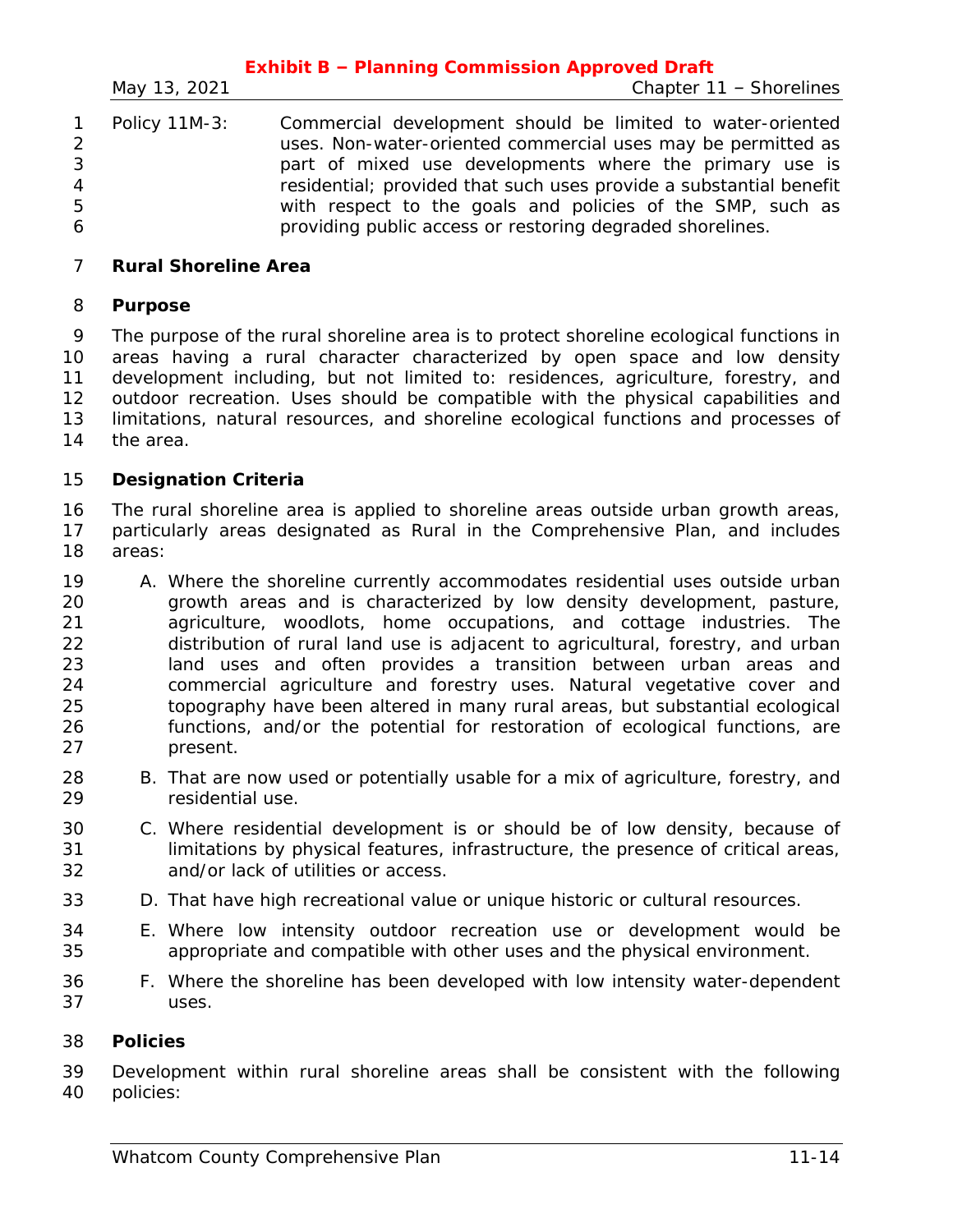|                                                    |               | <b>Exhibit B - Planning Commission Approved Draft</b>                                                                                                                                                                                                                                                                                                                                                                                                                                                                                                 |
|----------------------------------------------------|---------------|-------------------------------------------------------------------------------------------------------------------------------------------------------------------------------------------------------------------------------------------------------------------------------------------------------------------------------------------------------------------------------------------------------------------------------------------------------------------------------------------------------------------------------------------------------|
|                                                    | May 13, 2021  | Chapter 11 - Shorelines                                                                                                                                                                                                                                                                                                                                                                                                                                                                                                                               |
| 1<br>$\overline{2}$<br>3<br>$\overline{4}$         | Policy 11N-1: | Uses in rural areas should protect or enhance the rural character<br>of the shoreline and sustain the shoreline ecological functions<br>and processes by limiting building density and height, and<br>providing effective setbacks, buffers, and open space.                                                                                                                                                                                                                                                                                          |
| 5<br>6<br>$\overline{7}$<br>8                      | Policy 11N-2: | Residential development consistent with the rural character of<br>the area is permitted, provided it includes measures to protect<br>ecological functions and processes. Related uses consistent with<br>the rural character of the area are permitted.                                                                                                                                                                                                                                                                                               |
| 9<br>10<br>11<br>12<br>13<br>14<br>15              | Policy 11N-3: | Public or private outdoor recreation facilities should<br>be<br>encouraged if compatible with the rural character of the area<br>and developed in a manner that maintains shoreline ecological<br>functions and processes. Preferred uses include water-oriented<br>recreation facilities that do not deplete shoreline resources over<br>time, such as boating facilities, angling, wildlife viewing trails,<br>and swimming beaches.                                                                                                                |
| 16<br>17<br>18<br>19<br>20<br>21<br>22<br>23<br>24 | Policy 11N-4: | Industrial or commercial development should be limited to<br>water-oriented commercial and industrial uses in the limited<br>locations where such uses have been established or at sites in<br>rural communities that possess appropriate shoreline conditions<br>and services sufficient to support such developments. Non-<br>water-dependent uses should only be allowed when they<br>provide a substantial benefit with respect to the goals and<br>policies of the SMP, such as providing public access and/or<br>restoring degraded shorelines. |
| 25<br>26<br>27                                     | Policy 11N-5: | Agriculture and forestry consistent with rural character and the<br>maintenance of shoreline ecological functions and processes<br>should be encouraged.                                                                                                                                                                                                                                                                                                                                                                                              |

# **Resource Shoreline Area**

# **Purpose**

 The purpose of the resource shoreline area is to protect shoreline ecological functions and processes in areas designated in the Comprehensive Plan as agriculture, forestry, and mineral resource lands and to protect the economic base of those lands and limit incompatible uses.

# **Designation Criteria**

 The resource shoreline area is applied to shoreline areas designated as agriculture, rural forestry, commercial forestry, and mineral resource lands in the Comprehensive Plan and includes areas where the shoreline currently accommodates ongoing resource management, where natural vegetation cover has been altered but substantial ecological functions, or the potential for restoring ecological functions, are present.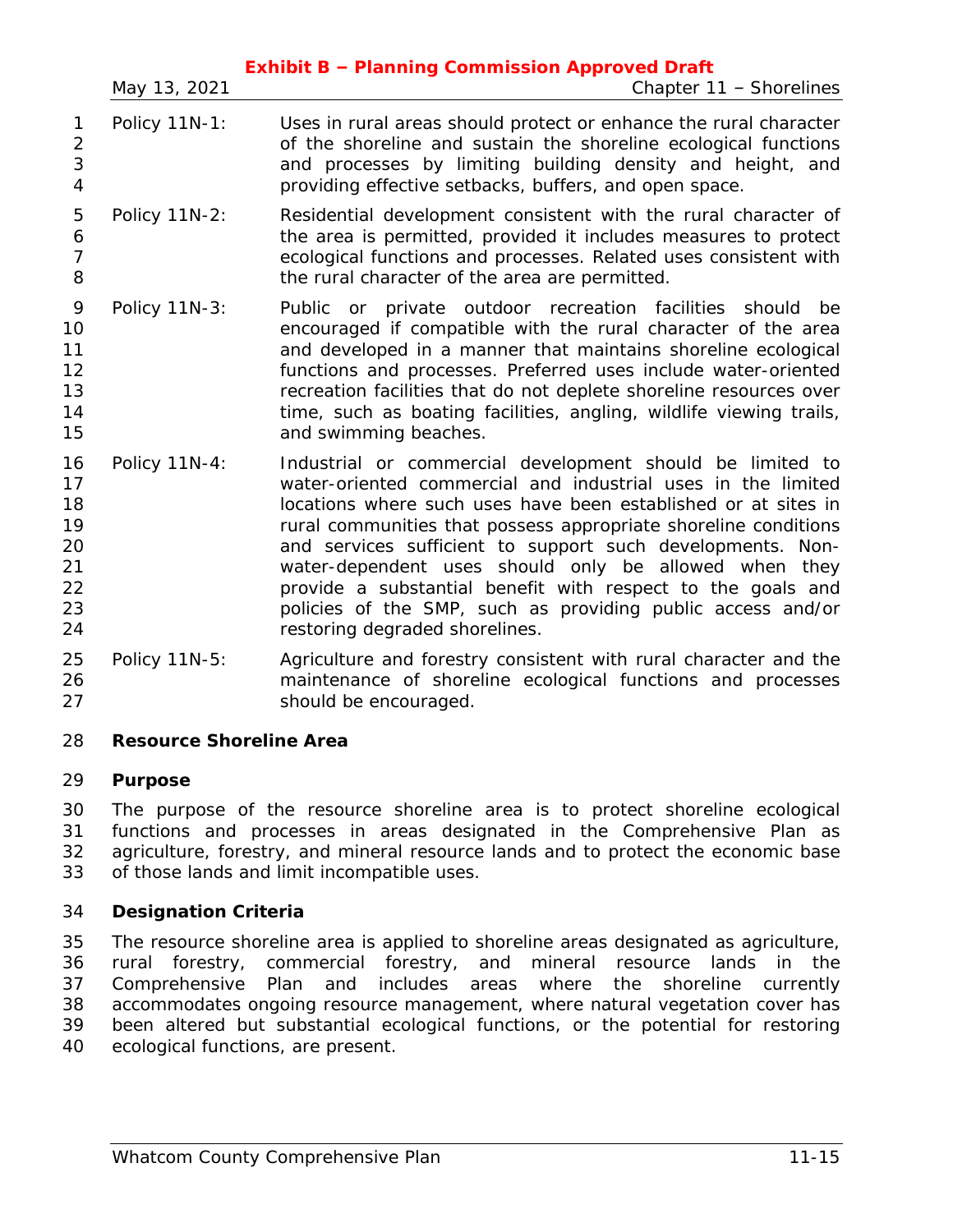# **Policies**

- Development within resource shoreline areas shall be consistent with the following policies:
- Policy 11O-1: Uses in resource areas should protect the economic base of those lands, limit incompatible uses, and sustain the shoreline area ecological processes and functions by limiting uses and **intensity. Residential use is generally limited to one dwelling per**  existing parcel. The dwelling may be located within the shoreline **12** jurisdiction only where no other building site is feasible on the 10 parcel.
- Policy 11O-2: Public or private outdoor recreation facilities should be **permitted if they do not displace designated resource lands and if they are developed in a manner that maintains shoreline**  ecological functions. Preferred uses include water-dependent and water-enjoyment recreation facilities.
- Policy 11O-3: Industrial or commercial use and development should be limited 17 to uses that serve resource uses. Such uses may be located within the shoreline only if they are water-dependent, water- related, or if no other feasible location exists within the contiguous property.
- **Conservancy Shoreline Area**

#### **Purpose**

 The purpose of the conservancy shoreline area is to retain shoreline ecological functions in areas outside of urban growth areas and LAMIRDs where important ecological processes have not been substantially degraded by human activities. The primary management goal is to preserve shoreline ecological functions and processes by avoiding forms of development that would be incompatible with existing functions and processes, as well as identify and focus restoration efforts in areas where benefits to overall functions and processes can be realized. This policy should be furthered by keeping overall intensity of development or use low, and by maintaining most of the area's natural character.

#### **Designation Criteria**

- The conservancy shoreline area is applied to shoreline areas outside urban growth areas and LAMIRDs that include areas:
- A. Where development activities and uses are buffered from and do not substantially degrade ecological processes and functions.
- B. Where ecological functions are more intact than in areas designated rural or resource.
- C. Of outstanding scenic quality or other aesthetic qualities of high value to the region, which would likely be diminished unless development is strictly controlled.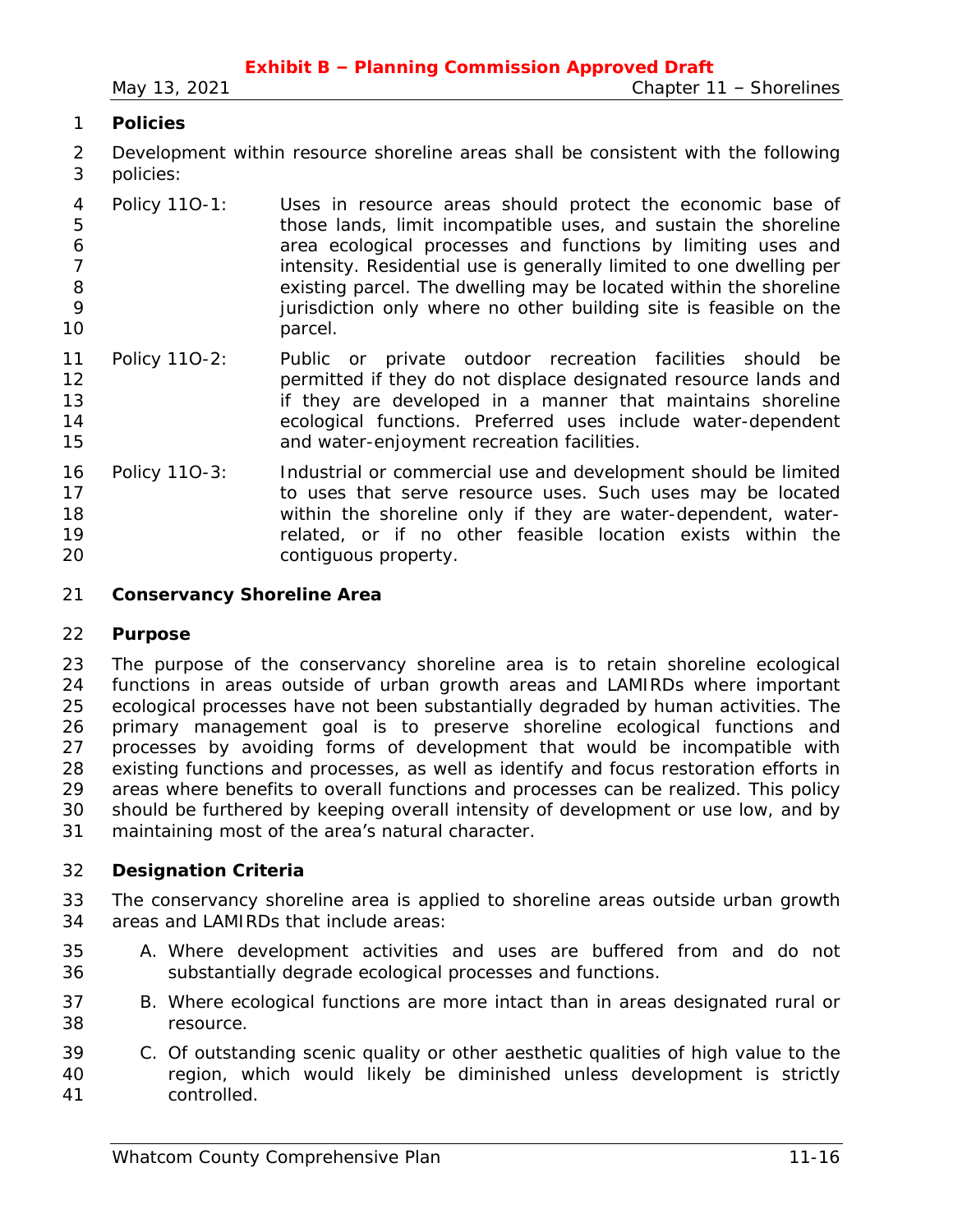- D. Containing critical areas or other sensitive natural or cultural features that require more than normal restrictions on development and use.
- E. Having the potential to influence ecological processes in a manner that will produce ecosystem-wide benefits upon restoration.
- F. That contain valuable or sensitive natural or cultural features that preclude more than a low overall density of residents, recreation use, structures, or livestock, as well as extensive alterations to topography or other features.
- G. Have recreational value to the region that would likely be diminished unless development is strictly controlled.

## **Policies**

 Development within conservancy shoreline areas shall be consistent with the following policies:

- Policy 11P-1: Natural ecological processes should be protected and renewable resources managed so that ecological functions and the resource base are maintained. Nonrenewable resources should **16 bushed in a manner compatible with conservation of** other resources and other appropriate uses.
- Policy 11P-2: Permitted uses should be limited to those compatible with each other and with conservation of shoreline ecological processes and resources.
- Policy 11P-3: Shorelines should be protected from concentrations of people, 22 livestock, buildings, or structures that would adversely impact shoreline ecological functions and processes.
- Policy 11P-4: Opportunities for ecological restoration should be pursued, prioritizing those areas with the greatest potential to restore ecosystem-wide processes and functions.
- Policy 11P-5: Outstanding recreational or scenic values should be protected from incompatible development.

# **Natural Shoreline Area**

# **Purpose**

 The purpose of the natural shoreline area is to ensure long-term preservation of ecologically intact shorelines inside or outside urban growth areas.

# **Designation Criteria**

 The natural shoreline area is applied to shoreline areas where any of the following characteristics apply:

 A. The majority of natural ecological shoreline functions and/or processes are retained, often evidenced by the shoreline configuration and the presence of native vegetation. Generally, but not necessarily, they include ecologically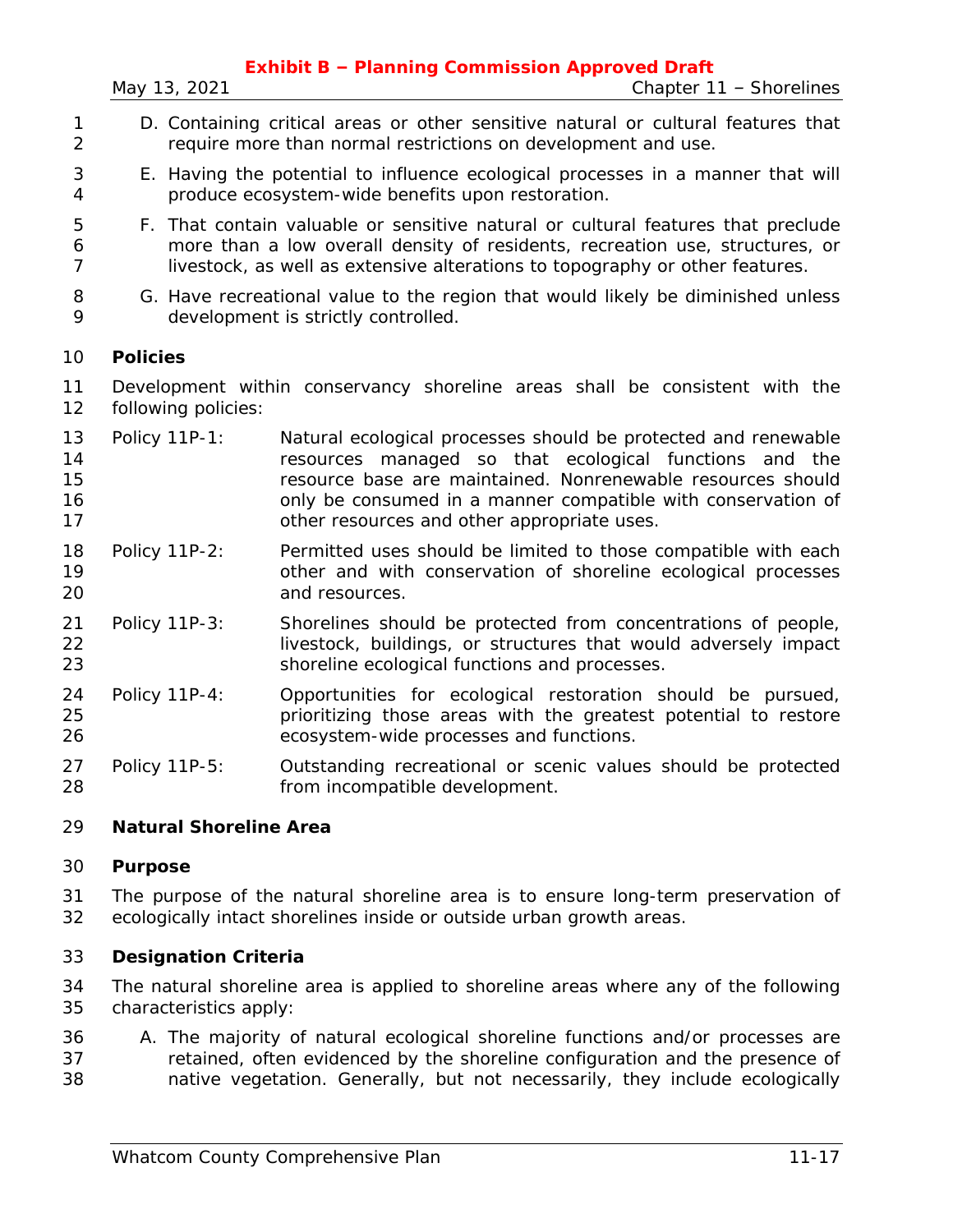*May 13, 2021 Chapter 11 – Shorelines*

- intact shorelines that are free of structural shoreline modifications, structures, and intensive human uses.
- B. Forested areas that generally include native vegetation with diverse plant communities, multiple canopy layers, and the presence of large woody debris available for recruitment to adjacent water bodies.
- C. Valuable functions are provided for the larger aquatic and terrestrial environments, which could be lost or significantly reduced by human development.
- D. Ecosystems or geologic types that are of particular scientific and educational interest are represented.
- E. Largely undisturbed areas of wetlands, estuaries, unstable bluffs, coastal dunes, and spits are present.
- F. New development, extractive uses, or physical modifications cannot be supported without significant adverse impacts to ecological functions and/or processes or risk to human safety.

#### **Policies**

- Development within natural shoreline areas shall be consistent with the following policies:
- Policy 11Q-1: Preservation of the area's ecological functions, natural features and overall character must receive priority over any other potential use. Uses should not degrade shoreline ecological functions or processes or the natural character of the shoreline area. New development or significant vegetation removal that would reduce the capability of the shoreline to perform a full range of ecological functions or processes should not be 26 permitted.
- Policy 11Q-2: Private and/or public enjoyment of natural shoreline areas should be encouraged and facilitated through low intensity recreational, scientific, historical, cultural, and educational research uses; provided, that no significant ecological impact on the area will result.
- Policy 11Q-3: Agricultural and forestry uses of a very low intensity nature may be consistent with the natural shoreline area when such use is subject to appropriate limitations or conditions to assure that the use does not expand or alter practices in a manner inconsistent with the purpose of the designation.
- Policy 11Q-4: The following uses should not be permitted in the natural shoreline area:
- 1. Commercial uses.
- 2. Industrial uses.
- 3. Non-water-oriented recreation.
- 4. Roads, utility corridors, and parking areas that can be located outside of natural shoreline areas.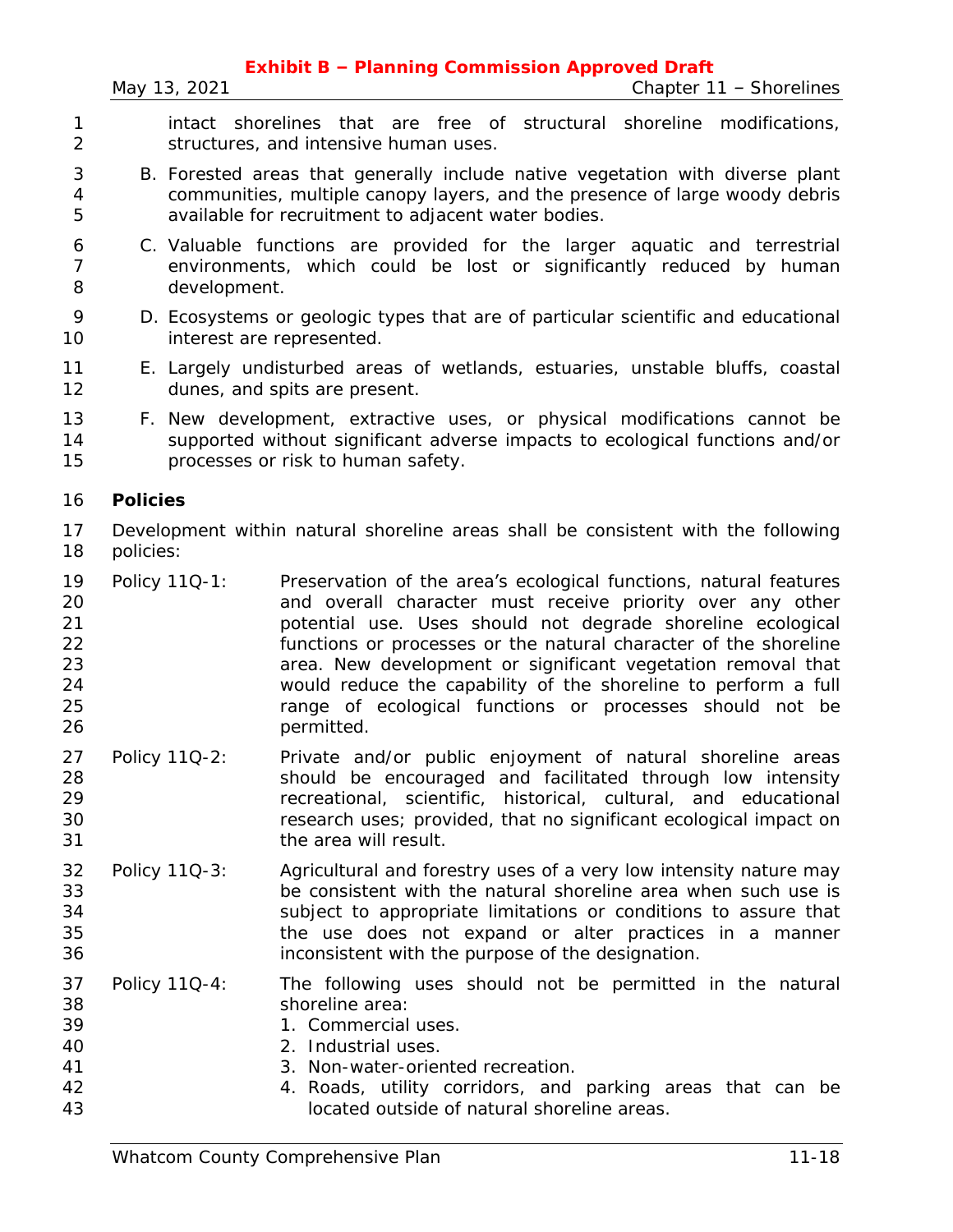#### **Aquatic Shoreline Area**

#### **Purpose**

 The purpose of the aquatic shoreline area is to protect, restore, and manage the characteristics and resources of the areas waterward of the ordinary high water mark.

## **Designation Criteria**

 The aquatic shoreline area is defined as the area waterward of the ordinary high water mark of all streams, rivers, lakes, and marine waterbodies , constituting shorelines of the state together with their underlying lands and their water column.

#### **Policies**

 Development within aquatic shoreline areas shall be consistent with the following policies:

- Policy 11R-1: New over-water structures should only be permitted for water- dependent uses, public access, or ecological restoration. The size of new over-water structures should be limited to the minimum necessary to support the structure's intended use. In **17** order to reduce the impacts of shoreline development and increase effective use of water resources, multiple use of over-water facilities should be encouraged.
- Policy 11R-2: All developments and uses on navigable waters or their beds should be located and designed to minimize interference with surface navigation, to consider impacts to public views, and to allow for the safe, unobstructed passage of fish and wildlife, particularly those species dependent on migration.
- Policy 11R-3: Uses that adversely impact the ecological functions of critical saltwater and freshwater habitats should not be permitted except where necessary to achieve the objectives of RCW 90.58.020, and then only when all potential impacts are mitigated as necessary to assure maintenance of shoreline ecological functions and processes.
- Policy 11R-4: Shoreline uses and modifications should be designed and managed to prevent degradation of water quality and alteration of natural conditions.

#### **Cherry Point Management Area**

#### **Purpose**

36 Washington State natural resource agencies and Whatcom County have identified certain portions of the Cherry Point management area as providing herring 38 spawning habitat and other key habitat characteristics that warrant special consideration due to their importance to regional fisheries and other elements of 40 the aquatic environment. The purpose of the Cherry Point management area is to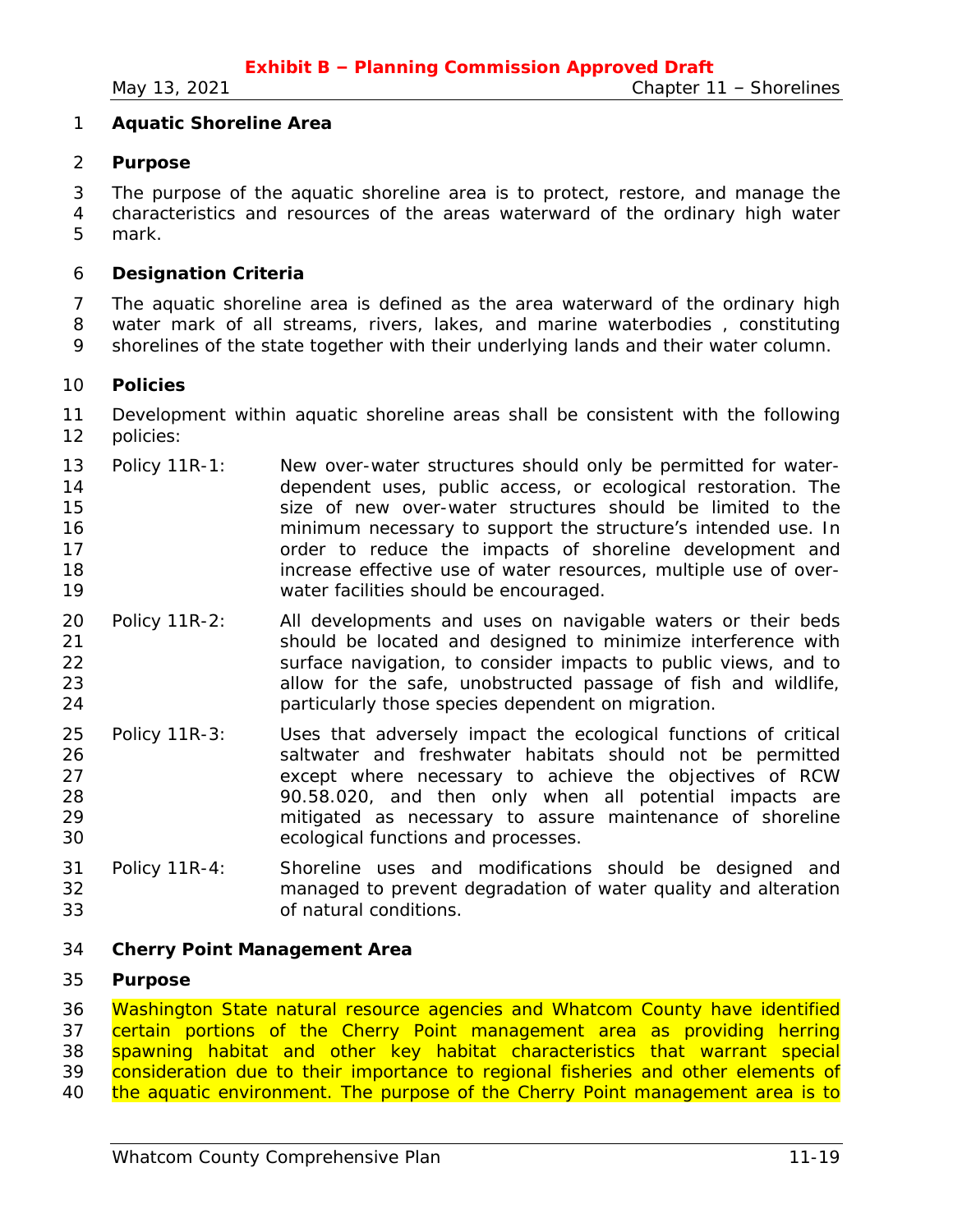*May 13, 2021 Chapter 11 – Shorelines*

1 provide a regulatory framework that recognizes and balances the special port, 2 industrial, and natural resource needs associated with the development of this

3 marine resource.

#### **Designation Criteria**

5 The Cherry Point Management Area is a geographic area lying between the eastern property boundary of Tax Lots 2.27 and 2.28 within the SE 1/4 of Section 11, Township 39 North, Range 1 West, as it existed on June 18, 1987, and the southern 8 boundary of Section 32, Township 39 North, Range 1 East, extending waterward a 9 distance of 5,000 feet and extending landward for 200 feet as measured on a **horizontal plane from the OHWM. This area shall have the Cherry Point** 11 Management Area shoreline environment designation.

- **Policies**
- Policies applicable to the Cherry Point Management Area are found in the Shoreline
- Use and Modifications Policies section of this chapter; applicable regulations are found in WCC Title 23.
- 

# **Shorelines of Statewide Significance**

 In accordance with RCW 90.58.020, the following management and administrative policies are adopted for all shorelines of statewide significance in unincorporated Whatcom County, as defined in RCW 90.58.030(2)(e) and identified in WCC 23.2.060. Consistent with the policy contained in RCW 90.58.020, preference shall be given to the uses that are consistent with the statewide interest in such shorelines. In the following order or preference, these are uses that:

- A. Recognize and protect the statewide interest over local interest.
- B. Preserve the natural character of the shoreline.
- C. Result in long-term over short-term benefit.
- D. Protect the resources and ecology of the shoreline.
- E. Increase public access to publicly owned areas of the shoreline.
- F. Increase recreational opportunities for the public in the shoreline.
- G. Provide for any other element as defined in RCW 90.58.100 deemed appropriate or necessary.
- Uses that are not consistent with these policies should not be permitted on shorelines of statewide significance.
- The statewide interest should be recognized and protected over the local interest in shorelines of statewide significance. To ensure that statewide interests are protected over local interests, the County shall review all development proposals within shorelines of statewide significance for consistency with RCW 90.58.030 and the following policies:
- Policy 11-1:A. Redevelopment of shorelines should be encouraged where it restores or enhances shoreline ecological functions and processes impaired by prior development activities.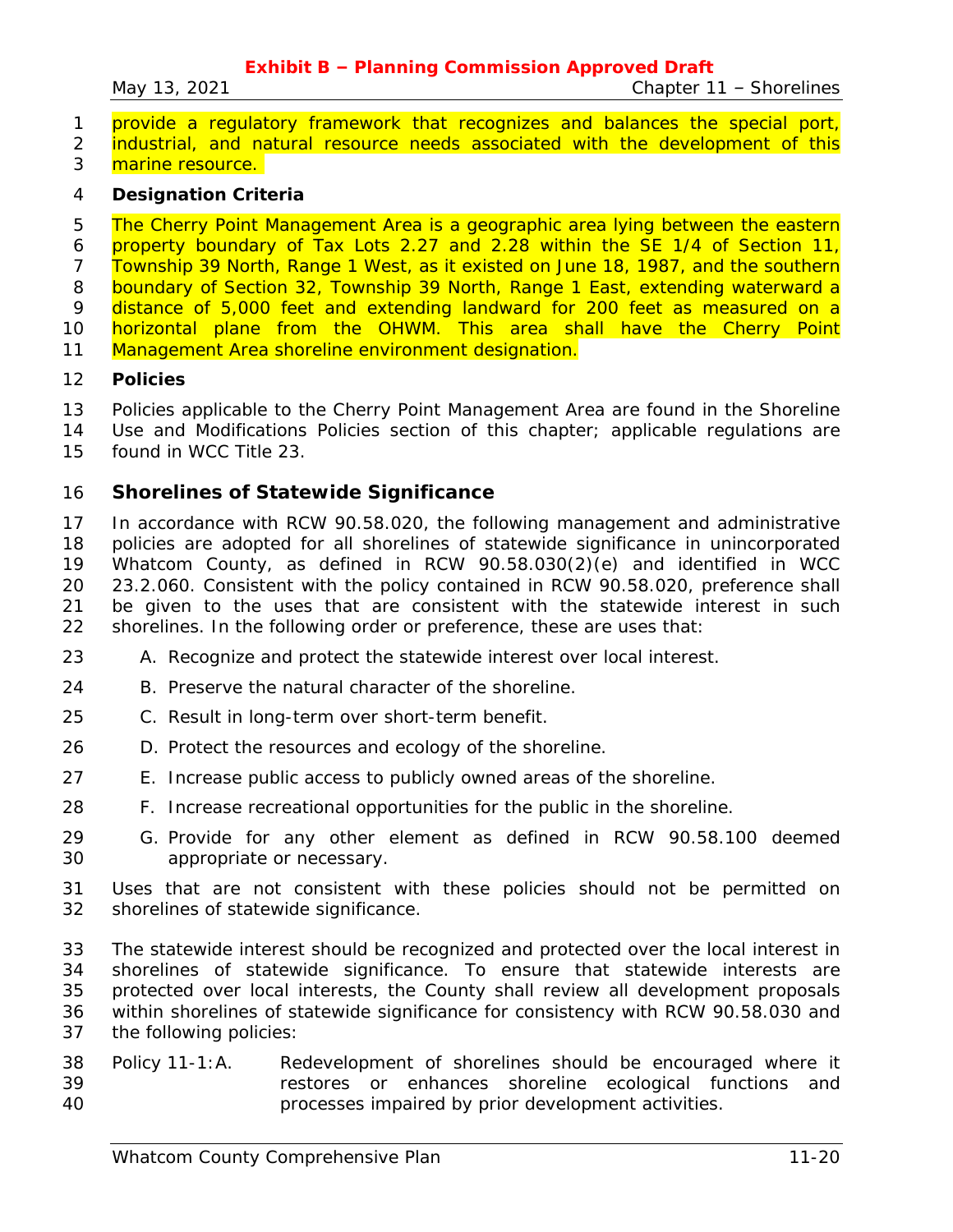|                                            | May 13, 2021   | <b>Exhibit B - Planning Commission Approved Draft</b><br>Chapter 11 - Shorelines                                                                                                                                                                                                                                                                     |
|--------------------------------------------|----------------|------------------------------------------------------------------------------------------------------------------------------------------------------------------------------------------------------------------------------------------------------------------------------------------------------------------------------------------------------|
| 1<br>$\overline{2}$<br>3<br>$\overline{4}$ | Policy 11S-2:  | The Washington Departments of Fish and Wildlife and Ecology,<br>the Lummi Nation, the Nooksack Tribe, and other resources<br>agencies should be consulted for development proposals that<br>could affect anadromous fisheries.                                                                                                                       |
| 5<br>6<br>$\overline{7}$                   | Policy 11S-3:  | Where commercial timber cutting takes place pursuant to WCC<br>23.40.110 and RCW 90.58.150, reforestation should take place<br>as soon as possible.                                                                                                                                                                                                  |
| 8<br>9<br>10<br>11                         | Policy 11S-4:  | Activities that use shoreline resources on a sustained yield or<br>non-consuming basis and that are compatible with other<br>appropriate uses should be given priority over uses not meeting<br>these criteria.                                                                                                                                      |
| 12<br>13<br>14<br>15<br>16<br>17           | Policy 11S-5:  | The range of options for shoreline use should be preserved to<br>the maximum possible extent for succeeding generations.<br>Development that consumes valuable, scarce, sensitive, or<br>irreplaceable natural resources should<br>be protected to the<br>maximum extent feasible and should not be permitted if<br>alternative sites are available. |
| 18<br>19<br>20                             | Policy 11S-6:  | Potential short-term economic gains or convenience should be<br>measured against potential long-term and/or costly impairment<br>of natural features.                                                                                                                                                                                                |
| 21<br>22<br>23                             | Policy 11S-7:  | Protection or enhancement of aesthetic values should be<br>actively promoted in design review of new or expanding<br>development.                                                                                                                                                                                                                    |
| 24<br>25<br>26<br>27<br>28                 | Policy 11S-8:  | Resources and ecological systems of shorelines of statewide<br>significance should be protected. Shorelands and submerged<br>lands should be protected to accommodate current and<br>demand for economic resources<br>of statewide<br>projected<br>importance, such as commercial shellfish beds.                                                    |
| 29<br>30<br>31<br>32<br>33                 | Policy 11S-9:  | Erosion and sedimentation from development sites should be<br>controlled to minimize adverse impacts on ecosystem processes.<br>If site conditions preclude effective erosion and sediment<br>control, excavations, land clearing, or other activities likely to<br>result in significant erosion should be severely limited.                        |
| 34<br>35<br>36<br>37                       | Policy 11S-10: | Public access development in extremely sensitive areas should<br>be restricted or prohibited. All forms of recreation or access<br>development should be designed to protect the resource base<br>upon which such uses in general depend.                                                                                                            |
| 38<br>39<br>40<br>41                       | Policy 11S-11: | Public and private developments should be encouraged to<br>provide trails, viewpoints, water access points and shoreline-<br>recreation opportunities whenever possible.<br>related<br>Such<br>development is recognized as a high priority use.                                                                                                     |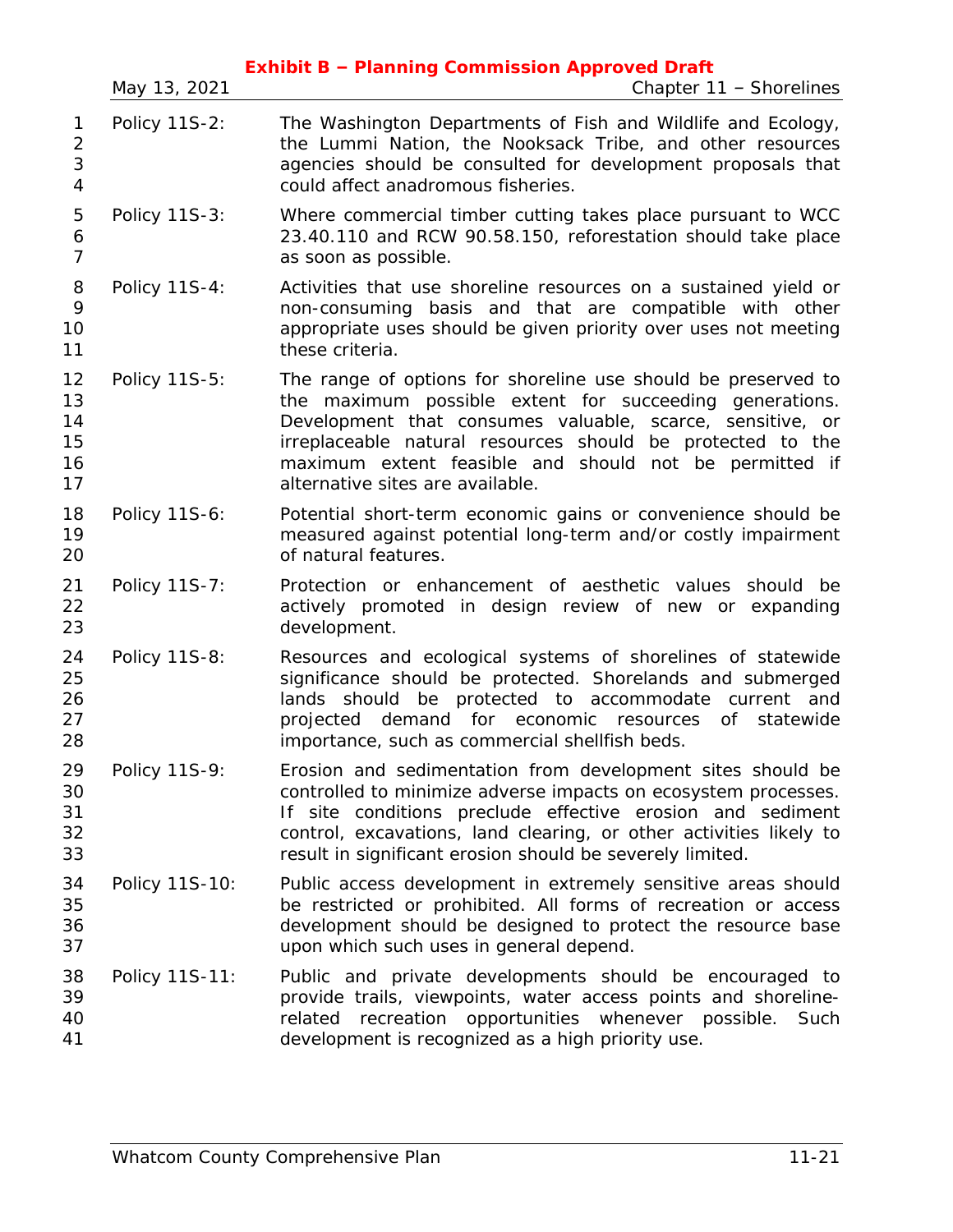|                                                                                  | May 13, 2021            | <b>Exhibit B - Planning Commission Approved Draft</b><br>Chapter 11 - Shorelines                                                                                                                                                                                                                                                                                                                                                                                                                                                                                                                                                                                                                                                                                                                                                                                                                                                         |
|----------------------------------------------------------------------------------|-------------------------|------------------------------------------------------------------------------------------------------------------------------------------------------------------------------------------------------------------------------------------------------------------------------------------------------------------------------------------------------------------------------------------------------------------------------------------------------------------------------------------------------------------------------------------------------------------------------------------------------------------------------------------------------------------------------------------------------------------------------------------------------------------------------------------------------------------------------------------------------------------------------------------------------------------------------------------|
| 1<br>$\overline{2}$<br>3                                                         | Policy 11S-12:          | Development not requiring a shoreline location should be<br>located inland so that lawful public enjoyment of shorelines is<br>preserved.                                                                                                                                                                                                                                                                                                                                                                                                                                                                                                                                                                                                                                                                                                                                                                                                |
| 4<br>5                                                                           | Policy 11S-13:          | Lodging and related facilities should be located inland and<br>provide for appropriate means of access to the shoreline.                                                                                                                                                                                                                                                                                                                                                                                                                                                                                                                                                                                                                                                                                                                                                                                                                 |
| 6                                                                                | <b>General Policies</b> |                                                                                                                                                                                                                                                                                                                                                                                                                                                                                                                                                                                                                                                                                                                                                                                                                                                                                                                                          |
| 7<br>8                                                                           | shorelines.             | The following general policies apply to all use and development activities on                                                                                                                                                                                                                                                                                                                                                                                                                                                                                                                                                                                                                                                                                                                                                                                                                                                            |
| 9                                                                                | <b>Land Use</b>         |                                                                                                                                                                                                                                                                                                                                                                                                                                                                                                                                                                                                                                                                                                                                                                                                                                                                                                                                          |
| 10<br>11<br>12                                                                   | Policy 11T-1:           | Single-family residences should be given preference for location<br>on shorelines in those limited instances when an alteration of<br>the shorelines is authorized (RCW 90.58.020).                                                                                                                                                                                                                                                                                                                                                                                                                                                                                                                                                                                                                                                                                                                                                      |
| 13<br>14<br>15<br>16<br>17<br>18<br>19<br>20                                     | Policy 11T-2:           | Shoreline uses that are water-dependent or water-related<br>should be given preference (RCW 90.58.020). Such uses should<br>be located, designed, and maintained in a manner that<br>minimizes adverse impacts to shoreline ecological functions<br>and/or processes. Non-water-oriented development may be<br>allowed; provided, that existing water-dependent uses are not<br>displaced and the future supply of sites for water-dependent or<br>water-related uses is not compromised.                                                                                                                                                                                                                                                                                                                                                                                                                                                |
| 21<br>22<br>23<br>24                                                             | Policy 11T-3:           | Adequate space should be reserved on shorelines to meet the<br>current and projected demand for water-dependent uses, in<br>conjunction with areas provided in cities, towns and areas under<br>tribal jurisdiction.                                                                                                                                                                                                                                                                                                                                                                                                                                                                                                                                                                                                                                                                                                                     |
| 25                                                                               |                         | <b>Ecological Protection and Critical Areas</b>                                                                                                                                                                                                                                                                                                                                                                                                                                                                                                                                                                                                                                                                                                                                                                                                                                                                                          |
| 26<br>27<br>28<br>29<br>30<br>31<br>32<br>33<br>34<br>35<br>36<br>37<br>38<br>39 |                         | Policy 11U-1: Shoreline use and development should be carried out in a<br>manner that prevents or mitigates adverse impacts so that the<br>resulting ecological condition does not become worse than the<br>current condition. This means assuring no net loss of ecological<br>functions and processes and protecting critical areas designated<br>in WCC Chapter 16.16, in a manner consistent with all relevant<br>constitutional and other legal limitations on the regulation of<br>private property. Permitted uses shall be designed and<br>conducted to minimize, insofar as practical, any resultant<br>damage to the ecology and environment (RCW 90.58.020).<br>Shoreline ecological functions that should be protected include,<br>but are not limited to, fish and wildlife habitat, food chain<br>support, and water temperature maintenance. Shoreline<br>processes that should be protected include, but are not limited |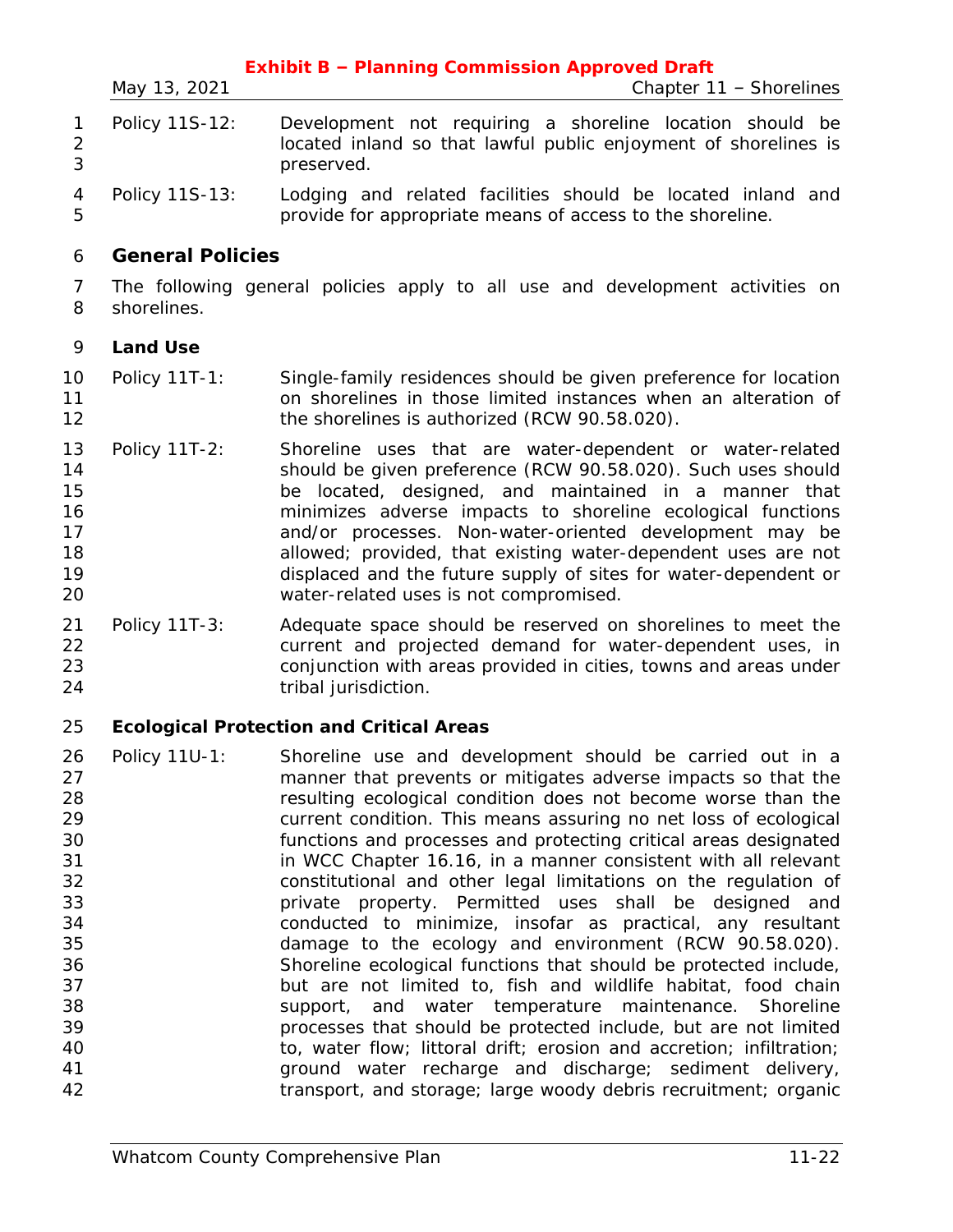| matter input; nutrient and pathogen removal; and stream<br>channel formation/maintenance.<br>Policy 11U-2:<br>In assessing the potential for net loss of ecological functions or<br>processes, project-specific and cumulative impacts should be<br>considered.<br>Policy 11U-3:<br>Development standards for density, frontage, setbacks,<br>surface, shoreline<br>stabilization,<br>impervious<br>conservation, buffers, critical areas, and water quality should<br>protect existing shoreline ecological functions and processes.<br>During permit review, the administrator should consider the<br>expected impacts associated with<br>development when assessing compliance with this policy.<br><b>Water Quality and Quantity</b><br>Policy 11V-1:<br>The location, construction, operation, and maintenance of all<br>shoreline uses and developments should maintain the quantity<br>and maintain or enhance the quality of surface and groundwater<br>over the long term.<br>Policy 11V-2:<br>Shoreline use and development should minimize the need for<br>chemical fertilizers, pesticides, or other similar chemical<br>treatments to prevent contamination of surface and ground<br>water and/or soils, and adverse effects on shoreline ecological<br>functions and values.<br>Policy 11V-3:<br>Appropriate buffers along all wetlands, streams, lakes, and<br>marine water bodies should be provided and maintained in a<br>manner that avoids the need for chemical treatment.<br><b>Views and Aesthetics</b><br>Policy 11W-1:<br>Shoreline use and development activities should be designed<br>and operated to minimize obstructions of the public's visual<br>access to the water and shoreline.<br>Policy 11W-2:<br>Shoreline use and development should not significantly detract<br>from shoreline scenic and aesthetic qualities that are derived<br>from natural or cultural features, such as shoreforms, vegetative<br>cover and historic sites/structures.<br>Aesthetic objectives should be implemented through regulations<br>Policy 11W-3:<br>and criteria for site planning, maximum height, setbacks, siting<br>accessories,<br>Οf<br>buildings<br>and<br>screening,<br>conservation, architectural standards, sign control regulations, | Chapter 11 - Shorelines          |
|---------------------------------------------------------------------------------------------------------------------------------------------------------------------------------------------------------------------------------------------------------------------------------------------------------------------------------------------------------------------------------------------------------------------------------------------------------------------------------------------------------------------------------------------------------------------------------------------------------------------------------------------------------------------------------------------------------------------------------------------------------------------------------------------------------------------------------------------------------------------------------------------------------------------------------------------------------------------------------------------------------------------------------------------------------------------------------------------------------------------------------------------------------------------------------------------------------------------------------------------------------------------------------------------------------------------------------------------------------------------------------------------------------------------------------------------------------------------------------------------------------------------------------------------------------------------------------------------------------------------------------------------------------------------------------------------------------------------------------------------------------------------------------------------------------------------------------------------------------------------------------------------------------------------------------------------------------------------------------------------------------------------------------------------------------------------------------------------------------------------------------------------------------------------------------------------------------------------------------------------------------------------------|----------------------------------|
|                                                                                                                                                                                                                                                                                                                                                                                                                                                                                                                                                                                                                                                                                                                                                                                                                                                                                                                                                                                                                                                                                                                                                                                                                                                                                                                                                                                                                                                                                                                                                                                                                                                                                                                                                                                                                                                                                                                                                                                                                                                                                                                                                                                                                                                                           |                                  |
|                                                                                                                                                                                                                                                                                                                                                                                                                                                                                                                                                                                                                                                                                                                                                                                                                                                                                                                                                                                                                                                                                                                                                                                                                                                                                                                                                                                                                                                                                                                                                                                                                                                                                                                                                                                                                                                                                                                                                                                                                                                                                                                                                                                                                                                                           |                                  |
|                                                                                                                                                                                                                                                                                                                                                                                                                                                                                                                                                                                                                                                                                                                                                                                                                                                                                                                                                                                                                                                                                                                                                                                                                                                                                                                                                                                                                                                                                                                                                                                                                                                                                                                                                                                                                                                                                                                                                                                                                                                                                                                                                                                                                                                                           | vegetation<br>proposed shoreline |
|                                                                                                                                                                                                                                                                                                                                                                                                                                                                                                                                                                                                                                                                                                                                                                                                                                                                                                                                                                                                                                                                                                                                                                                                                                                                                                                                                                                                                                                                                                                                                                                                                                                                                                                                                                                                                                                                                                                                                                                                                                                                                                                                                                                                                                                                           |                                  |
|                                                                                                                                                                                                                                                                                                                                                                                                                                                                                                                                                                                                                                                                                                                                                                                                                                                                                                                                                                                                                                                                                                                                                                                                                                                                                                                                                                                                                                                                                                                                                                                                                                                                                                                                                                                                                                                                                                                                                                                                                                                                                                                                                                                                                                                                           |                                  |
|                                                                                                                                                                                                                                                                                                                                                                                                                                                                                                                                                                                                                                                                                                                                                                                                                                                                                                                                                                                                                                                                                                                                                                                                                                                                                                                                                                                                                                                                                                                                                                                                                                                                                                                                                                                                                                                                                                                                                                                                                                                                                                                                                                                                                                                                           |                                  |
|                                                                                                                                                                                                                                                                                                                                                                                                                                                                                                                                                                                                                                                                                                                                                                                                                                                                                                                                                                                                                                                                                                                                                                                                                                                                                                                                                                                                                                                                                                                                                                                                                                                                                                                                                                                                                                                                                                                                                                                                                                                                                                                                                                                                                                                                           |                                  |
|                                                                                                                                                                                                                                                                                                                                                                                                                                                                                                                                                                                                                                                                                                                                                                                                                                                                                                                                                                                                                                                                                                                                                                                                                                                                                                                                                                                                                                                                                                                                                                                                                                                                                                                                                                                                                                                                                                                                                                                                                                                                                                                                                                                                                                                                           |                                  |
|                                                                                                                                                                                                                                                                                                                                                                                                                                                                                                                                                                                                                                                                                                                                                                                                                                                                                                                                                                                                                                                                                                                                                                                                                                                                                                                                                                                                                                                                                                                                                                                                                                                                                                                                                                                                                                                                                                                                                                                                                                                                                                                                                                                                                                                                           |                                  |
|                                                                                                                                                                                                                                                                                                                                                                                                                                                                                                                                                                                                                                                                                                                                                                                                                                                                                                                                                                                                                                                                                                                                                                                                                                                                                                                                                                                                                                                                                                                                                                                                                                                                                                                                                                                                                                                                                                                                                                                                                                                                                                                                                                                                                                                                           |                                  |
| appropriate development siting, designation of view corridors,<br>and maintenance of natural vegetative buffers.                                                                                                                                                                                                                                                                                                                                                                                                                                                                                                                                                                                                                                                                                                                                                                                                                                                                                                                                                                                                                                                                                                                                                                                                                                                                                                                                                                                                                                                                                                                                                                                                                                                                                                                                                                                                                                                                                                                                                                                                                                                                                                                                                          | vegetation                       |
| Policy 11W-4:<br>protect shoreline ecological functions and aesthetics,<br>To<br>vegetation conservation should be preferred over the creation or<br>maintenance of views from shoreline properties. Clearing,                                                                                                                                                                                                                                                                                                                                                                                                                                                                                                                                                                                                                                                                                                                                                                                                                                                                                                                                                                                                                                                                                                                                                                                                                                                                                                                                                                                                                                                                                                                                                                                                                                                                                                                                                                                                                                                                                                                                                                                                                                                            |                                  |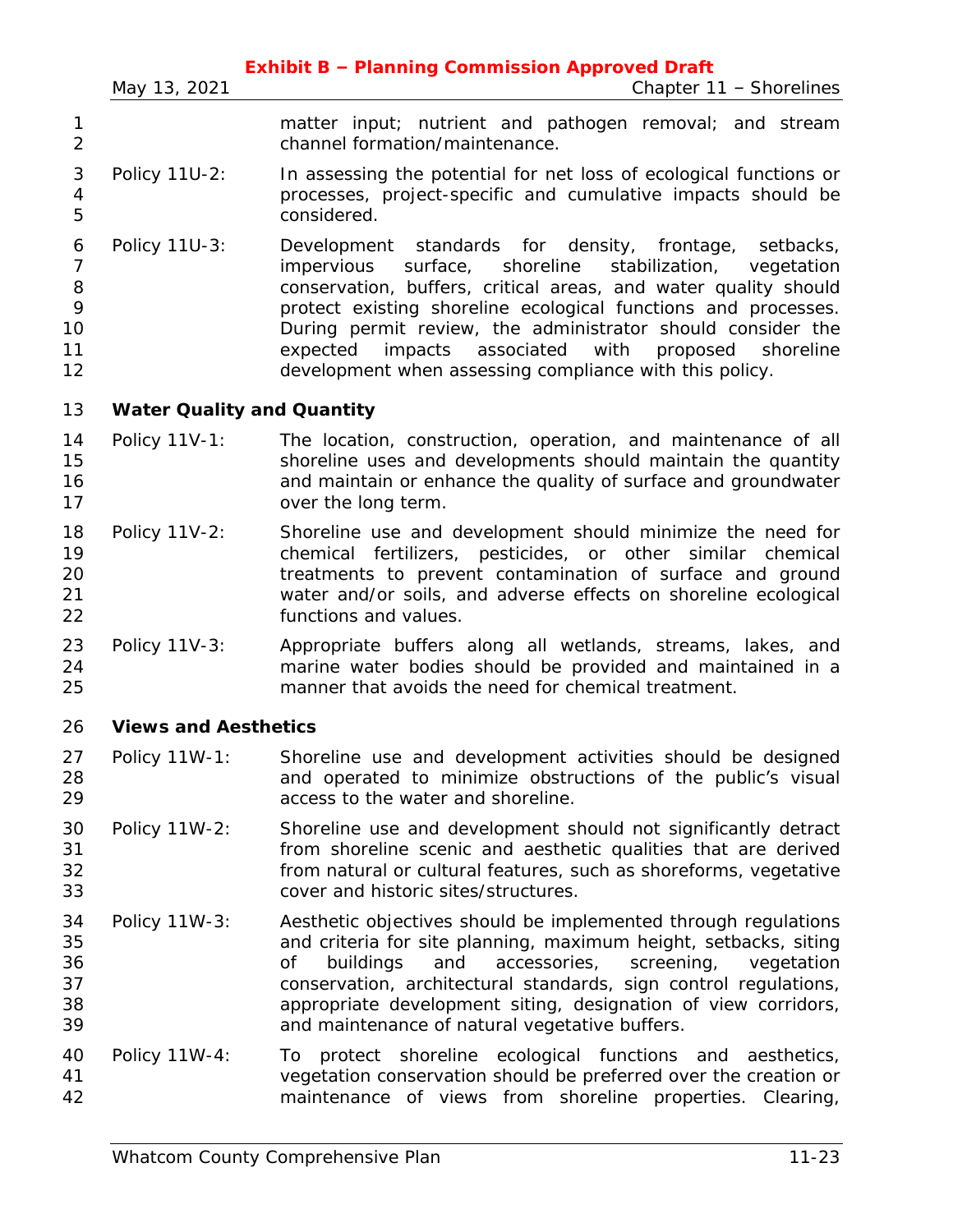| thinning, and/or limbing for limited view corridors should only |
|-----------------------------------------------------------------|
| be allowed where it does not adversely impact ecological and/or |
| aesthetic values, and/or slope stability.                       |

#### **Vegetation Conservation**

#### **Cultural Resources**

 The following policies apply to cultural resources that are (a) listed on the national, state, or local registers of historic places; (b) recorded by the Washington State Department of Archaeology and Historic Preservation (DAHP), a Native American tribe, and/or a local jurisdiction; or (c) undiscovered, inadvertently uncovered , or yet unrecorded.

 Archaeological sites located in (as well as outside of) shoreline jurisdiction are subject to RCW Chapter 27.44 (Indian graves and records) and RCW Chapter 27.53 (Archaeological sites and records). Shoreline uses or development that may impact such sites shall comply with WAC Chapter 25-48 as well as the provisions of this Shoreline Master Program.

 Pursuant to RCW 27.53.070, information and documents pertaining to the location of archaeological sites or resources are confidential and not considered public 18 records that require disclosure.

|    | 19 Policy 11X-1: | The County should work with tribal, state, federal, and local    |
|----|------------------|------------------------------------------------------------------|
| 20 |                  | governments as appropriate to maintain an inventory of all       |
| 21 |                  | known significant cultural resources in observance of applicable |
| 22 |                  | state and federal laws protecting such information from general  |
| 23 |                  | public disclosure. As appropriate, such sites should be          |
| 24 |                  | protected, preserved and/or restored for study, education,       |
| 25 |                  | and/or public enjoyment to the maximum possible extent.          |

- Policy 11X-2: Site development plans should incorporate provisions for cultural resource preservation, restoration, and education with open space or recreation areas whenever compatible and possible.
- Policy 11X-3: Owners of property containing cultural resources are encouraged to make development plans known well in advance of application, so that appropriate agencies such as the Lummi Nation, Nooksack Tribe, Washington State Department of Archaeology and Historic Preservation, and others may have adequate time to assess the site and make arrangements to preserve cultural values as applicable.
- Policy 11X-4: Private and public owners of historic sites should be encouraged to provide public access and educational opportunities in a manner consistent with long-term protection of both historic values and shoreline ecological functions.
- Policy 11X-5: Development on sites containing cultural resources should be planned and carried out so as to prevent impacts to the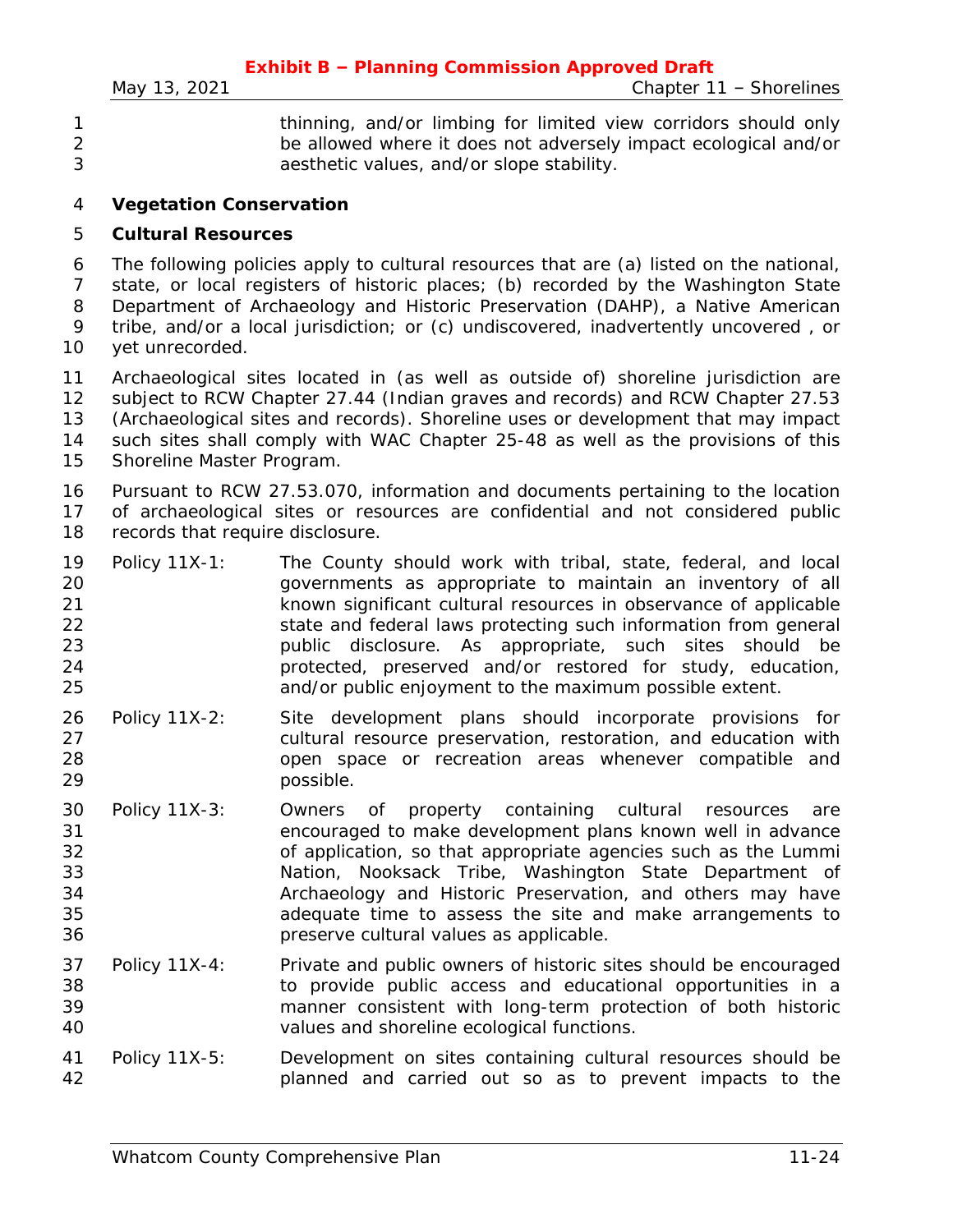|                                |                      | <b>Exhibit B - Planning Commission Approved Draft</b>                                                                                                                                                                                                                                                         |
|--------------------------------|----------------------|---------------------------------------------------------------------------------------------------------------------------------------------------------------------------------------------------------------------------------------------------------------------------------------------------------------|
|                                | May 13, 2021         | Chapter 11 - Shorelines                                                                                                                                                                                                                                                                                       |
| 1<br>$\overline{2}$            |                      | resource. Impacts to neighboring properties and other shore<br>uses should be limited to temporary or reasonable levels.                                                                                                                                                                                      |
| $\mathfrak 3$<br>4<br>5<br>6   | Policy 11X-6:        | If development is proposed adjacent to an identified cultural<br>resource, then the proposed development should be designed<br>and operated so as to be compatible with continued protection<br>of that resource.                                                                                             |
| $\overline{7}$<br>8<br>9<br>10 | Policy 11X-7:        | The cultural resource provisions of this program are consistent<br>with Chapters 27.44 and 27.53 RCW and WAC 25-48-060. In<br>accordance with state law, all applicants are subject to these<br>requirements.                                                                                                 |
| 11<br>12<br>13<br>14           | Policy 11X-8:        | The County shall consult with DAHP and affected Native<br>American tribes as appropriate in implementing the cultural<br>resource goals, objectives, policies, and regulations of this<br>program.                                                                                                            |
| 15<br>16                       | Policy 11X-9:        | In reviewing development proposals, the County shall take, or<br>cause project applicants to take, all required actions to:                                                                                                                                                                                   |
| 17<br>18                       |                      | 1. Minimize the risk of disturbing cultural resources within<br>Whatcom County shorelines.                                                                                                                                                                                                                    |
| 19<br>20<br>21<br>22<br>23     |                      | 2. Due to the limited and irreplaceable nature of the<br>resource(s), prevent the destruction of or damage to any site<br>having historic, cultural, scientific, or educational value as<br>identified by the appropriate authorities, including affected<br>Tribes and the DAHP.                             |
| 24<br>25<br>26<br>27<br>28     |                      | 3. Consult with professional archaeologists, DAHP, and affected<br>Tribes before permitting or otherwise approving the use or<br>development of shoreline areas containing cultural resources.<br>This consultation shall be accomplished through the<br>regulations and procedures provided in WCC Title 23. |
| 29<br>30<br>31<br>32           |                      | 4. Consult with DAHP and affected Tribes and coordinate with<br>project archaeologists to establish site- and project-specific<br>procedures for protection and management of cultural<br>resources.                                                                                                          |
| 33<br>34                       |                      | 5. Make informed specific land use decisions based upon<br>information provided by DAHP and Tribes.                                                                                                                                                                                                           |
| 35<br>36<br>37                 |                      | 6. Ensure the use of the best available information, technology,<br>and techniques in identifying, protecting, preserving, and<br>restoring cultural resources.                                                                                                                                               |
| 38                             | <b>Public Access</b> |                                                                                                                                                                                                                                                                                                               |
| 39<br>40<br>41                 | Policy 11Y-1:        | Use and development that provide an opportunity for substantial<br>numbers of people to enjoy the shorelines of the state are a<br>preferred use.                                                                                                                                                             |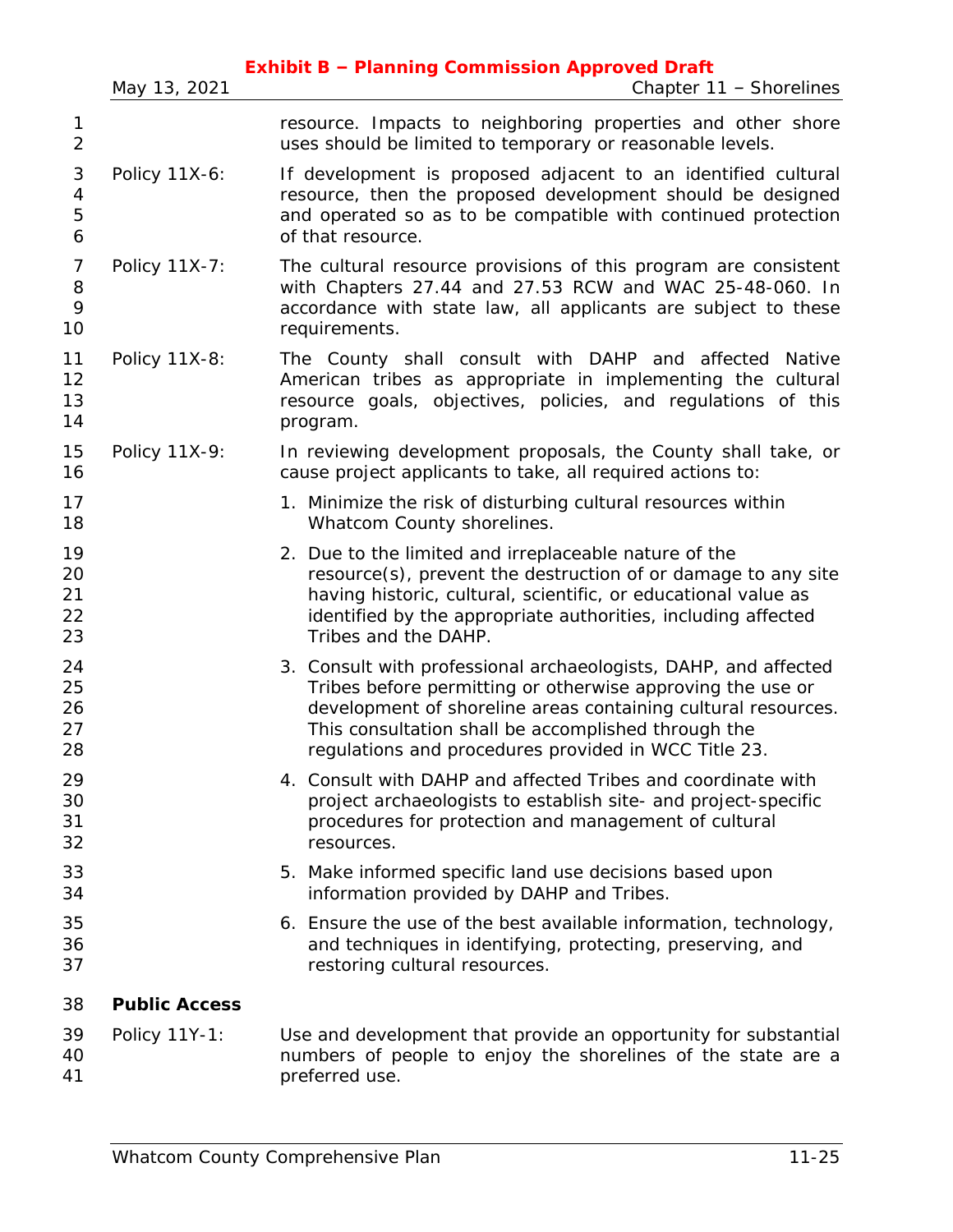|                                                                        | May 13, 2021         | <b>Exhibit B - Planning Commission Approved Draft</b><br>Chapter 11 - Shorelines                                                                                                                                                                                                                                                                                                                                                                                                                                                                                                                                                                                                                 |
|------------------------------------------------------------------------|----------------------|--------------------------------------------------------------------------------------------------------------------------------------------------------------------------------------------------------------------------------------------------------------------------------------------------------------------------------------------------------------------------------------------------------------------------------------------------------------------------------------------------------------------------------------------------------------------------------------------------------------------------------------------------------------------------------------------------|
| 1<br>$\overline{2}$<br>3<br>$\overline{4}$<br>5<br>6<br>$\overline{7}$ | Policy 11Y-2:        | Physical or visual access to shorelines should be incorporated in<br>all new development when the development would either<br>generate a demand for one or more forms of such access,<br>and/or would impair existing legal access opportunities or rights.<br>As required by the governing principles, all such conditions<br>should be consistent with all relevant constitutional and other<br>legal limitations on regulation of private property.                                                                                                                                                                                                                                           |
| 8<br>9<br>10<br>11                                                     | Policy 11Y-3:        | Public access should be provided for water-oriented uses and<br>non-water-dependent uses and developments that increase<br>public use of the shorelines and public aquatic lands, or that<br>would impair existing, legal access opportunities.                                                                                                                                                                                                                                                                                                                                                                                                                                                  |
| 12<br>13                                                               | Policy 11Y-4:        | Non-water-related uses or activities located on the shoreline<br>should provide public access as a public benefit.                                                                                                                                                                                                                                                                                                                                                                                                                                                                                                                                                                               |
| 14<br>15<br>16<br>17<br>18                                             | Policy 11Y-5:        | Public access area and/or facility requirements should be<br>commensurate with the scale and character of the development<br>and should be reasonable, effective, and fair to all affected<br>parties including but not limited to the landowner and the<br>public.                                                                                                                                                                                                                                                                                                                                                                                                                              |
| 19<br>20<br>21<br>22<br>23<br>24                                       | Policy 11Y-7:        | Shoreline development by public entities, such as<br>local<br>governments, port districts, state agencies, and public utility<br>districts, should provide public access measures as part of each<br>development project, unless such access is shown to be<br>incompatible due to reasons of safety, security, or impact to the<br>shoreline.                                                                                                                                                                                                                                                                                                                                                   |
| 25                                                                     | <b>Site Planning</b> |                                                                                                                                                                                                                                                                                                                                                                                                                                                                                                                                                                                                                                                                                                  |
| 26<br>27<br>28<br>29<br>30<br>31<br>32<br>33                           | Policy 11Z-1:        | Development and use should be designed in a manner that<br>directs land alteration to the least sensitive portions of the site<br>to maximize vegetation conservation; minimize impervious<br>surfaces and runoff; protect riparian, nearshore and wetland<br>habitats; protect wildlife and habitats; protect archaeological,<br>historic, and cultural resources; and preserve aesthetic values.<br>This may be accomplished by minimizing the project footprint,<br>the use of clustering, and other appropriate design approaches.                                                                                                                                                           |
| 34<br>35<br>36<br>37<br>38<br>39<br>40<br>41<br>42<br>43<br>44         | Policy 11Z-2:        | To maintain shoreline ecological functions and processes, low<br>impact and sustainable development practices such as rain<br>gardens and pervious surfacing methods including, but not<br>limited to, porous paving blocks, porous concrete, and other<br>similar materials, should be incorporated in developments where<br>site conditions allow. Topographic modification, vegetation<br>clearing, use of impervious surfaces, and alteration of natural<br>drainage or other features should be limited to the minimum<br>necessary to accommodate approved uses and development. An<br>engineering geologist should be consulted prior to using<br>infiltration practices on shore bluffs. |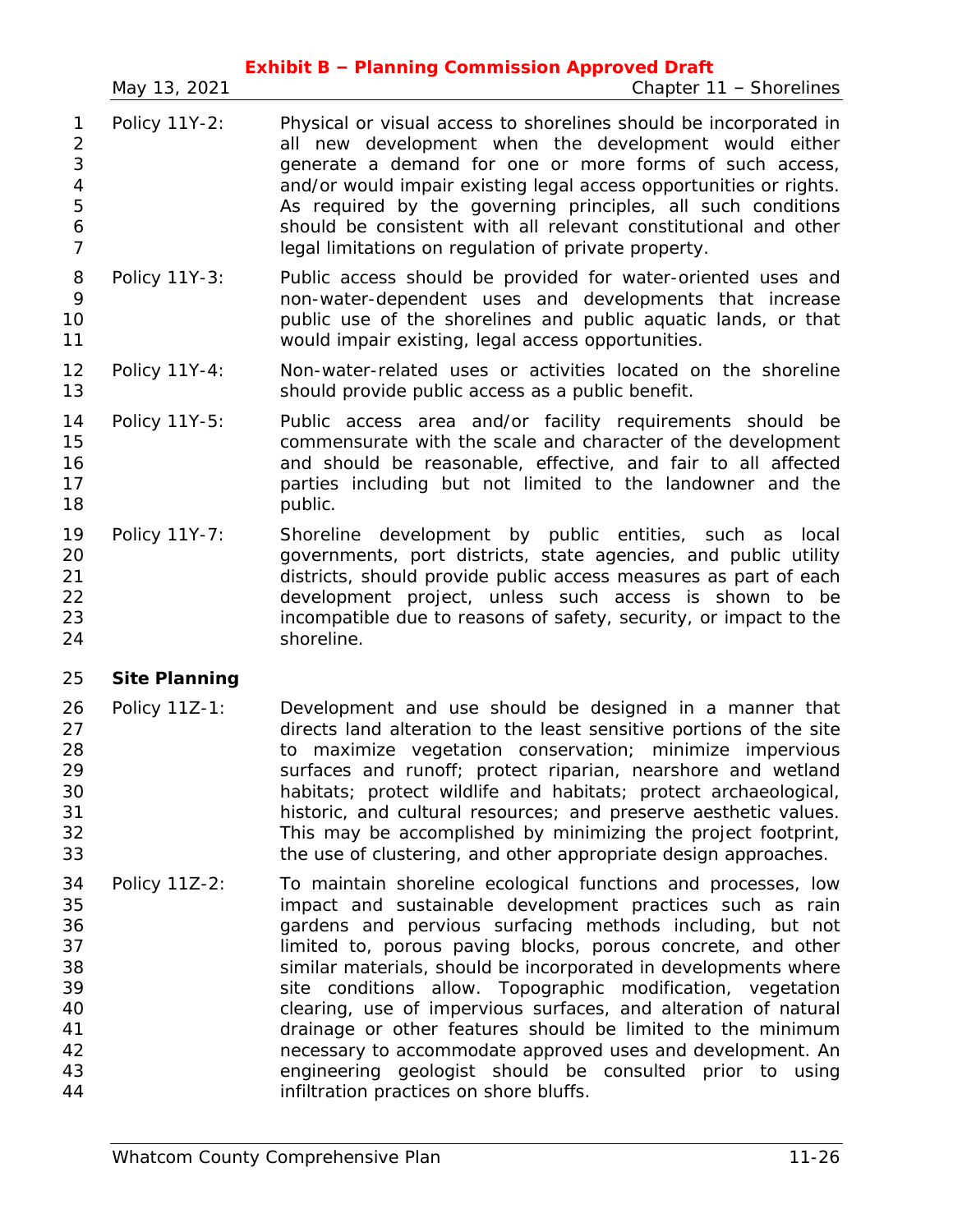|                                                                               | May 13, 2021                         | <b>Exhibit B - Planning Commission Approved Draft</b><br>Chapter 11 - Shorelines                                                                                                                                                                                                                                                                                                                                                                                                                                                                                |
|-------------------------------------------------------------------------------|--------------------------------------|-----------------------------------------------------------------------------------------------------------------------------------------------------------------------------------------------------------------------------------------------------------------------------------------------------------------------------------------------------------------------------------------------------------------------------------------------------------------------------------------------------------------------------------------------------------------|
| 1<br>$\mathbf 2$<br>3<br>$\overline{4}$<br>5<br>6<br>$\overline{7}$<br>8<br>9 | Policy 11Z-3:                        | Accessory development or use that does not require a shoreline<br>location should be located outside of shoreline jurisdiction unless<br>such development is required to serve approved water-oriented<br>uses and/or developments. When sited within shoreline<br>jurisdiction, uses and/or developments such as parking, service<br>buildings or areas, access roads, utilities, signs, and storage of<br>materials should be located inland away from the land/water<br>interface and landward of water-oriented developments and/or<br>other approved uses. |
| 10<br>11<br>12<br>13                                                          | Policy 11Z-4:                        | Development should be located, designed, and managed so that<br>impacts on shoreline or upland uses are minimized through bulk<br>and scale restrictions, setbacks, buffers, and control of<br>proximity impacts such as noise or light and glare.                                                                                                                                                                                                                                                                                                              |
| 14<br>15<br>16<br>17<br>18<br>19                                              | Policy 11Z-5:                        | Shoreline uses should not deprive other uses of reasonable<br>access to navigable waters. Public recreation activities such as<br>fishing, clam digging, swimming, boating, wading, and other<br>water-related recreation should be preserved and enhanced.<br>The rights of treaty tribes to resources within their usual and<br>accustomed areas should be accommodated.                                                                                                                                                                                      |
| 20                                                                            | <b>Climate Change/Sea Level Rise</b> |                                                                                                                                                                                                                                                                                                                                                                                                                                                                                                                                                                 |
| 21<br>22<br>23                                                                | Policy 11AA-1:                       | Coordinate with Tribal, Federal, State, and local agencies to<br>address issues related to climate change and sea level rise as<br>related to shoreline management.                                                                                                                                                                                                                                                                                                                                                                                             |
| 24<br>25<br>26<br>27<br>28<br>29                                              | Policy 11AA-2:                       | Whatcom County should plan and prepare for the likely impacts<br>of climate change on County-owned facilities, infrastructure, and<br>resources<br>and ensure that<br>projects for<br>natural<br>major<br>maintenance or replacement of utilities, roads, and other public<br>infrastructure consider the impacts of sea-level rise in the<br>location, design, and operation of the projects.                                                                                                                                                                  |
| 30<br>31<br>32<br>33<br>34<br>35                                              | Policy 11AA-3:                       | Whatcom County should strive to increase resident and business<br>resiliency to the anticipated impacts of climate change by<br>implementing land use regulations based on best available<br>science, such as sea level rise, changes in rainfall patterns,<br>changes in flood volumes and frequencies, and changes in<br>average and extreme temperatures.                                                                                                                                                                                                    |
| 36<br>37<br>38<br>39<br>40                                                    | Policy 11AA-4:                       | protection and restoration projects<br>Habitat<br>shoreline<br>in.<br>jurisdiction should consider implications of sea-level rise and<br>other climate change impacts to promote resiliency of habitats<br>and species. Those that promote climate change and sea-level<br>rise resiliency should be considered priority actions.                                                                                                                                                                                                                               |
| 41<br>42<br>43<br>44                                                          | Policy 11AA-5:                       | Whatcom County should monitor the impacts of climate change<br>Whatcom County's shorelands, the shoreline<br>master<br>on<br>program's ability to adapt to sea level rise and other aspects of<br>climate change at least every periodic update, and revise the                                                                                                                                                                                                                                                                                                 |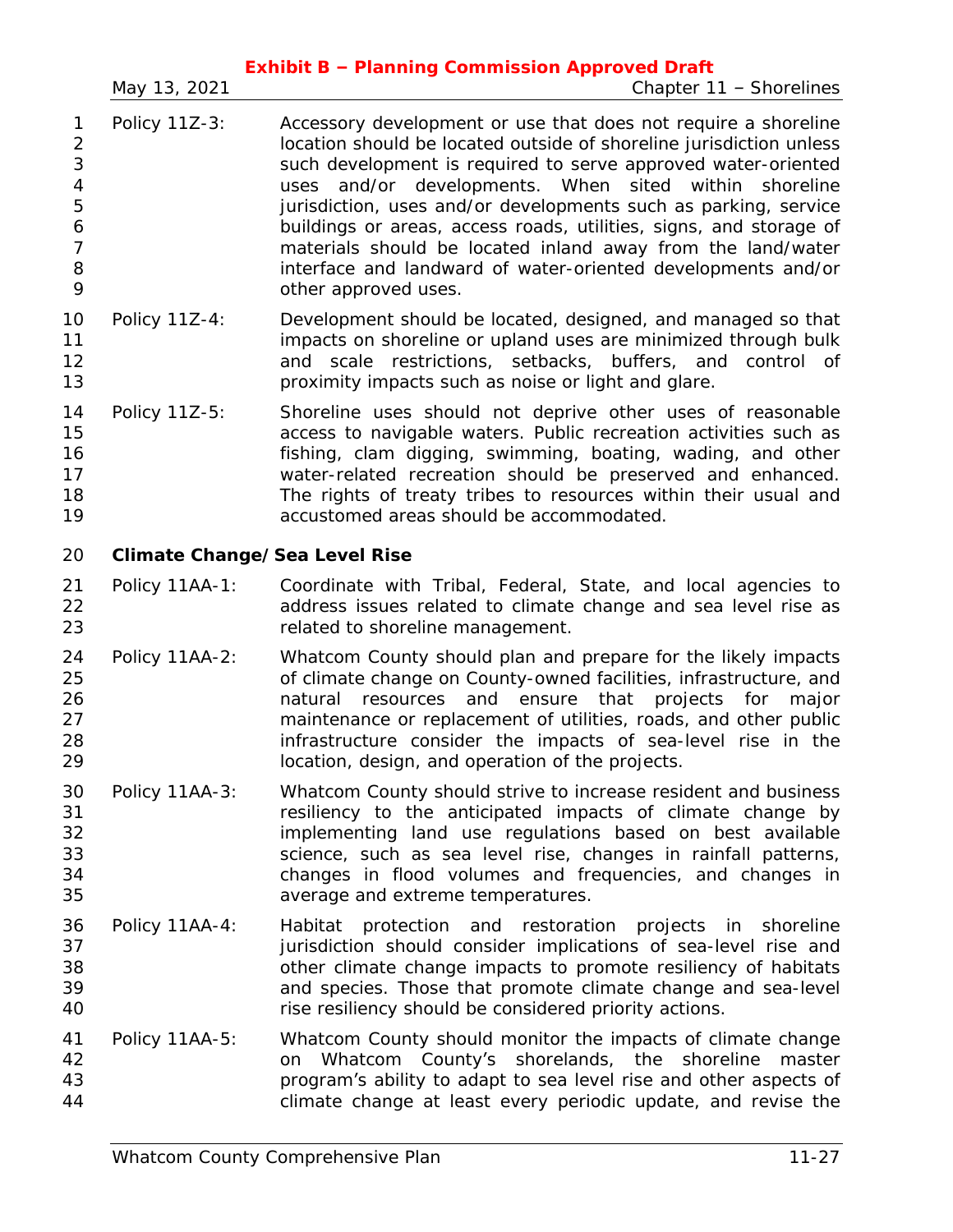|                | <b>Exhibit B - Planning Commission Approved Draft</b>                                                                                                                                                                                                                                                                                                                                                                                                                                                                                                                                                                                                              |
|----------------|--------------------------------------------------------------------------------------------------------------------------------------------------------------------------------------------------------------------------------------------------------------------------------------------------------------------------------------------------------------------------------------------------------------------------------------------------------------------------------------------------------------------------------------------------------------------------------------------------------------------------------------------------------------------|
| May 13, 2021   | Chapter 11 - Shorelines                                                                                                                                                                                                                                                                                                                                                                                                                                                                                                                                                                                                                                            |
|                | shoreline master program as needed. Whatcom County should<br>periodically assess the best available sea level rise projections<br>and other science related to climate change within shoreline<br>jurisdiction and incorporate them into future program updates,<br>as relevant.                                                                                                                                                                                                                                                                                                                                                                                   |
| Policy 11AA-6: | Public infrastructure—such as transportation systems, utilities,<br>flood hazard control, and instream structures—and essential<br>public facilities in shoreline areas should be built in a manner<br>that accounts for increased sea level rise and storm surge, and<br>the flooding that may accompany it.                                                                                                                                                                                                                                                                                                                                                      |
| Policy 11AA-7: | Whatcom County should evaluate opportunities to protect<br>shoreline investments and infrastructure from the impacts of<br>climate change, as necessary and feasible. Specifically, the<br>County should maintain shoreline protection and erosion control<br>by:<br>Facilitating the installation and maintenance of native<br>vegetation along appropriate areas of shoreline;<br>Revisiting development policies with the objective of<br>$\bullet$<br>providing additional shoreline buffer area between developed<br>areas and the shoreline; and<br>Only consider structural shoreline stabilization structures<br>when alternative options are unavailable. |
|                |                                                                                                                                                                                                                                                                                                                                                                                                                                                                                                                                                                                                                                                                    |

# **Shoreline Use and Modification Policies**

 The following shoreline use and modification policies apply to specific development activities on shorelines.

# **Shoreline Bulk Provisions – Buffers, Setbacks, Height, Open Space and**

# **Impervious Surface Coverage**

|    | 28 Policy 11BB-1: | Standards for density, setbacks, height, and other provisions |
|----|-------------------|---------------------------------------------------------------|
| 29 |                   | should ensure no net loss of shoreline ecological functions   |
| 30 |                   | and/or processes and preserve the existing character of the   |
| 31 |                   | shoreline consistent with the purpose of the shoreline area   |
| 32 |                   | designation.                                                  |

# **Agriculture**

|    | 34 Policy 11BB-1: | The SMP recognizes the importance of agriculture in Whatcom         |
|----|-------------------|---------------------------------------------------------------------|
| 35 |                   | County and supports its continued economic viability. It allows     |
| 36 |                   | for ongoing agricultural activities and should protect agricultural |
| 37 |                   | lands from conflicting uses such as intensive or unrelated          |
| 38 |                   | residential, industrial, or commercial uses while also maintaining  |
| 39 |                   | shoreline ecological functions and processes.                       |

 Policy 11BB-2: Agricultural uses and development in support of agricultural uses should be conducted in such a manner as to assure no net loss of shoreline ecological functions and processes and avoid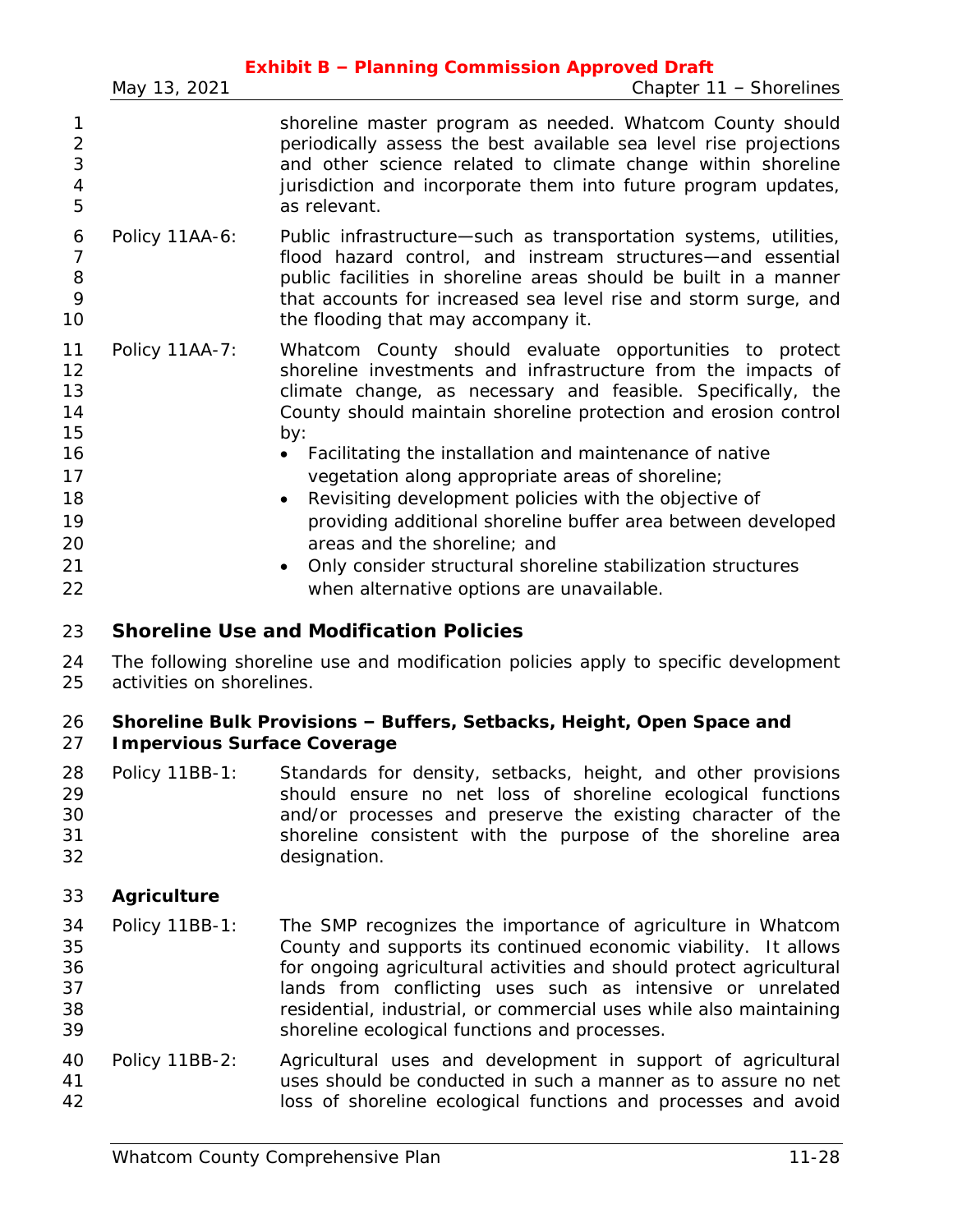|                                                          | May 13, 2021   | <b>Exhibit B - Planning Commission Approved Draft</b><br>Chapter 11 - Shorelines                                                                                                                                                                                                                                                                                                                                                                                                                                                                                                                                                                             |
|----------------------------------------------------------|----------------|--------------------------------------------------------------------------------------------------------------------------------------------------------------------------------------------------------------------------------------------------------------------------------------------------------------------------------------------------------------------------------------------------------------------------------------------------------------------------------------------------------------------------------------------------------------------------------------------------------------------------------------------------------------|
| 1<br>$\overline{2}$                                      |                | substantial adverse impacts on other shoreline resources and<br>values.                                                                                                                                                                                                                                                                                                                                                                                                                                                                                                                                                                                      |
| 3<br>$\overline{4}$                                      | Policy 11BB-3: | Conversion of agricultural uses to other uses should comply with<br>all policies and regulations for nonagricultural uses.                                                                                                                                                                                                                                                                                                                                                                                                                                                                                                                                   |
| 5                                                        | Aquaculture    |                                                                                                                                                                                                                                                                                                                                                                                                                                                                                                                                                                                                                                                              |
| 6<br>$\overline{7}$<br>8<br>9<br>10                      | Policy 11CC-1: | Aquaculture is a water-dependent use and, when consistent with<br>control of pollution, avoidance of adverse impacts to the<br>environment, and preservation of habitat for resident native<br>species, is a preferred use of the shoreline (WAC 173-26-<br>$241(3)(b)$ .                                                                                                                                                                                                                                                                                                                                                                                    |
| 11<br>12<br>13<br>14<br>15<br>16<br>17<br>18<br>19<br>20 | Policy 11CC-2: | Potential locations for aquaculture activities are relatively<br>restricted because of specific requirements related to water<br>quality, temperature, oxygen content, currents, adjacent land<br>use, wind protection, commercial navigation, and salinity. The<br>technology associated with some forms of aquaculture is still<br>experimental and in formative states. Therefore, some latitude<br>should be given when implementing the policies of this<br>subsection and the regulations in WCC Title 23; provided, that<br>potential impacts on existing uses and shoreline ecological<br>functions and processes should be given due consideration. |
| 21<br>22<br>23<br>24<br>25<br>26<br>27<br>28<br>29<br>30 | Policy 11CC-3: | Preference should be given to those forms of aquaculture that<br>involve lesser environmental and visual impacts and lesser<br>impacts to native plant and animal species. In general, projects<br>that require submerged, intertidal, or no structures are<br>preferred over those that involve substantial floating structures.<br>Projects that involve little or no substrate modification are<br>preferred over those that involve substantial modification.<br>Projects that involve little or no supplemental food sources,<br>pesticides, herbicides, or antibiotic application are preferred<br>over those that involve such practices.             |
| 31<br>32<br>33<br>34<br>35<br>36<br>37<br>38<br>39       | Policy 11CC-4: | Aquaculture activities should be designed, located and operated<br>in a manner that supports long-term beneficial use of the<br>shoreline and protects and maintains shoreline ecological<br>functions and processes. Aquaculture should not be permitted<br>where it would result in a net loss of shoreline ecological<br>functions; adversely affect the quality or extent of habitat for<br>native species, including eelgrass, kelp, and other macroalgae;<br>adversely impact other habitat conservation areas; or interfere<br>with navigation or other water-dependent uses.                                                                         |
| 40<br>41<br>42<br>43                                     | Policy 11CC-5: | Aquaculture that involves significant risk of cumulative adverse<br>effects on water quality, sediment quality, benthic and pelagic<br>organisms, and/or wild fish populations through potential<br>contribution of antibiotic resistant bacteria, or escapement of                                                                                                                                                                                                                                                                                                                                                                                          |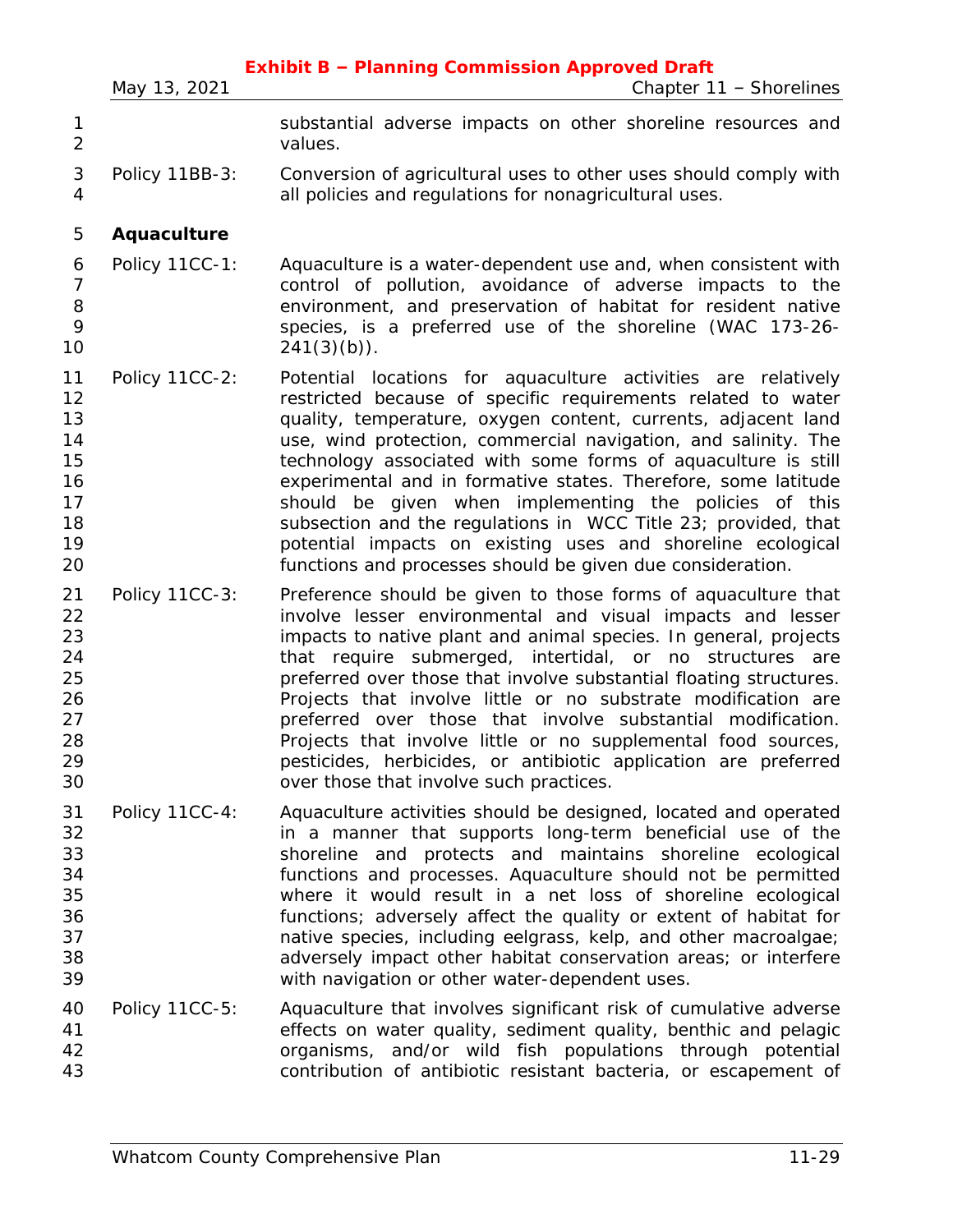|                                                    |                                 | <b>Exhibit B - Planning Commission Approved Draft</b>                                                                                                                                                                                                                                                                                                                                                                                                                                        |
|----------------------------------------------------|---------------------------------|----------------------------------------------------------------------------------------------------------------------------------------------------------------------------------------------------------------------------------------------------------------------------------------------------------------------------------------------------------------------------------------------------------------------------------------------------------------------------------------------|
|                                                    | May 13, 2021                    | Chapter 11 - Shorelines                                                                                                                                                                                                                                                                                                                                                                                                                                                                      |
| 1<br>$\overline{2}$                                |                                 | nonnative species, or other adverse effects on ESA-listed<br>species should not be permitted.                                                                                                                                                                                                                                                                                                                                                                                                |
| 3<br>4<br>5<br>6<br>$\overline{7}$<br>8<br>9<br>10 | Policy 11CC-6:                  | The County should actively seek substantive comment on any<br>shoreline permit application for aquaculture from all appropriate<br>federal, state, and local agencies; the Lummi Nation, Nooksack<br>Tribe, and other affected tribes; and the general public<br>regarding potential adverse impacts. Comments of nearby<br>residents or property owners directly affected by a proposal<br>should be considered and evaluated, especially in regard to use<br>compatibility and aesthetics. |
| 11<br>12<br>13<br>14                               | Policy 11CC-7:                  | The rights of treaty tribes to aquatic resources within their usual<br>and accustomed areas should be addressed through the permit<br>Direct<br>coordination<br>process.<br>between<br>the<br>review<br>applicant/proponent and the tribe should be encouraged.                                                                                                                                                                                                                              |
| 15<br>16<br>17<br>18<br>19                         | Policy 11CC-8:                  | Consideration should be given to both the potential beneficial<br>potential adverse impacts that aquaculture<br>and<br>impacts<br>development might have on the physical environment; on other<br>approved land and water uses,<br>existing<br>and<br>including<br>navigation; and on the aesthetic qualities of a project area.                                                                                                                                                             |
| 20<br>21<br>22<br>23<br>24                         | Policy 11CC-9:                  | Legally established aquaculture enterprises, including authorized<br>experimental projects, should be protected from incompatible<br>uses that may seek to locate nearby. Use or developments that<br>have a high probability of damaging or destroying an existing<br>aquaculture operation may be denied.                                                                                                                                                                                  |
| 25<br>26<br>27<br>28<br>29                         | Policy 11CC-10:                 | Experimental aquaculture projects in waterbodies should be<br>limited in scale and should be approved for a limited period of<br>time. Experimental aquaculture means an aquaculture activity<br>that uses methods or technologies that are unprecedented or<br>unproven in the state of Washington.                                                                                                                                                                                         |
| 30                                                 | <b>Marinas and Launch Ramps</b> |                                                                                                                                                                                                                                                                                                                                                                                                                                                                                              |
| 31<br>32<br>33                                     | Structures.                     | Marina and launch ramp development is subject to the following policies. Moorage<br>structures serving four or fewer users are only subject to the policies in Moorage                                                                                                                                                                                                                                                                                                                       |
| 34<br>35<br>36<br>37<br>38<br>39<br>40             | Policy 11DD-1:                  | Boating facilities, including marinas and launch ramps, are<br>water-dependent uses and should be given priority for shoreline<br>location. Boating facilities should also contribute to public access<br>and enjoyment of waters of the state. Shorelines particularly<br>suitable for marinas and launch ramps are limited, and should<br>be identified and reserved to prevent irreversible commitment<br>for other uses having less stringent site requirements.                         |
| 41<br>42<br>43                                     | Policy 11DD-2:                  | Regional needs for marina and boat launch facilities should be<br>carefully considered in reviewing new proposals as well as in<br>allocating shorelines for such development. Such facilities                                                                                                                                                                                                                                                                                               |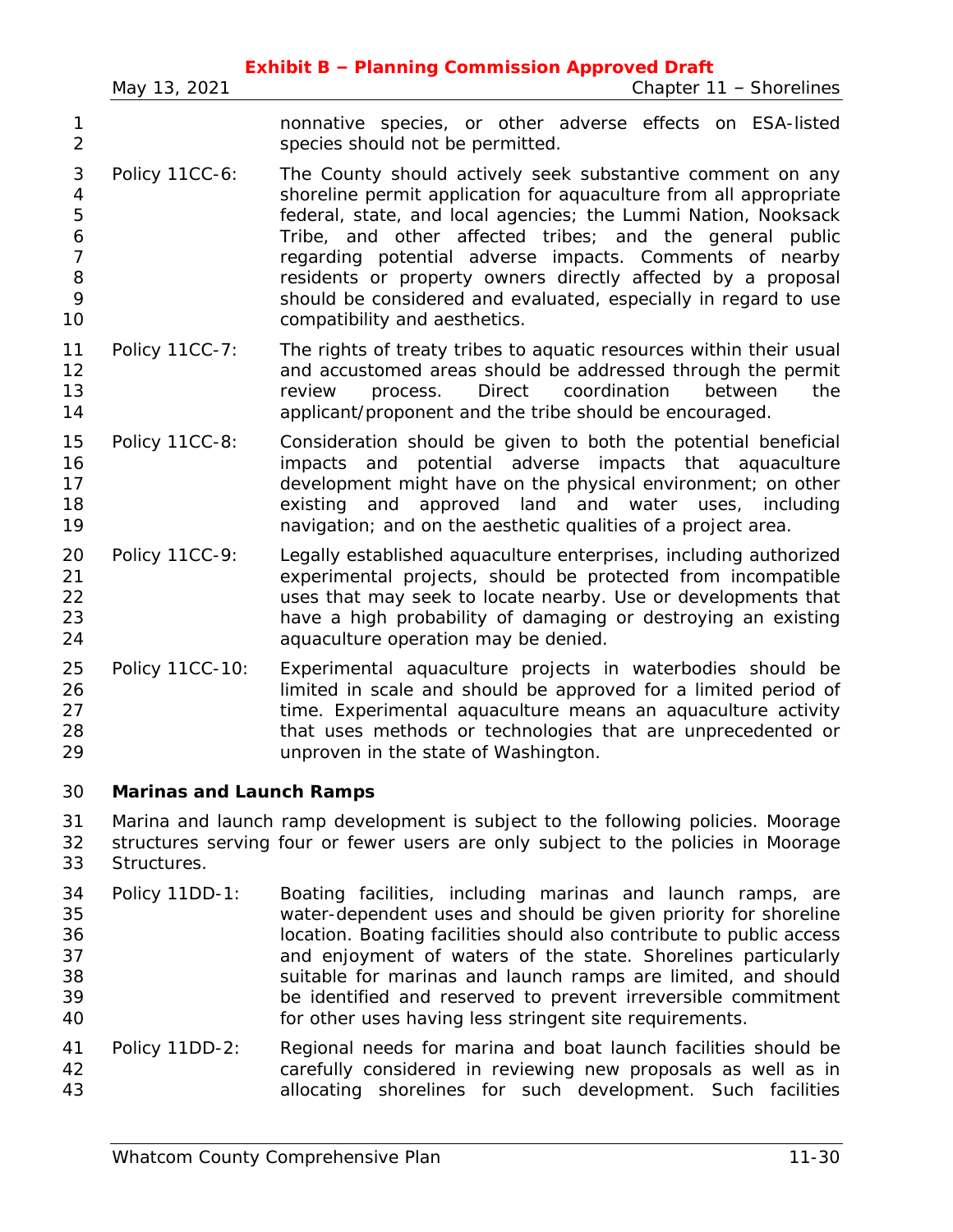|                                                                           | May 13, 2021   | <b>Exhibit B - Planning Commission Approved Draft</b><br>Chapter 11 - Shorelines                                                                                                                                                                                                                                                                                                                                                                                                                                                                                                                                                             |
|---------------------------------------------------------------------------|----------------|----------------------------------------------------------------------------------------------------------------------------------------------------------------------------------------------------------------------------------------------------------------------------------------------------------------------------------------------------------------------------------------------------------------------------------------------------------------------------------------------------------------------------------------------------------------------------------------------------------------------------------------------|
| 1<br>$\overline{2}$<br>3<br>4<br>5<br>6<br>$\overline{7}$<br>8<br>9<br>10 |                | should be coordinated with park and recreation plans and,<br>where feasible, collocated with port or other compatible water-<br>dependent uses. Review of such facilities should be coordinated<br>with recreation providers, including cities, adjacent counties,<br>port districts, the Whatcom County Parks and Recreation<br>department, the Washington State Parks and Recreation<br>Commission, and the Washington State Department of Natural<br>Resources to avoid unnecessary duplication and to efficiently<br>provide recreational resources while minimizing adverse impacts<br>to shoreline ecological functions and processes. |
| 11<br>12<br>13<br>14                                                      | Policy 11DD-3: | Upland boat storage is preferred over new in-water moorage.<br>Mooring buoys are preferred over docks and piers. Boating<br>facilities that minimize the amount of shoreline modification are<br>preferred.                                                                                                                                                                                                                                                                                                                                                                                                                                  |
| 15<br>16<br>17<br>18                                                      | Policy 11DD-4: | Boating facilities should provide physical and visual public<br>shoreline access and provide for multiple uses, including water-<br>related use, to the extent compatible with shoreline ecological<br>functions and processes and adjacent shoreline use.                                                                                                                                                                                                                                                                                                                                                                                   |
| 19<br>20<br>21                                                            | Policy 11DD-5: | Accessory uses at marinas or launch ramps should be limited to<br>water-oriented uses, or uses that provide physical or visual<br>shoreline access for substantial numbers of the general public.                                                                                                                                                                                                                                                                                                                                                                                                                                            |
| 22<br>23<br>24<br>25<br>26<br>27<br>28<br>29<br>30                        | Policy 11DD-6: | New or expanding boating facilities including marinas, launch<br>ramps, and accessory uses should only be sited where suitable<br>environmental conditions are present and should avoid critical<br>saltwater habitat including kelp and eelgrass beds,<br>and<br>spawning and holding areas for forage fish (such as herring, surf<br>sandlance);<br>subsistence, commercial,<br>smelt<br>and<br>and<br>recreational shellfish beds; mudflats, intertidal habitats with<br>vascular plants; and areas with which priority species have a<br>primary association.                                                                            |
| 31<br>32<br>33<br>34<br>35                                                | Policy 11DD-7: | Boating facilities should be located and designed to avoid<br>adverse effects upon coastal, riverine, and nearshore processes<br>such as erosion, littoral or riparian transport, and accretion, and<br>should, where feasible, enhance degraded, scarce, and/or<br>valuable shore features including accretion shoreforms.                                                                                                                                                                                                                                                                                                                  |
| 36<br>37<br>38<br>39<br>40                                                | Policy 11DD-8: | Launch ramps are preferred over marinas on accretion shores<br>because associated impacts are often reversible and such<br>structures will not normally interfere with littoral drift and<br>accretion unless offshore defense structures or dredging are also<br>required.                                                                                                                                                                                                                                                                                                                                                                  |
| 41<br>42<br>43<br>44<br>45                                                | Policy 11DD-9: | Nonregulatory methods to protect, enhance, and restore<br>shoreline ecological functions and processes and other shoreline<br>should<br>be<br>encouraged<br>during<br>resources<br>the<br>design,<br>development, and operation of boating facilities. Nonregulatory<br>methods may include public facility and resource planning,                                                                                                                                                                                                                                                                                                           |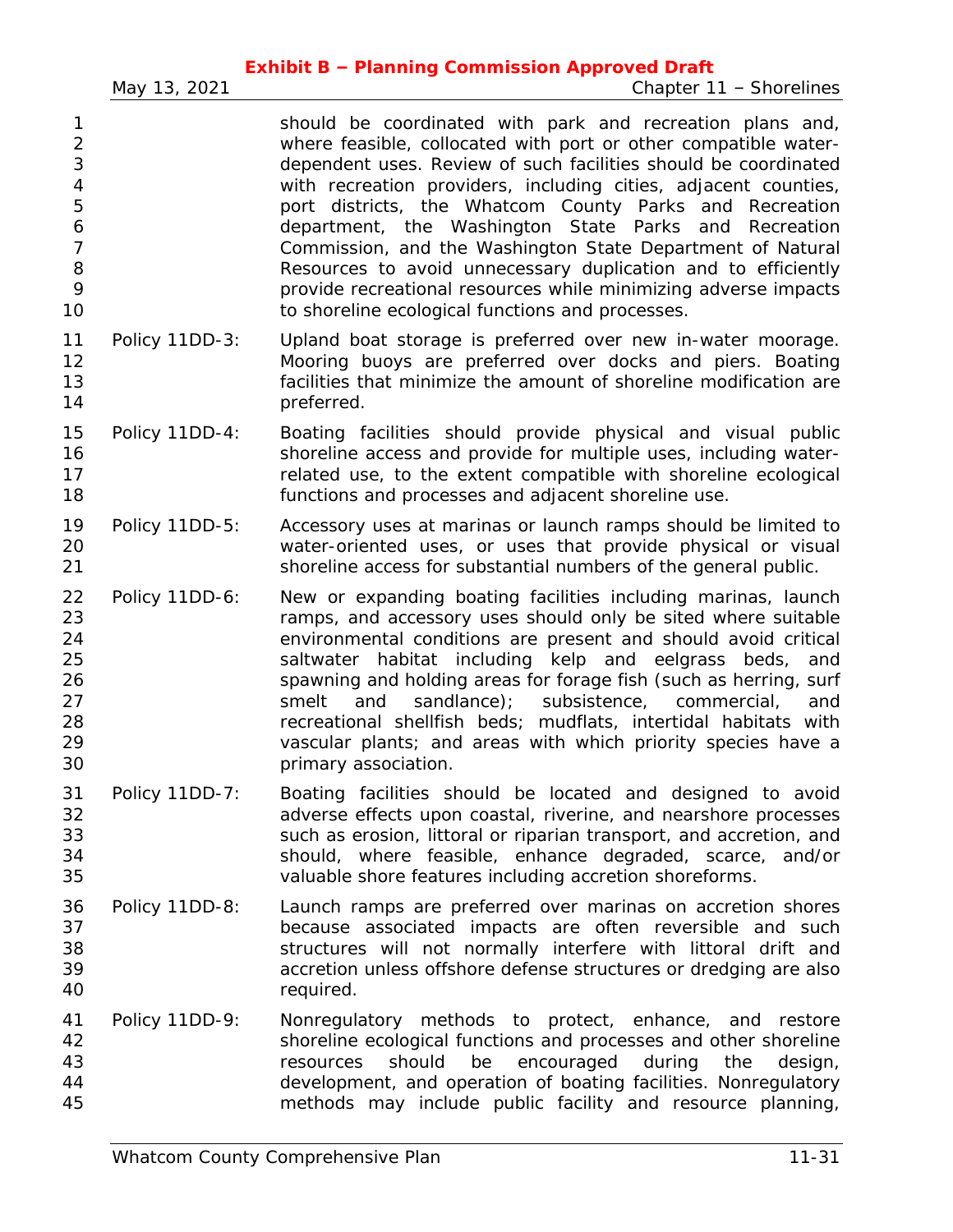|                                     |                       | <b>Exhibit B - Planning Commission Approved Draft</b>                                                                                                                                                                                                                                                        |
|-------------------------------------|-----------------------|--------------------------------------------------------------------------------------------------------------------------------------------------------------------------------------------------------------------------------------------------------------------------------------------------------------|
|                                     | May 13, 2021          | Chapter 11 - Shorelines                                                                                                                                                                                                                                                                                      |
| 1<br>$\overline{2}$                 |                       | education, voluntary protection and enhancement projects, or<br>incentive programs.                                                                                                                                                                                                                          |
| 3<br>4<br>5                         | Policy 11DD-10:       | Boating facilities should be located, designed, and operated so<br>that other appropriate water-dependent uses are not adversely<br>affected.                                                                                                                                                                |
| 6<br>$\overline{7}$<br>8<br>9<br>10 | Policy 11DD-11:       | Location and design of boating facilities should not unduly<br>obstruct navigable waters and should avoid adverse effects to<br>recreational opportunities such as fishing, shellfish gathering,<br>pleasure boating, commercial aquaculture, swimming, beach<br>walking, picnicking, and shoreline viewing. |
| 11<br>12<br>13<br>14                | Policy 11DD-12:       | Boating facilities should be located, designed, constructed,<br>maintained, and operated to avoid adverse proximity impacts<br>such as noise, light and glare; aesthetic impacts to adjacent<br>land uses; and impacts to public visual access to the shoreline.                                             |
| 15<br>16                            | Policy 11DD-13:       | Live-aboards should be regulated so as to prevent adverse<br>impacts to public health and safety.                                                                                                                                                                                                            |
| 17                                  | <b>Commercial Use</b> |                                                                                                                                                                                                                                                                                                              |
| 18<br>19<br>20                      | Policy 11EE-1:        | In securing shoreline locations for commercial uses, preference<br>should be given first to water-dependent commercial uses, then<br>to water-related and water-enjoyment commercial uses.                                                                                                                   |
| 21<br>22<br>23                      | Policy 11EE-2:        | Restoration of impaired shoreline ecological functions and<br>processes should be encouraged as part of commercial<br>development.                                                                                                                                                                           |
| 24<br>25                            | Policy 11EE-3:        | Commercial development should ensure visual compatibility with<br>adjacent noncommercial properties.                                                                                                                                                                                                         |
| 26<br>27<br>28<br>29                | Policy 11EE-4:        | Commercial uses located in the shoreline should provide public<br>access in accordance with constitutional or other legal<br>limitations unless such improvements are demonstrated to be<br>infeasible or present hazards to life and property.                                                              |
| 30                                  | <b>Dredging</b>       |                                                                                                                                                                                                                                                                                                              |
| 31<br>32<br>33<br>34                | Policy 11FF-1:        | Dredging should be permitted for water-dependent uses of<br>economic importance to the region and/or essential public<br>facilities only when necessary and when alternatives are<br>infeasible or less consistent with the SMP.                                                                             |
| 35<br>36                            | Policy 11FF-2:        | Dredging to provide water-oriented recreation should not be<br>permitted.                                                                                                                                                                                                                                    |
| 37<br>38<br>39                      | Policy 11FF-3:        | Minor dredging as part of ecological restoration or enhancement,<br>beach enhancement, public access, or public recreation should<br>be permitted if consistent with the SMP.                                                                                                                                |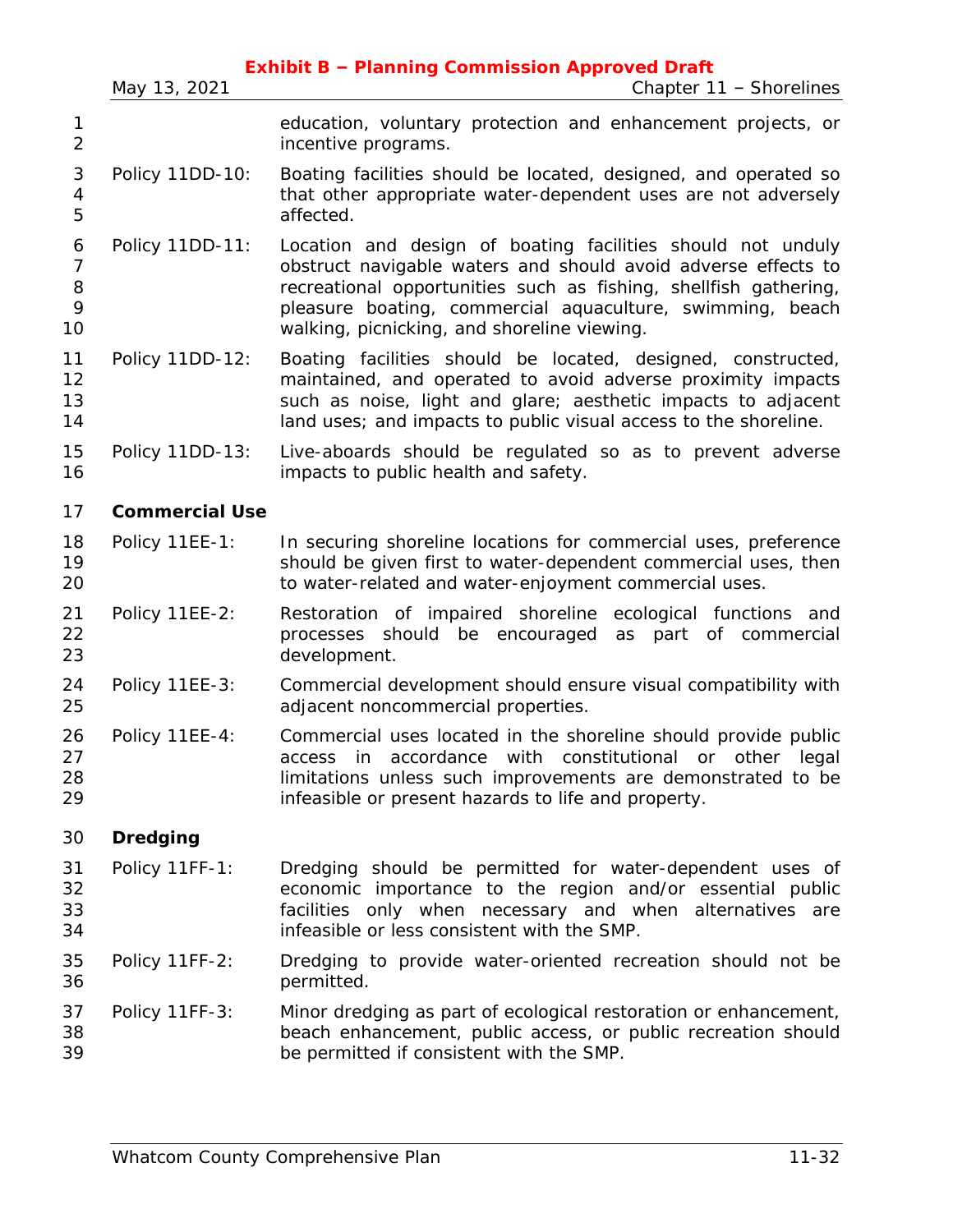|                                        | May 13, 2021            | <b>Exhibit B - Planning Commission Approved Draft</b><br>Chapter 11 - Shorelines                                                                                                                                                                                                                                                                                                                                 |
|----------------------------------------|-------------------------|------------------------------------------------------------------------------------------------------------------------------------------------------------------------------------------------------------------------------------------------------------------------------------------------------------------------------------------------------------------------------------------------------------------|
| 1<br>$\overline{2}$<br>3               | Policy 11FF-4:          | New development should be sited and designed to avoid or,<br>where avoidance is not possible, to minimize the need for new<br>maintenance dredging.                                                                                                                                                                                                                                                              |
| 4<br>5<br>6                            | Policy 11FF-5:          | Dredging of bottom materials for the primary purpose of<br>landfill,<br>obtaining<br>material<br>for<br>construction,<br>beach<br>or<br>enhancement should not be permitted.                                                                                                                                                                                                                                     |
| $\overline{7}$<br>8                    | Policy 11FF-6:          | Spoil disposal on land away from the shoreline is generally<br>preferred over open water disposal.                                                                                                                                                                                                                                                                                                               |
| 9<br>10<br>11<br>12<br>13              | Policy 11FF-7:          | Long-term cooperative management programs<br>that<br>rely<br>primarily on natural processes and involve landowners and<br>applicable local, state, and federal agencies and tribes should be<br>pursued to prevent or minimize conditions which make dredging<br>necessary.                                                                                                                                      |
| 14                                     |                         | <b>Flood Hazard Reduction and Instream Structures</b>                                                                                                                                                                                                                                                                                                                                                            |
| 15<br>16<br>17<br>18                   |                         | New or expanding development or uses in the shoreline, including subdivision of<br>land, that would likely require structural flood hazard reduction<br>works within a stream, channel migration zone, or floodway<br>should not be allowed.                                                                                                                                                                     |
| 19<br>20<br>21<br>22                   | Policy 11GG-2           | Flood hazard reduction works and instream structures should be<br>planned and designed to be compatible with appropriate<br>multiple uses of stream resources over the long term, especially<br>in shorelines of statewide significance.                                                                                                                                                                         |
| 23<br>24<br>25<br>26                   | Policy 11GG-3           | Flood hazard reduction works should only be allowed in the<br>shoreline if they are necessary to protect existing development<br>and where nonstructural flood hazard reduction measures are<br>infeasible.                                                                                                                                                                                                      |
| 27<br>28<br>29<br>30<br>31<br>32<br>33 | Policy 11GG-4           | Flood hazard reduction works to protect existing development<br>should be permitted only when the primary use being protected<br>is consistent with the SMP, and the works can be developed in a<br>manner that is compatible with multiple use of streams and<br>associated resources for the long term, including shoreline<br>functions, fish and wildlife<br>ecological<br>management,<br>and<br>recreation. |
| 34                                     | <b>Forest Practices</b> |                                                                                                                                                                                                                                                                                                                                                                                                                  |
| 35<br>36<br>37<br>38<br>39             | Policy 11HH-1:          | should<br>Forest<br>lands<br>be<br>reserved for<br>long-term<br>forest<br>management and such other uses as are compatible with the<br>primary use. Other more intensive and incompatible uses<br>tending to impair the primary use should be discouraged from<br>locating on forest lands.                                                                                                                      |
| 40<br>41                               | Policy 11HH-2:          | Forest practices should maintain high levels of water quality, as<br>well as surface and groundwater movement patterns.                                                                                                                                                                                                                                                                                          |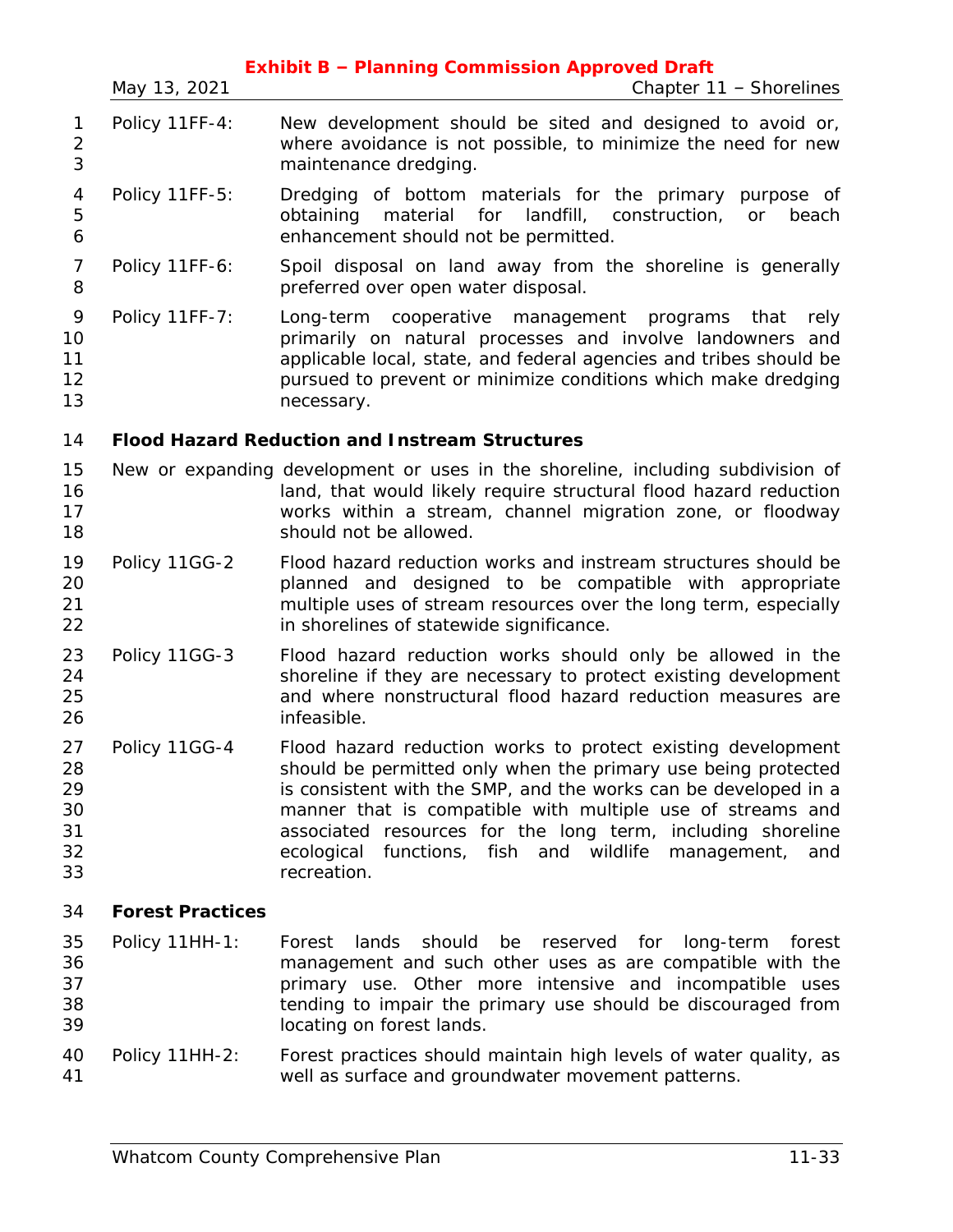|                                                          | May 13, 2021                           | <b>Exhibit B - Planning Commission Approved Draft</b><br>Chapter 11 - Shorelines                                                                                                                                                                                                                                                                                                                                                                                                                                                                                                                                                       |
|----------------------------------------------------------|----------------------------------------|----------------------------------------------------------------------------------------------------------------------------------------------------------------------------------------------------------------------------------------------------------------------------------------------------------------------------------------------------------------------------------------------------------------------------------------------------------------------------------------------------------------------------------------------------------------------------------------------------------------------------------------|
| 1<br>$\overline{2}$                                      | Policy 11HH-3:                         | Forest practices should minimize damage to wetlands, fish and<br>wildlife species, and habitats, especially aquatic habitats.                                                                                                                                                                                                                                                                                                                                                                                                                                                                                                          |
| $\mathfrak 3$<br>4                                       | Policy 11HH-4:                         | Forest practices should maintain or improve the quality of soils<br>and minimize erosion.                                                                                                                                                                                                                                                                                                                                                                                                                                                                                                                                              |
| 5<br>6<br>$\overline{7}$<br>8                            | Policy 11HH-5:                         | Where slopes are extremely steep or soils are subject to sliding,<br>rapid erosion, or high water table, special practices should be<br>employed to minimize damage to shoreland and water features<br>and adjacent properties.                                                                                                                                                                                                                                                                                                                                                                                                        |
| 9                                                        | <b>Industrial and Port Development</b> |                                                                                                                                                                                                                                                                                                                                                                                                                                                                                                                                                                                                                                        |
| 10                                                       |                                        | The following policies apply to industrial and port development in shoreline areas.                                                                                                                                                                                                                                                                                                                                                                                                                                                                                                                                                    |
| 11<br>12<br>13<br>14                                     | Policy 11II-1:                         | Shoreline sites particularly suitable for development such as<br>deepwater harbors with access to adequate rail, highway, and<br>utility systems should be reserved for water-dependent or<br>water-related industrial and port development.                                                                                                                                                                                                                                                                                                                                                                                           |
| 15<br>16<br>17<br>18<br>19<br>20<br>21<br>22<br>23<br>24 | Policy 11II-2:                         | In order to provide adequate shoreline for future water-<br>water-related uses, industrial<br>dependent and<br>or<br>port<br>development at deepwater sites should be limited to those uses<br>that produce the greatest long-term economic base. Industrial<br>and port development that is consistent with the SMP should be<br>protected from encroachment or interference by incompatible<br>uses with less stringent siting requirements, such as residential<br>or commercial uses. Mixed use development, including non-<br>water-dependent uses, should only be allowed when they<br>include and support water-dependent uses. |
| 25<br>26<br>27<br>28<br>29<br>30<br>31                   | Policy 11II-3:                         | Regional needs for port facilities should be carefully considered<br>in reviewing new port proposals and in allocating shorelines for<br>such development. Such reviews or allocations should be<br>coordinated with port districts, adjacent counties and cities, and<br>the state. Existing, officially designated State Harbor Areas<br>should be used for new port development to the maximum<br>extent whenever possible.                                                                                                                                                                                                         |
| 32<br>33<br>34                                           | Policy 11II-4:                         | Multiple use of industrial and port facilities is encouraged to limit<br>duplicative facilities and reduce adverse impacts. Multiple use<br>should be implemented in the following manner:                                                                                                                                                                                                                                                                                                                                                                                                                                             |
| 35<br>36<br>37<br>38<br>39<br>40                         |                                        | a. Cooperative use of piers, cargo handling, storage, parking<br>and other accessory facilities among private or public entities<br>should be required in industrial or port facilities whenever<br>feasible. New facilities for water-dependent uses should be<br>allowed only after assessment of the potential for shared use<br>of existing facilities.                                                                                                                                                                                                                                                                            |
| 41<br>42<br>43                                           |                                        | b. Industrial and port<br>developments<br>should<br>provide<br>opportunities for physical and/or visual public shoreline<br>access in accordance with the public access<br>policies,                                                                                                                                                                                                                                                                                                                                                                                                                                                   |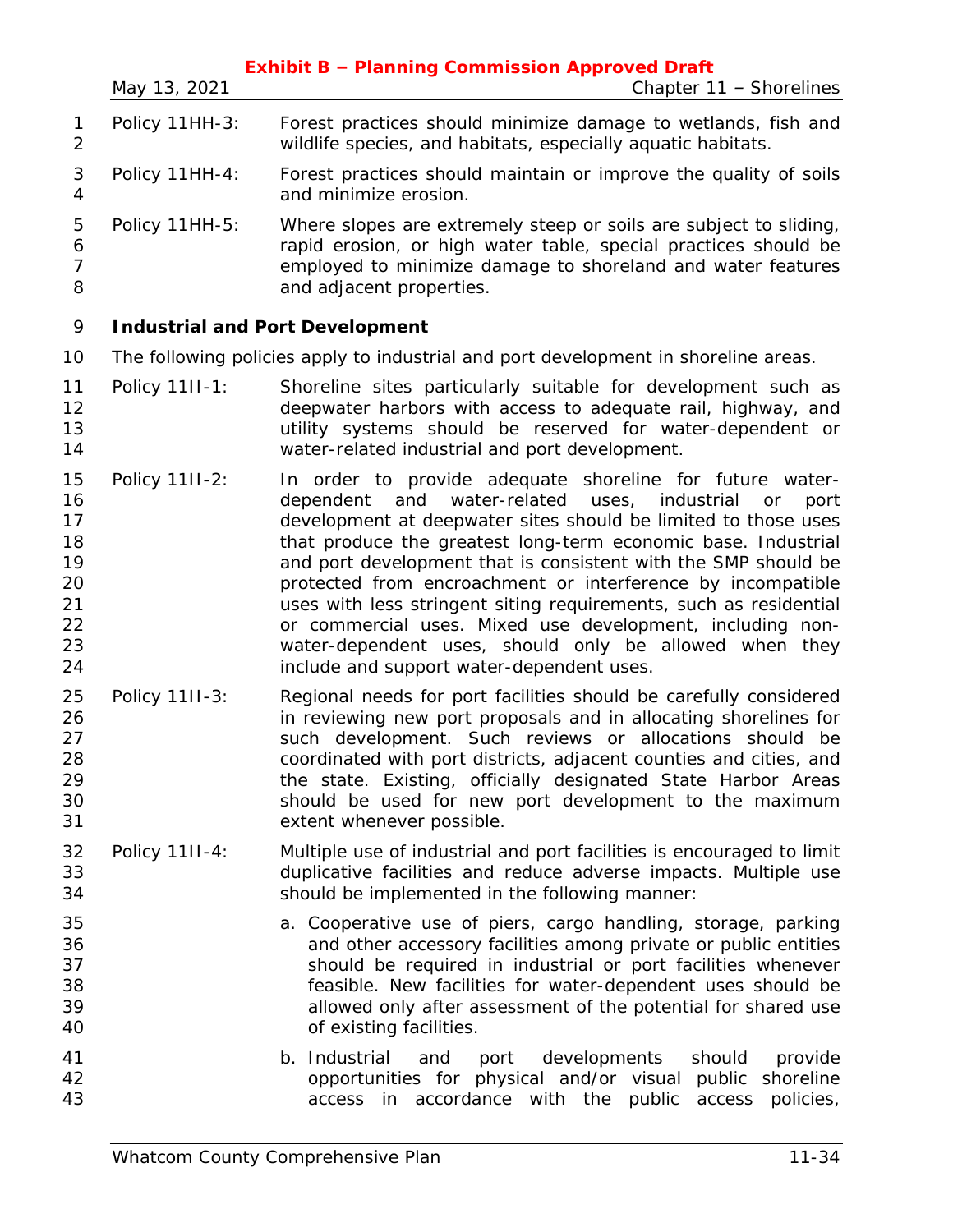|                                    | May 13, 2021   | <b>Exhibit B - Planning Commission Approved Draft</b><br>Chapter 11 - Shorelines                                                                                                                                                                                                                                         |
|------------------------------------|----------------|--------------------------------------------------------------------------------------------------------------------------------------------------------------------------------------------------------------------------------------------------------------------------------------------------------------------------|
|                                    |                |                                                                                                                                                                                                                                                                                                                          |
| 1<br>$\overline{2}$<br>3           |                | including recreational use of undeveloped shorelines not<br>needed for port or industry operations; provided, that such<br>uses are safely compatible with facility operations.                                                                                                                                          |
| 4<br>5<br>6<br>$\overline{7}$<br>8 | Policy 11II-5: | Industrial and port development in the shoreline should be<br>located and designed to avoid significant adverse impacts to<br>other shoreline uses, resources, and values, including shoreline<br>geomorphic processes, water quality, fish and wildlife habitat,<br>commercial aquaculture, and the aquatic food chain. |
| 9<br>10<br>11                      | Policy 11II-6: | Restoration of impaired shoreline ecological functions and<br>processes should be encouraged as part of industrial and port<br>development.                                                                                                                                                                              |
| 12                                 |                | <b>Cherry Point Management Area</b>                                                                                                                                                                                                                                                                                      |
| 13<br>14<br>15                     | Policy 11JJ-1: | Development of the Cherry Point major port/industrial urban<br>growth area will accommodate uses that require marine access<br>for marine cargo transfer.                                                                                                                                                                |
| 16<br>17                           |                | a. Water-dependent terminal facilities are encouraged as the<br>preferred use in the Cherry Point management area.                                                                                                                                                                                                       |
| 18<br>19<br>20<br>21<br>22         |                | b. Existing legal fossil fuel refineries should be allowed to<br>maintain<br>their operations with<br>and<br>limited<br>continue<br>expansions subject to environmental review, greenhouse gas<br>emission mitigation, and conformance with the Shoreline<br>Master Program and other applicable land use designation.   |
| 23<br>24<br>25<br>26               |                | c. It is the policy of Whatcom County to limit the number of<br>industrial piers at Cherry Point to the existing three piers in<br>operation or approved as of January 1, 1998, taking into<br>account the need to:                                                                                                      |
| 27<br>28<br>29<br>30               |                | Act conservatively in land use matters at Cherry Point<br>to prevent further harm to habitat important to the<br>Cherry Point herring stock and Southern Resident<br>Orcas;                                                                                                                                              |
| 31<br>32<br>33                     |                | Optimally implement the Shoreline Master Program<br>$\bullet$<br>policy regarding shorelines of statewide significance<br>per WCC 23.40;                                                                                                                                                                                 |
| 34<br>35                           |                | Encourage the continued County use of best available<br>٠<br>science;                                                                                                                                                                                                                                                    |
| 36<br>37<br>38<br>39<br>40<br>41   |                | Support and remain consistent with the state<br>٠<br>Department of Natural Resources' withdrawal of<br>Cherry Point tidelands and bedlands from the general<br>leasing program and the species recovery goals of the<br>Cherry Point Aquatic Reserve designation and<br>Management Plan;                                 |
| 42                                 |                | Recognize federal actions upholding treaty rights;<br>٠                                                                                                                                                                                                                                                                  |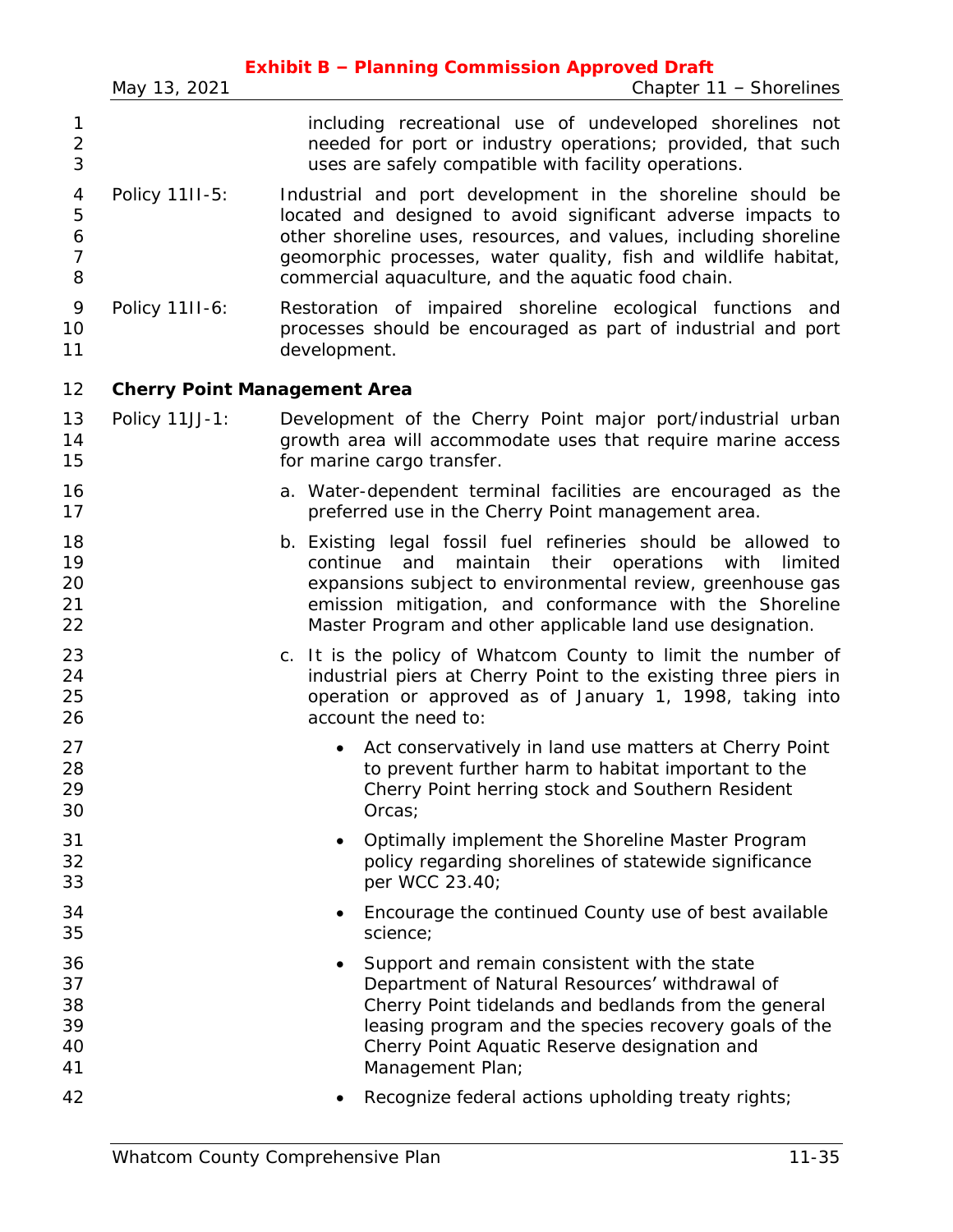|                                                    | May 13, 2021   | <b>Exhibit B - Planning Commission Approved Draft</b><br>Chapter 11 - Shorelines                                                                                                                                                                                                                                                                                                                                                                                                                                                                                                                  |
|----------------------------------------------------|----------------|---------------------------------------------------------------------------------------------------------------------------------------------------------------------------------------------------------------------------------------------------------------------------------------------------------------------------------------------------------------------------------------------------------------------------------------------------------------------------------------------------------------------------------------------------------------------------------------------------|
| 1                                                  |                | Protect traditional commercial and tribal fishing; and<br>٠                                                                                                                                                                                                                                                                                                                                                                                                                                                                                                                                       |
| $\overline{c}$<br>3<br>$\overline{4}$              |                | Prevent conflicts with vessel shipment operations of<br>$\bullet$<br>existing refineries that could lead to catastrophic oil or<br>fuel spills.                                                                                                                                                                                                                                                                                                                                                                                                                                                   |
| 5<br>6<br>$\overline{7}$<br>8                      | Policy 11JJ-2: | Whatcom County should ensure that shoreline development<br>consistency<br>demonstrate<br>with<br>the<br>State<br>applicants<br>Оf<br>Washington Department of Natural Resources' Cherry Point<br>Aquatic Reserve Management Plan.                                                                                                                                                                                                                                                                                                                                                                 |
| 9<br>10<br>11<br>12<br>13<br>14                    | Policy 11JJ-2: | Water-Dependent Industrial Development. Only<br>water-<br>dependent facilities that serve industrial facilities should be<br>allowed in the Cherry Point management area. Industry within<br>the major port/industrial urban growth area, as designated in<br>the Comprehensive Plan, which is not water-dependent should<br>locate away from shoreline jurisdiction.                                                                                                                                                                                                                             |
| 15<br>16<br>17                                     | Policy 11JJ-3: | Multiple Use Facilities. Facilities that allow for multiple use of<br>piers, cargo handling, storage, parking and other accessory<br>facilities are encouraged.                                                                                                                                                                                                                                                                                                                                                                                                                                   |
| 18                                                 | Policy 11JJ-4: | Public Access.                                                                                                                                                                                                                                                                                                                                                                                                                                                                                                                                                                                    |
| 19<br>20<br>21<br>22<br>23<br>24<br>25<br>26       |                | a. Where appropriate, industrial and port development within<br>the Cherry Point management area should provide public<br>beach and shoreline access in a manner that does not cause<br>interference with facility operations or present hazards to life<br>and property. This may be accomplished through individual<br>action or by joint, coordinated action with other developers<br>and landowners, for example, by setting aside a common<br>public access area.                                                                                                                            |
| 27<br>28<br>29<br>30                               |                | b. Special emphasis should be given to providing public beach<br>and shoreline access for recreational opportunities including<br>but not limited to crabbing, small craft launching, surf<br>fishing, picnicking, clamming, and beach walking.                                                                                                                                                                                                                                                                                                                                                   |
| 31<br>32<br>33                                     |                | c. Public access within the Cherry Point management area<br>should be consistent with the Whatcom County Parks and<br>Recreation Open Space Plan.                                                                                                                                                                                                                                                                                                                                                                                                                                                 |
| 34<br>35<br>36<br>37<br>38<br>39<br>40<br>41<br>42 | Policy 11JJ-5: | Shoreline Ecological Functions and Processes. In recognition of<br>the diverse and vital ecological resources in the Cherry Point<br>management area, consideration of probable effects of all<br>development proposals on shoreline ecological functions and<br>processes should be assessed with the other long-term<br>statewide interests. New port development that requires dredge<br>and fill should not be permitted in the Cherry Point management<br>area due to potential adverse effects on ecological functions,<br>including fish and shellfish habitat and geohydraulic processes. |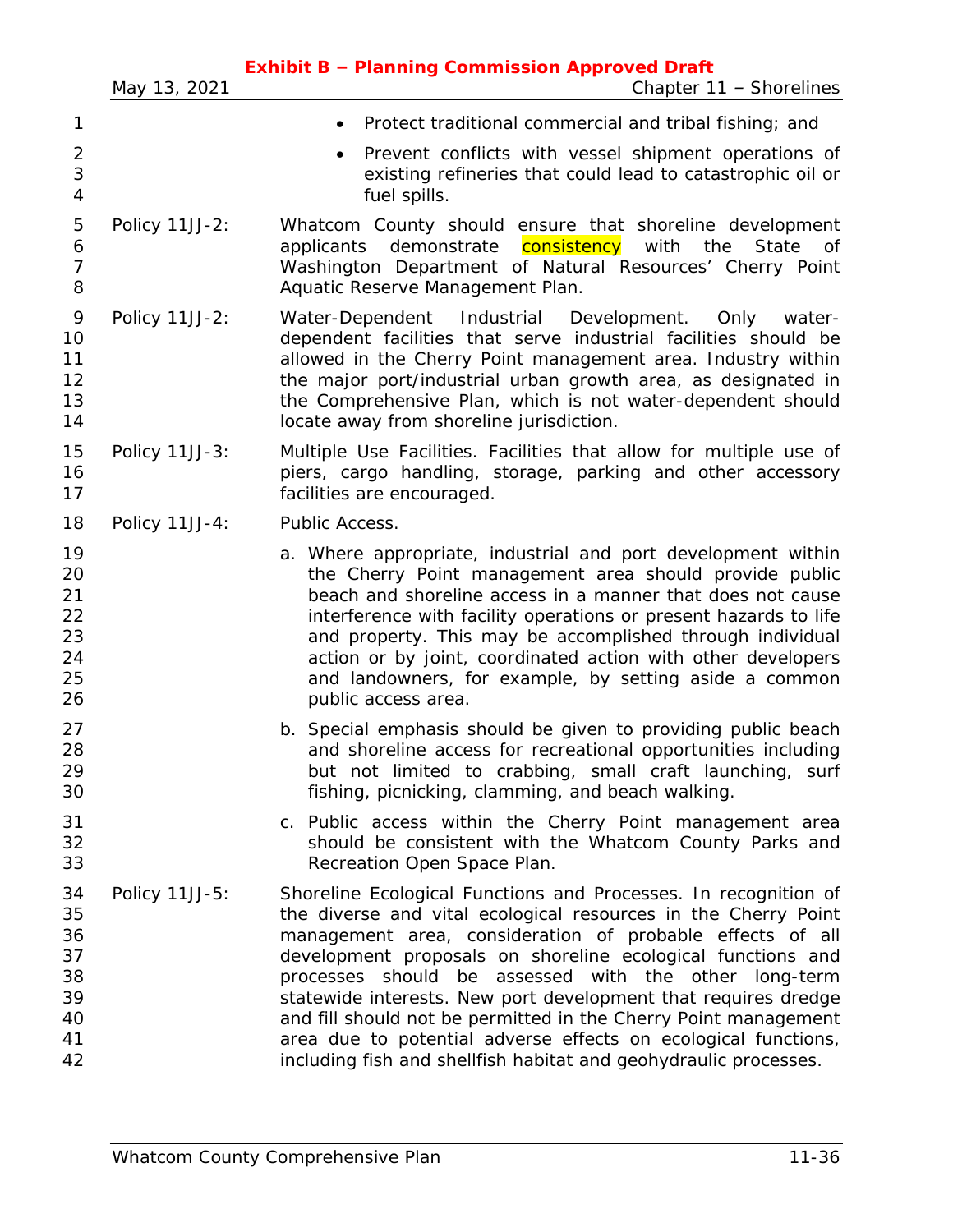|                                                    | May 13, 2021               | <b>Exhibit B - Planning Commission Approved Draft</b><br>Chapter 11 - Shorelines                                                                                                                                                                                                                                                                                                                                                                                                                                                                                                                         |
|----------------------------------------------------|----------------------------|----------------------------------------------------------------------------------------------------------------------------------------------------------------------------------------------------------------------------------------------------------------------------------------------------------------------------------------------------------------------------------------------------------------------------------------------------------------------------------------------------------------------------------------------------------------------------------------------------------|
| 1<br>$\overline{c}$<br>3<br>$\overline{4}$         | Policy 11JJ-6:             | Aesthetics. All development should be designed to avoid or<br>minimize negative visual impacts on the scenic character of the<br>and to ensure visual compatibility with adjacent<br>area<br>nonindustrial zoned properties.                                                                                                                                                                                                                                                                                                                                                                             |
| 5<br>6<br>$\overline{7}$<br>8                      | Policy 11JJ-7:             | Site Development. All development should be constructed and<br>operated in a manner that, while permitting water-dependent<br>uses, also protects shoreline resources, their ecological<br>functions and processes, and that incorporates the following:                                                                                                                                                                                                                                                                                                                                                 |
| 9<br>10<br>11                                      |                            | a. Low impact development approaches to avoid or minimize<br>adverse impact to topography, vegetation, water quality, fish<br>and wildlife habitat, and other natural site conditions;                                                                                                                                                                                                                                                                                                                                                                                                                   |
| 12<br>13<br>14                                     |                            | b. Adequate temporary and permanent management measures<br>to control erosion and sediment impacts during construction<br>and operation; and                                                                                                                                                                                                                                                                                                                                                                                                                                                             |
| 15                                                 |                            | c. Adequate stormwater management facilities.                                                                                                                                                                                                                                                                                                                                                                                                                                                                                                                                                            |
| 16                                                 | <b>Fill and Excavation</b> |                                                                                                                                                                                                                                                                                                                                                                                                                                                                                                                                                                                                          |
| 17<br>18<br>19<br>20<br>21<br>22                   | Policy 11KK-1:             | Landfill and excavation should only be permitted to<br>the<br>minimum extent necessary to accommodate an approved<br>shoreline use or development and with assurance of no net loss<br>of shoreline ecological functions and processes. Enhancement<br>and voluntary restoration of landforms and habitat<br>are<br>encouraged.                                                                                                                                                                                                                                                                          |
| 23<br>24<br>25<br>26<br>27<br>28<br>29<br>30<br>31 | Policy 11KK-2:             | Landfill in waterbodies, floodways, and/or wetlands should not<br>be permitted for creation of new uplands, unless it is part of an<br>approved ecological restoration activity. Landfill should be<br>permitted in limited instances to restore uplands where recent<br>erosion has rapidly reduced upland area, to build beaches and<br>protective berms for shore stabilization or recreation, to restore<br>or enhance degraded shoreline ecological functions<br>and<br>processes, or to moderately elevate low uplands to make such<br>uplands more suitable for purposes consistent with the SMP. |
| 32<br>33                                           | Policy 11KK-3:             | Fill should not be allowed where shore stabilization works would<br>be required to maintain the materials placed.                                                                                                                                                                                                                                                                                                                                                                                                                                                                                        |
| 34<br>35<br>36                                     | Policy 11KK-4:             | Landfills and excavation should be located and developed so<br>that water quality, hydrology, and runoff patterns are not<br>altered.                                                                                                                                                                                                                                                                                                                                                                                                                                                                    |
| 37<br>38<br>39                                     | Policy 11KK-5:             | The predicted economic benefits of landfills and excavation<br>should be weighed against long-term cumulative impacts on<br>ecological processes and functions.                                                                                                                                                                                                                                                                                                                                                                                                                                          |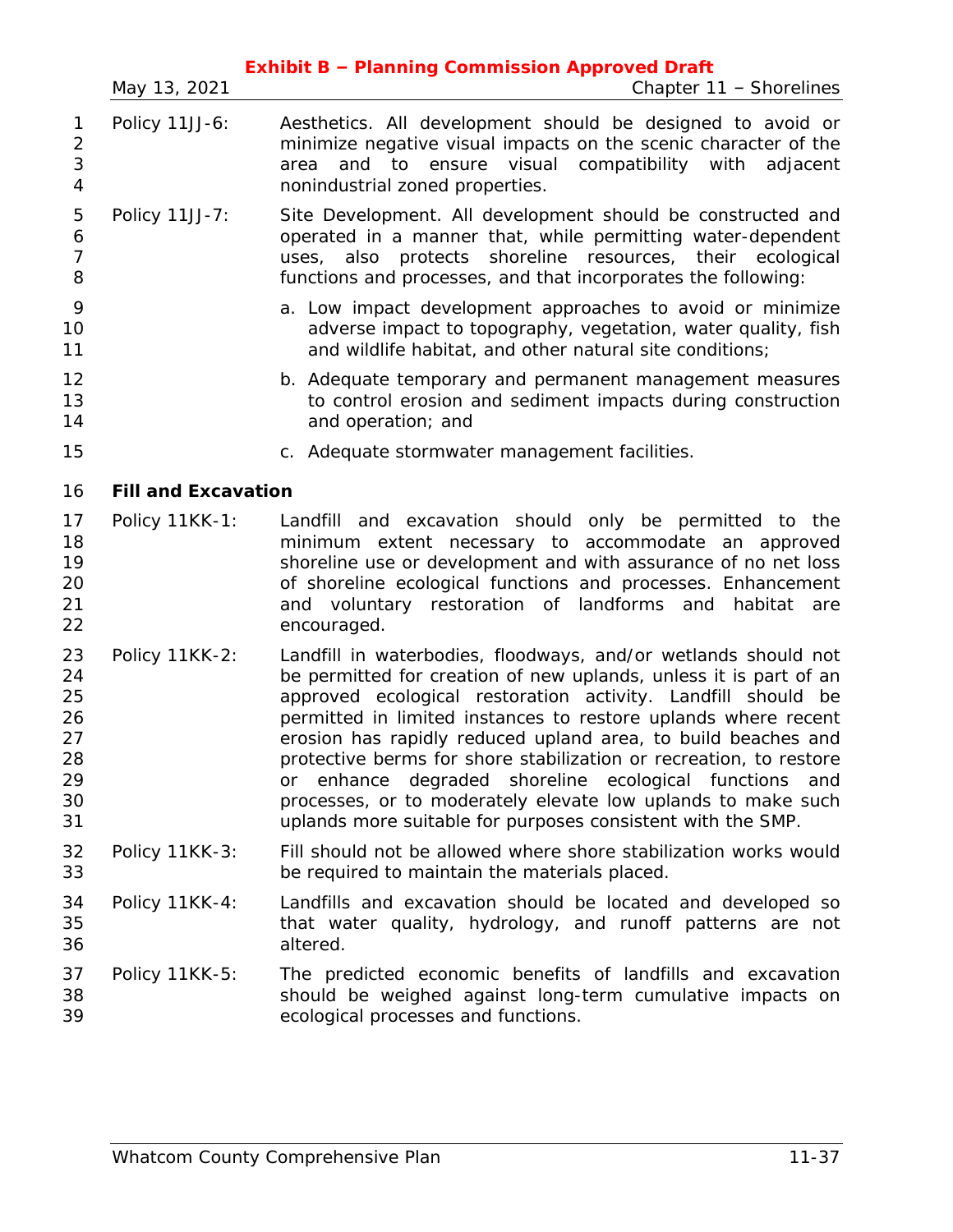|                                        | May 13, 2021              | <b>Exhibit B - Planning Commission Approved Draft</b><br>Chapter 11 - Shorelines                                                                                                                                                                                                                                                                                                                          |
|----------------------------------------|---------------------------|-----------------------------------------------------------------------------------------------------------------------------------------------------------------------------------------------------------------------------------------------------------------------------------------------------------------------------------------------------------------------------------------------------------|
| 1<br>$\overline{2}$<br>3               | Policy 11LL-1:            | Mining should not be located on shorelines where unavoidable<br>adverse impacts on other users or resources together equal or<br>outweigh the benefits from mining.                                                                                                                                                                                                                                       |
| 4<br>5                                 | Policy 11LL-2:            | Mining should not interfere with public recreation on the<br>shoreline.                                                                                                                                                                                                                                                                                                                                   |
| 6<br>$\overline{7}$<br>8               | Policy 11LL-3:            | Mining should be located and operated so as to provide long-<br>term protection of water quality, fish and wildlife, and fish and<br>wildlife habitat.                                                                                                                                                                                                                                                    |
| 9<br>10<br>11<br>12<br>13<br>14        | Policy 11LL-4:            | Mining, particularly surface or strip mining, should provide for<br>timely restoration of disturbed areas to a biologically productive,<br>semi-natural, or other useful condition through a reclamation<br>consistent with regulations administered<br>by the<br>process<br>Department of Natural Resources and other applicable county<br>standards.                                                    |
| 15<br>16<br>17                         | Policy 11LL-5:            | Mining of marine and lake shores or accretional shoreforms,<br>such as point bars, that have a high value for recreation or as<br>fish or wildlife habitat should generally not be permitted.                                                                                                                                                                                                             |
| 18<br>19<br>20                         | Policy 11LL-6:            | Mining should only be permitted on accretion point and channel<br>bars where appropriate studies and detailed operation plans<br>demonstrate that:                                                                                                                                                                                                                                                        |
| 21<br>22                               |                           | a. Fish habitat, upland habitat and water quality will not be<br>significantly impacted; and                                                                                                                                                                                                                                                                                                              |
| 23<br>24<br>25                         |                           | operation will not adversely affect geohydraulic<br>b. The<br>processes, channel alignment, nor increase bank erosion or<br>flood damages.                                                                                                                                                                                                                                                                |
| 26<br>27<br>28<br>29<br>30<br>31<br>32 | Policy 11LL-7:            | Mining operations should be located, designed, and managed so<br>that other appropriate uses are not subjected to substantial or<br>unnecessary adverse impacts from noise, dust, or other effects<br>of the operation. The operator may be required to implement<br>measures such as buffers, limited hours, or other mitigating<br>measures for the purpose of minimizing adverse proximity<br>impacts. |
| 33                                     | <b>Moorage Structures</b> |                                                                                                                                                                                                                                                                                                                                                                                                           |
| 31                                     |                           | Moorage in shoreline areas are subject to the following policies. Moorage structures                                                                                                                                                                                                                                                                                                                      |

 Moorage in shoreline areas are subject to the following policies. Moorage structures serving more than four users and boat launching facilities are also subject to the policies in Marinas and Launch Ramps.

 Policy 11MM-1: Moorage associated with a single-family residence is considered a water-dependent use; provided, that it is designed and used as a facility to access watercraft, and other moorage facilities are not available or feasible. Moorage for water-related and water-enjoyment uses or shared moorage for multifamily use should be allowed as part of a mixed use development or where it provides public access.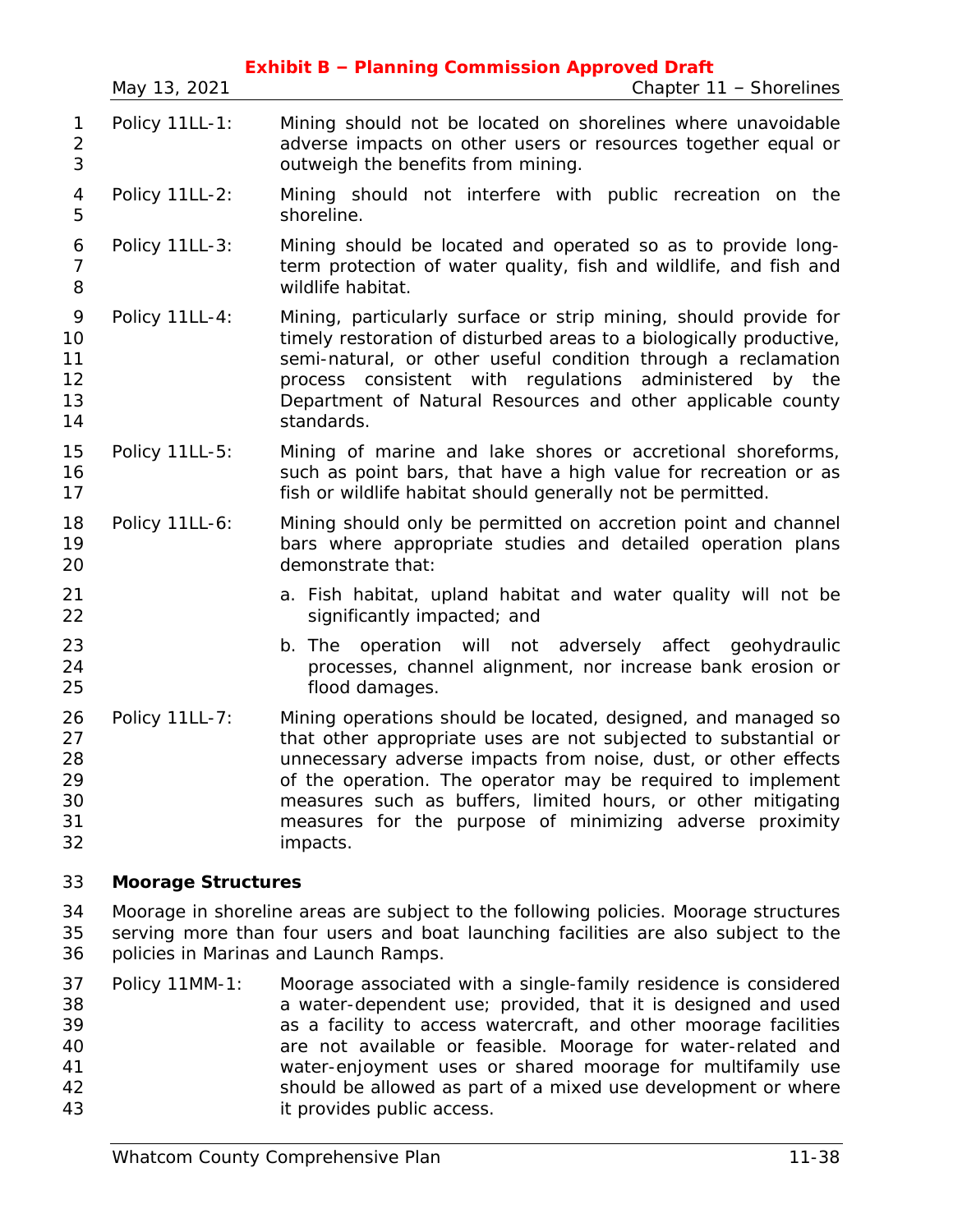|                                                |                 | <b>Exhibit B - Planning Commission Approved Draft</b>                                                                                                                                                                                                                                                                                                                                                                                 |
|------------------------------------------------|-----------------|---------------------------------------------------------------------------------------------------------------------------------------------------------------------------------------------------------------------------------------------------------------------------------------------------------------------------------------------------------------------------------------------------------------------------------------|
|                                                | May 13, 2021    | Chapter 11 - Shorelines                                                                                                                                                                                                                                                                                                                                                                                                               |
| 1<br>$\overline{2}$<br>3<br>$\overline{4}$     | Policy 11MM-2:  | New moorage, excluding docks accessory to single-family<br>residences, should be permitted only when the applicant/<br>proponent has demonstrated that a specific need exists to<br>support the intended water-dependent or public access use.                                                                                                                                                                                        |
| 5<br>6<br>$\overline{7}$<br>8<br>9<br>10<br>11 | Policy 11MM-3:  | As an alternative to continued proliferation of individual private<br>moorage, mooring buoys are preferred over docks or floats.<br>Shared moorage facilities are preferred over single-user<br>moorage where feasible, especially where water use conflicts<br>exist or are predictable. New subdivisions of more than two lots<br>and new multifamily development of more than two dwelling<br>units should provide shared moorage. |
| 12<br>13<br>14<br>15<br>16                     | Policy 11MM-5:  | Moorage should be spaced and oriented in a manner that<br>minimizes hazards and obstructions to public navigation rights<br>and corollary rights thereto such as, but not limited to, fishing,<br>swimming, and pleasure boating, as well as private riparian<br>rights of adjacent landowners.                                                                                                                                       |
| 17<br>18<br>19<br>20                           | Policy 11MM-6:  | Moorage should be restricted to the minimum size necessary to<br>meet the needs of the proposed use. The size of piers and docks<br>should be no greater than that required for safety and<br>practicality for the primary use.                                                                                                                                                                                                       |
| 21<br>22<br>23<br>24<br>25                     | Policy 11MM-7:  | Pile supports are preferred over fills because piles do not<br>displace water surface and intertidal or aquatic habitat and are<br>removable and thus more flexible in terms of long-term use<br>patterns. Floats may be less desirable than pile structures where<br>aquatic habitat or littoral drift are significant.                                                                                                              |
| 26<br>27<br>28<br>29                           | Policy 11MM-8:  | The use of buoys for small craft moorage is preferred over pile<br>or float structures because of lesser long-term impact on shore<br>features and users; moorage buoys should be placed as close to<br>shore as possible to minimize obstruction to navigation.                                                                                                                                                                      |
| 30<br>31<br>32<br>33                           | Policy 11MM-9:  | Shoreline resources and water quality should be protected from<br>overuse by boaters living on vessels (live boards). Boaters living<br>on vessels are restricted to established marinas with facilities to<br>address waste handling and other sanitary services.                                                                                                                                                                    |
| 34<br>35<br>36                                 | Policy 11MM-10: | Vessels should be restricted from extended mooring on waters<br>of the state unless authorization is obtained from the DNR and<br>impacts to navigation and public access are mitigated.                                                                                                                                                                                                                                              |
| 37<br>38<br>39                                 | Policy 11MM-11: | Piers and docks should be constructed of materials that will not<br>adversely affect water quality or aquatic plants and animals in<br>the long term.                                                                                                                                                                                                                                                                                 |
| 40<br>41<br>42<br>43                           | Policy 11MM-12: | New pier and dock development should be designed so as not to<br>interfere with lawful public access to or use of shorelines.<br>Developers of new piers and shared moorage should be<br>encouraged to provide physical or visual public access to                                                                                                                                                                                    |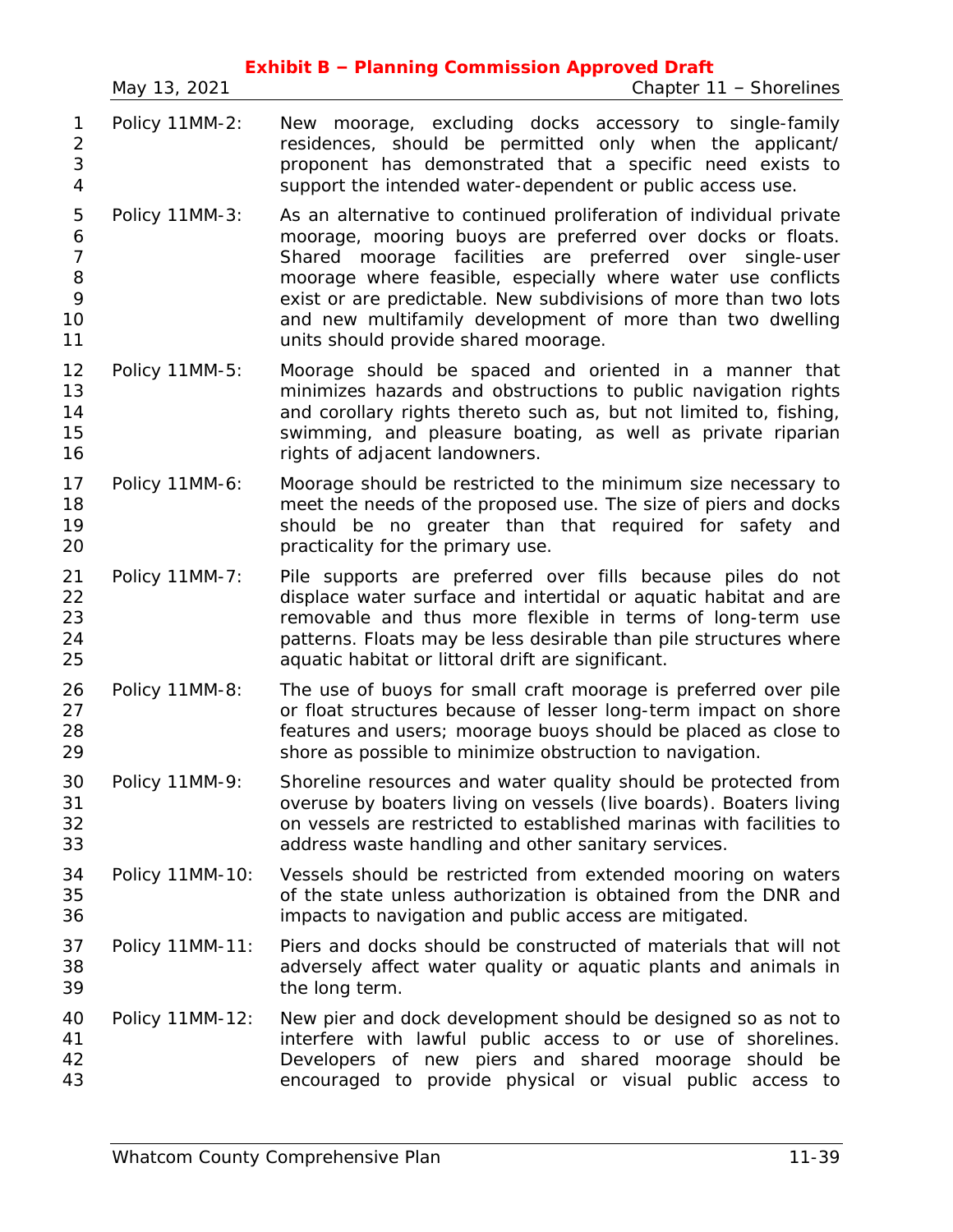|                                                     | May 13, 2021      | <b>Exhibit B - Planning Commission Approved Draft</b><br>Chapter 11 - Shorelines                                                                                                                                                                                                                                                                                                                                                                                                                                    |
|-----------------------------------------------------|-------------------|---------------------------------------------------------------------------------------------------------------------------------------------------------------------------------------------------------------------------------------------------------------------------------------------------------------------------------------------------------------------------------------------------------------------------------------------------------------------------------------------------------------------|
| 1<br>$\overline{2}$                                 |                   | shorelines whenever safe and compatible with the primary use<br>and shore features.                                                                                                                                                                                                                                                                                                                                                                                                                                 |
| 3                                                   | <b>Recreation</b> |                                                                                                                                                                                                                                                                                                                                                                                                                                                                                                                     |
| 4<br>5<br>6<br>$\overline{7}$<br>8<br>9<br>10<br>11 | Policy 11NN-1:    | Shoreline recreational development should be given priority for<br>shoreline location to the extent that the use facilitates the<br>public's ability to reach, touch, and enjoy the water's edge, to<br>travel on the waters of the state, and to view the water and the<br>shoreline. Where appropriate, such facilities should be dispersed<br>along the shoreline in a manner that supports more frequent<br>recreational access and aesthetic enjoyment of the shoreline for<br>a substantial number of people. |
| 12<br>13<br>14<br>15<br>16                          | Policy 11NN-2:    | Recreational developments should facilitate appropriate use of<br>shoreline resources while conserving them. These resources<br>include, but are not limited to: accretion shoreforms, wetlands,<br>soils, groundwater, surface water, native plant and animal life,<br>and shore processes.                                                                                                                                                                                                                        |
| 17<br>18<br>19<br>20<br>21<br>22                    | Policy 11NN-3:    | Recreational developments and plans should<br>provide<br>the<br>regional population a varied and balanced choice of recreation<br>experiences in appropriate locations. Public agencies and private<br>developers should coordinate their plans and activities to<br>provide a wide variety of recreational opportunities without<br>needlessly duplicating facilities.                                                                                                                                             |
| 23<br>24<br>25<br>26<br>27<br>28                    | Policy 11NN-4:    | Trail links between shoreline parks and public access points<br>should be encouraged for walking, horseback or bicycle riding,<br>and other non-motorized vehicle access where appropriate. The<br>Whatcom County Comprehensive Park and Recreation Open<br>Space Plan should be considered in design and approval of<br>public trail systems.                                                                                                                                                                      |
| 29<br>30<br>31<br>32<br>33                          | Policy 11NN-5:    | Access to natural character recreational areas, including but not<br>limited to beaches and fishing streams, should be a combination<br>of linear shoreline trails or easements and small parking or<br>access tracts to minimize user concentration on small portions<br>of the shoreline.                                                                                                                                                                                                                         |
| 34<br>35<br>36<br>37<br>38<br>39<br>40              | Policy 11NN-6:    | facilities<br>should<br>incorporate public<br>Recreation<br>education<br>regarding shoreline ecological functions and processes, the role<br>of human actions on the environment, and the importance of<br>public involvement in shorelines management. Opportunities<br>incorporating educational and interpretive information should be<br>pursued in design and operation of recreation facilities and<br>nature trails.                                                                                         |
| 41<br>42<br>43                                      | Policy 11NN-7:    | Reasonable physical or visual public access to shorelines should<br>be provided and integrated with recreational developments in<br>accordance with WCC 23.30.070 (Public Access).                                                                                                                                                                                                                                                                                                                                  |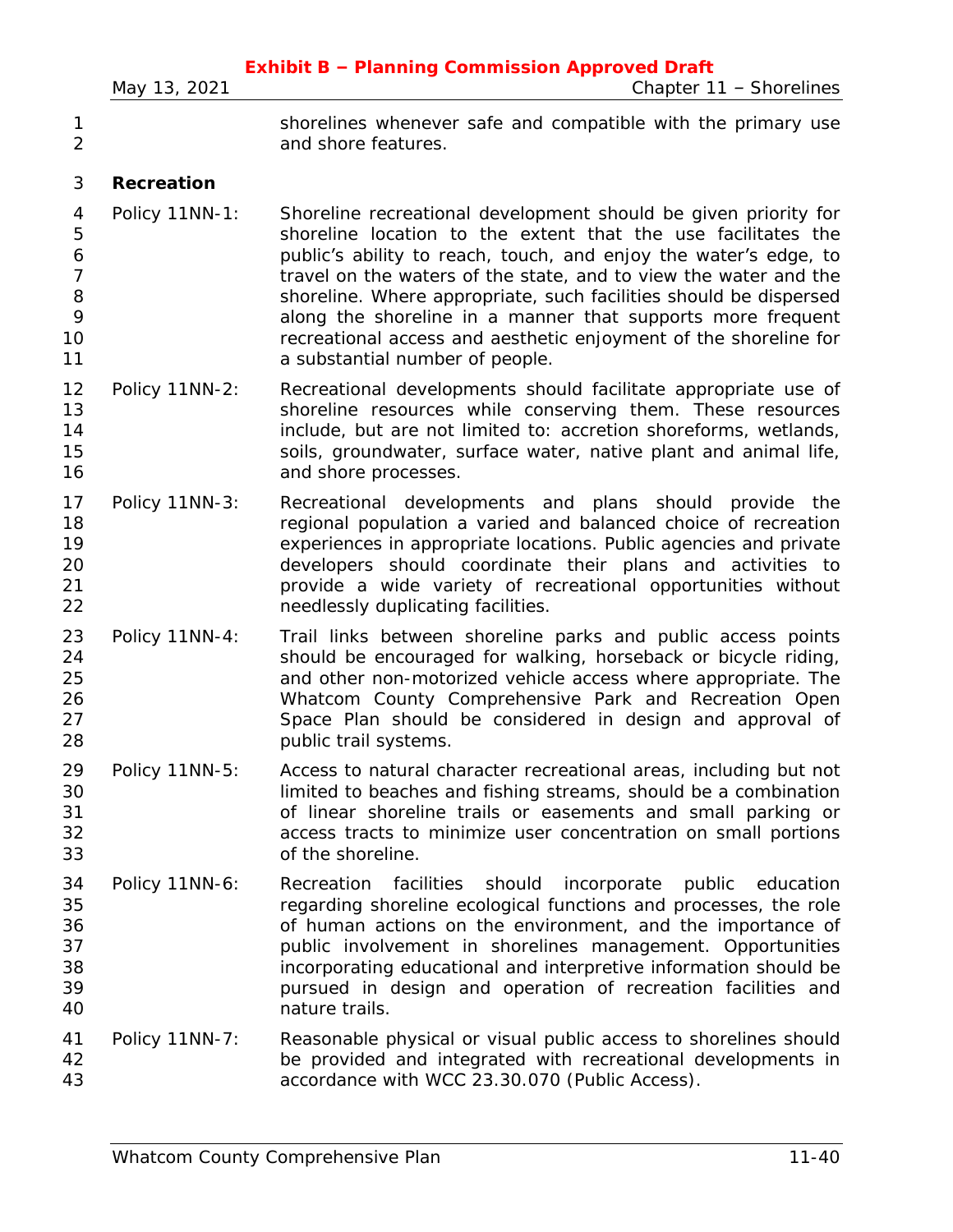|                                                          | May 13, 2021       | <b>Exhibit B - Planning Commission Approved Draft</b><br>Chapter 11 - Shorelines                                                                                                                                                                                                                                                                                                                                                                                                                                                                                                                                                       |
|----------------------------------------------------------|--------------------|----------------------------------------------------------------------------------------------------------------------------------------------------------------------------------------------------------------------------------------------------------------------------------------------------------------------------------------------------------------------------------------------------------------------------------------------------------------------------------------------------------------------------------------------------------------------------------------------------------------------------------------|
| 1<br>$\sqrt{2}$<br>3<br>$\sqrt{4}$                       | Policy 11NN-8:     | Recreation development should be located only where utility and<br>road capability are adequate, or may be provided without<br>significant damage to shore features commensurate with the<br>number and concentration of anticipated users.                                                                                                                                                                                                                                                                                                                                                                                            |
| 5<br>6<br>$\overline{7}$<br>8                            | Policy 11NN-9:     | Cooperative efforts among public and private persons toward<br>the acquisition and/or development of suitable recreation sites<br>or facilities should be explored to assure long-term availability<br>of sufficient public sites to meet local recreation needs.                                                                                                                                                                                                                                                                                                                                                                      |
| 9                                                        | <b>Residential</b> |                                                                                                                                                                                                                                                                                                                                                                                                                                                                                                                                                                                                                                        |
| 10<br>11<br>12<br>13                                     | Policy 1100-1:     | Single-family residences are designated in Chapter 90.58 RCW<br>as a priority use in those limited instances when authorization is<br>given for alterations of the natural condition of shorelines of the<br>state.                                                                                                                                                                                                                                                                                                                                                                                                                    |
| 14<br>15<br>16<br>17<br>18<br>19<br>20<br>21<br>22<br>23 | Policy 1100-2:     | New residential development is encouraged to cluster dwelling<br>units together to reduce physical and visual impacts on<br>shorelines and to reduce utility and road costs. Planned unit<br>developments that include common open space and recreation<br>facilities, or a variety of dwelling sizes and types, are<br>encouraged at suitable locations as a preferable alternative to<br>extensive single-lot subdivisions on shorelines. Planned unit<br>developments (Chapter 20.85 WCC) may also include a limited<br>number of neighborhood commercial business uses where<br>consistent with the applicable zoning regulations. |
| 24<br>25<br>26<br>27<br>28                               | Policy 1100-3:     | Allowable density of new residential development should comply<br>with applicable Comprehensive Plan goals and policies, zoning<br>restrictions, and shoreline area designation standards. The<br>density of development should be appropriate to local natural<br>and cultural features.                                                                                                                                                                                                                                                                                                                                              |
| 29<br>30<br>31<br>32<br>33                               | Policy 1100-4:     | Structures or development for uses accessory to residential use<br>should preserve shoreline open space, be visually and physically<br>compatible with adjacent cultural and shoreline features, be<br>reasonable in size and purpose, and result in no net loss of<br>shoreline ecological functions and processes.                                                                                                                                                                                                                                                                                                                   |
| 34<br>35<br>36<br>37<br>38<br>39<br>40<br>41<br>42       | Policy 1100-5:     | Buildings greater than 35 feet above average grade level that<br>will obstruct the views of a substantial number of residences on<br>adjoining such shorelines are limited<br>by the SMA<br>areas<br>(RCW 90.58.320) to those cases where the SMP does not<br>prohibit such development and then only when overriding<br>considerations of the public interest will be served. The SMP<br>provides opportunities for buildings greater than 35 feet in<br>height in limited areas where consistent with development<br>objectives and the goals and polices of this chapter.                                                           |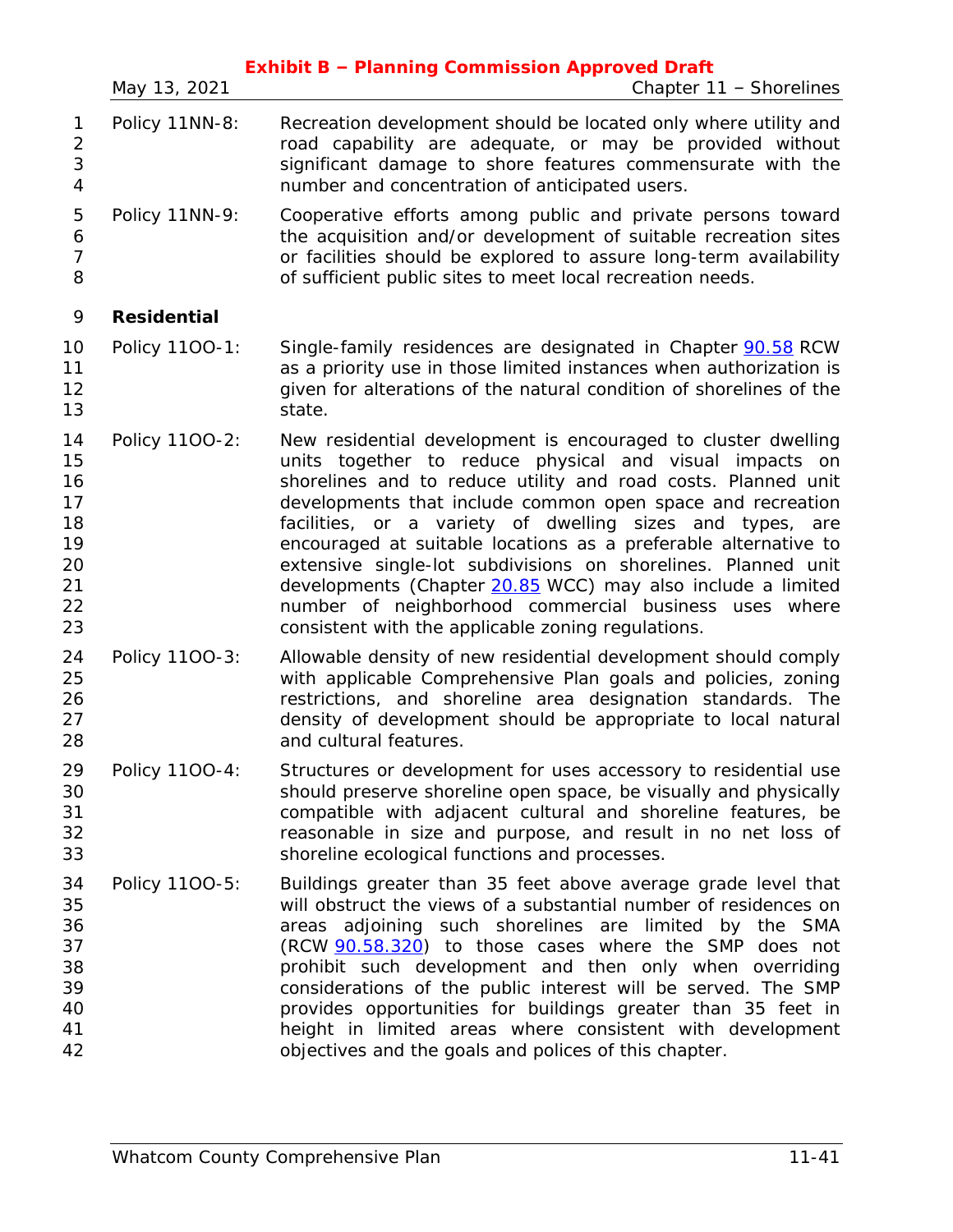|                                              | May 13, 2021                       | <b>Exhibit B - Planning Commission Approved Draft</b><br>Chapter 11 - Shorelines                                                                                                                                                                                                                                                                                                                                                                                           |
|----------------------------------------------|------------------------------------|----------------------------------------------------------------------------------------------------------------------------------------------------------------------------------------------------------------------------------------------------------------------------------------------------------------------------------------------------------------------------------------------------------------------------------------------------------------------------|
| 1<br>$\overline{c}$<br>3                     | Policy 1100-6:                     | New residential development should be planned and built to<br>minimize the need for shoreline stabilization and flood hazard<br>reduction measures.                                                                                                                                                                                                                                                                                                                        |
| 4<br>5<br>6<br>$\overline{7}$<br>8           | Policy 1100-7:                     | Measures to conserve native vegetation along shorelines should<br>required for all residential development. Vegetation<br>be<br>conservation may include avoidance or minimization of clearing<br>or grading, restoration of areas of native vegetation, and/or<br>control of invasive or nonnative vegetation.                                                                                                                                                            |
| 9<br>10<br>11<br>12<br>13<br>14              | Policy 1100-8:                     | Whenever possible, nonregulatory methods to protect, enhance,<br>and restore shoreline ecological functions and other shoreline<br>resources should be encouraged for residential development.<br>Such methods may include resource management planning, low<br>impact development techniques, voluntary protection<br>and<br>enhancement projects, education, or incentive programs.                                                                                      |
| 15<br>16<br>17<br>18<br>19<br>20<br>21<br>22 | Policy 1100-9:                     | New multiunit residential development, including subdivision of<br>land for more than four parcels, should provide substantial<br>shore recreational opportunities for residents and the public,<br>unless public access is infeasible due to incompatible uses,<br>safety, impacts to shoreline ecology, or legal limitations.<br>Developments of four or fewer units should provide private<br>access to the shore for those living in the development (non-<br>public). |
| 23<br>24<br>25                               | Policy 1100-10:                    | Development should provide open space corridors between<br>structures, and along site boundaries, so as to provide space for<br>outdoor recreation, preserve views, and minimize use conflicts.                                                                                                                                                                                                                                                                            |
| 26<br>27<br>28<br>29<br>30                   | Policy 1100-11:                    | Recreation-oriented residential development in the shoreline<br>should<br>be<br>located<br>only<br>where<br>substantial<br>recreation<br>opportunities are provided on site, and where nearby property<br>owners and other appropriate uses will not be adversely<br>affected.                                                                                                                                                                                             |
| 31                                           | <b>Restoration and Enhancement</b> |                                                                                                                                                                                                                                                                                                                                                                                                                                                                            |
| 32<br>33<br>34<br>35<br>36<br>37             | Policy 11PP-1:                     | The SMP recognizes the importance of restoration of shoreline<br>ecological functions and processes and encourages cooperative<br>restoration efforts and programs between local, state, and<br>federal public agencies, tribes, nonprofit organizations, and<br>landowners to address shorelines with impaired ecological<br>functions and/or processes.                                                                                                                  |
| 38<br>39<br>40<br>41<br>42<br>43             | Policy 11PP-2:                     | Restoration actions should restore shoreline ecological functions<br>and processes as well as shoreline features and should be<br>targeted towards meeting the needs of sensitive and/or locally<br>important plant, fish and wildlife species, the biological recovery<br>goals for early Chinook and bull trout populations, and other<br>salmonid species and populations.                                                                                              |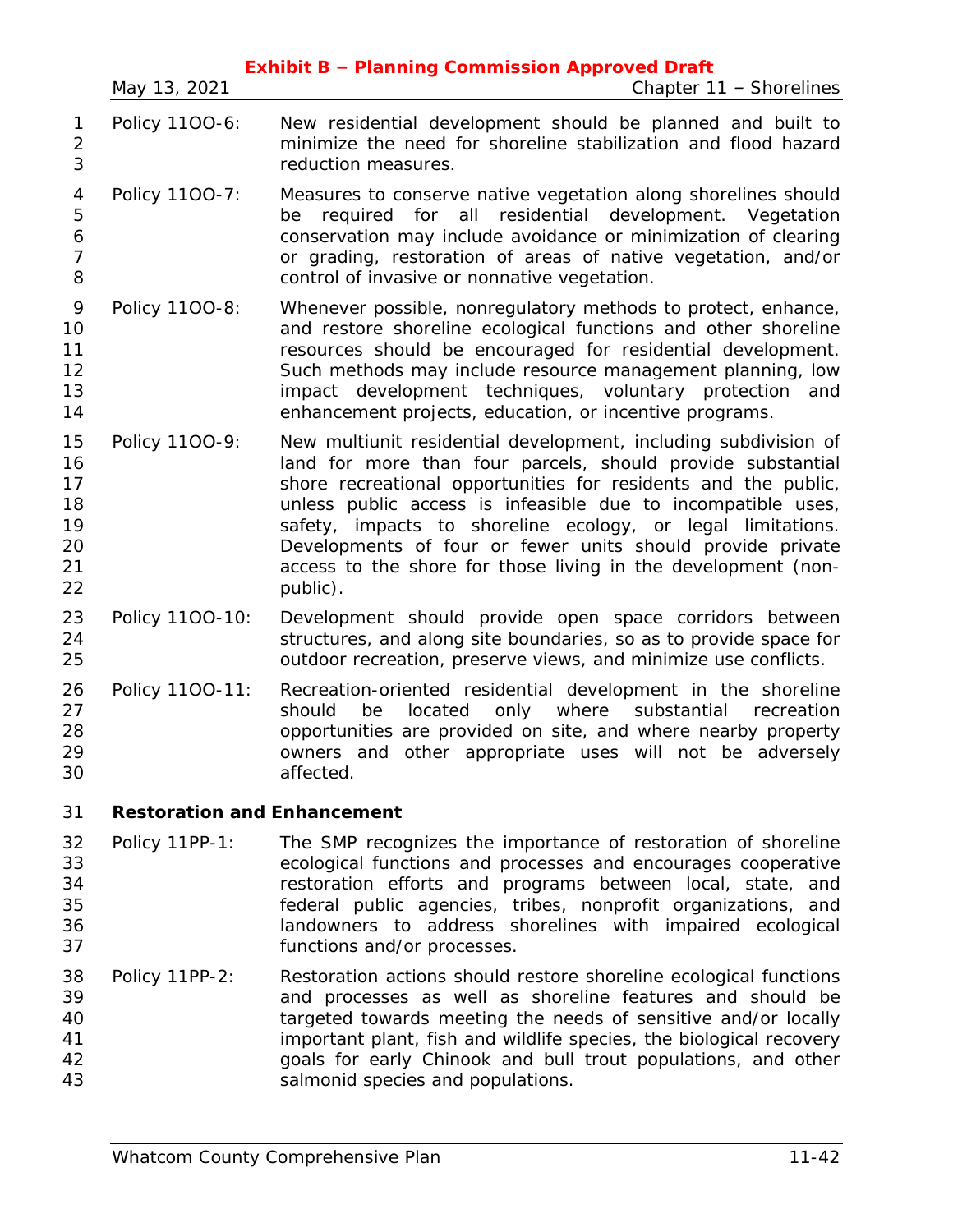|                                              |                                | <b>Exhibit B - Planning Commission Approved Draft</b>                                                                                                                                                                                                                                                                                                                                                                                                                            |
|----------------------------------------------|--------------------------------|----------------------------------------------------------------------------------------------------------------------------------------------------------------------------------------------------------------------------------------------------------------------------------------------------------------------------------------------------------------------------------------------------------------------------------------------------------------------------------|
|                                              | May 13, 2021                   | Chapter 11 - Shorelines                                                                                                                                                                                                                                                                                                                                                                                                                                                          |
| 1<br>$\overline{2}$<br>3                     | Policy 11PP-3:                 | Restoration should be integrated with other parallel natural<br>resource management efforts such as the WRIA 1 Salmonid<br>Recovery Plan and the WRIA 1 Watershed Management Plan.                                                                                                                                                                                                                                                                                               |
| 4                                            | Policy 11PP-4:                 | Priority should be given to restoration actions that:                                                                                                                                                                                                                                                                                                                                                                                                                            |
| 5                                            |                                | a. Create dynamic and sustainable ecosystems.                                                                                                                                                                                                                                                                                                                                                                                                                                    |
| 6<br>$\overline{7}$                          |                                | connectivity between<br>stream/river<br>channels,<br>b. Restore<br>floodplains and hyporheic zones.                                                                                                                                                                                                                                                                                                                                                                              |
| 8                                            |                                | c. Restore natural channel-forming geomorphologic processes.                                                                                                                                                                                                                                                                                                                                                                                                                     |
| 9<br>10                                      |                                | d. Mitigate peak flows and associated impacts caused by high<br>stormwater runoff volume.                                                                                                                                                                                                                                                                                                                                                                                        |
| 11<br>12                                     |                                | e. Reduce sediment input to streams and rivers and associated<br>impacts.                                                                                                                                                                                                                                                                                                                                                                                                        |
| 13                                           |                                | Improve water quality.<br>f.                                                                                                                                                                                                                                                                                                                                                                                                                                                     |
| 14<br>15                                     |                                | g. Restore native vegetation and natural hydrologic functions of<br>degraded and former wetlands.                                                                                                                                                                                                                                                                                                                                                                                |
| 16<br>17                                     |                                | h. Replant native vegetation in riparian areas to restore<br>functions.                                                                                                                                                                                                                                                                                                                                                                                                          |
| 18<br>19<br>20                               |                                | Restore nearshore ecosystem processes, such as sediment<br>i.<br>transport and delivery and tidal currents that create and<br>sustain habitat.                                                                                                                                                                                                                                                                                                                                   |
| 21<br>22<br>23                               |                                | Restore pocket estuaries that support salmon life histories,<br>j.<br>including feeding and growth, refuge, osmoregulation, and<br>migration.                                                                                                                                                                                                                                                                                                                                    |
| 24                                           |                                | k. Address contamination along industrial shoreline regions.                                                                                                                                                                                                                                                                                                                                                                                                                     |
| 25                                           | <b>Shoreline Stabilization</b> |                                                                                                                                                                                                                                                                                                                                                                                                                                                                                  |
| 26<br>27<br>28<br>29<br>30<br>31             | Policy 1100-1:                 | Alternatives to structures for shore protection should be used<br>whenever possible. Such alternatives may include no action<br>(allow the shoreline to retreat naturally), increased building<br>building<br>relocation, drainage<br>setbacks,<br>controls,<br>and<br>bioengineering, including vegetative stabilization, and beach<br>enhancement.                                                                                                                             |
| 32<br>33<br>34<br>35<br>36<br>37<br>38<br>39 | Policy 1100-2:                 | Single-family residences occupied prior to January 1, 1992, and<br>their appurtenant structures should be protected against<br>damage or loss caused by shoreline erosion; provided, that<br>measures to protect single-family residences should be designed<br>to minimize harm to the shoreline environment. After that date,<br>new single-family residences and their appurtenant<br>all<br>structures should be built in a manner so as to not need<br>protective measures. |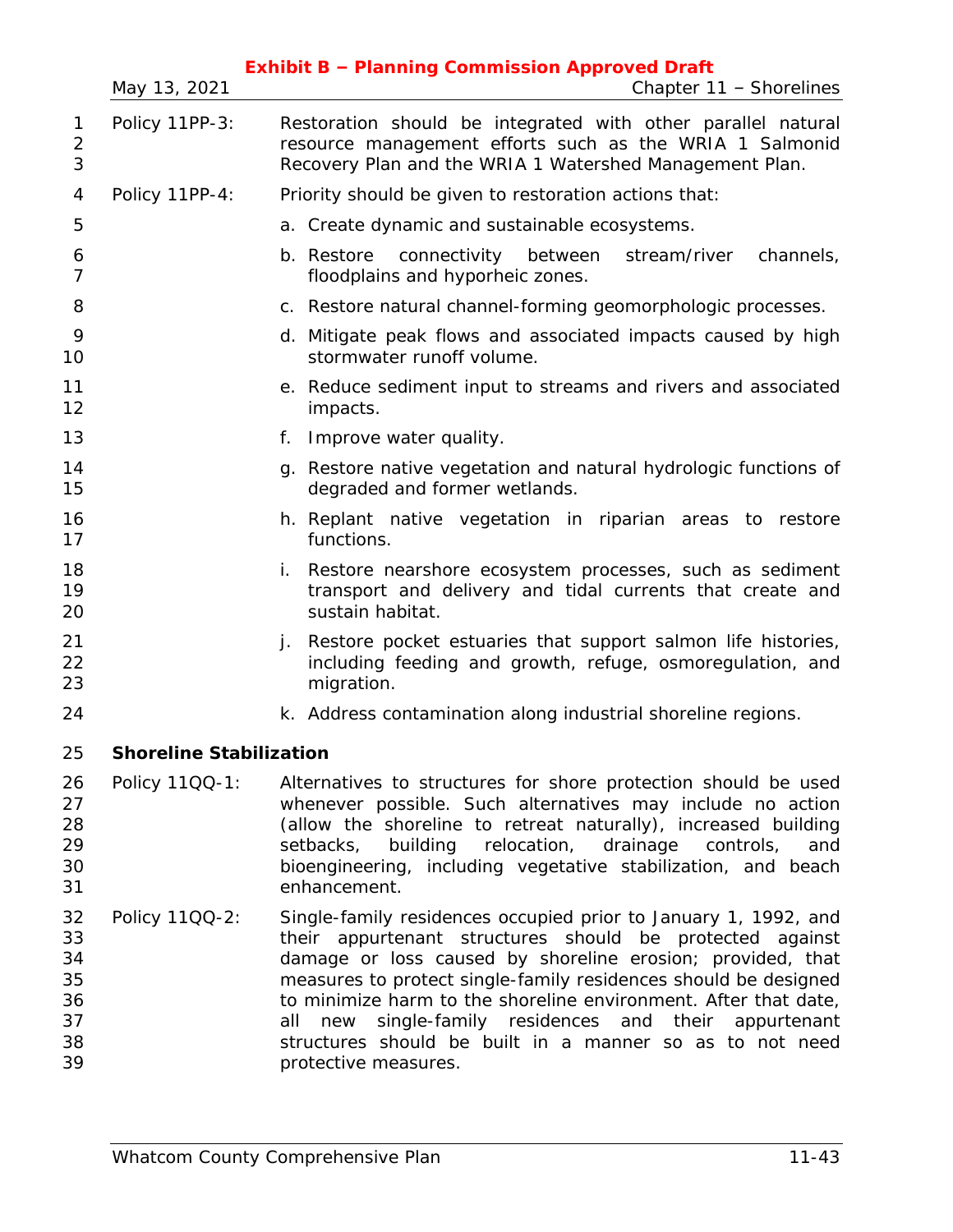|                                                                        | May 13, 2021   | <b>Exhibit B - Planning Commission Approved Draft</b><br>Chapter 11 - Shorelines                                                                                                                                                                                                                                                                                                                                                                                                                         |
|------------------------------------------------------------------------|----------------|----------------------------------------------------------------------------------------------------------------------------------------------------------------------------------------------------------------------------------------------------------------------------------------------------------------------------------------------------------------------------------------------------------------------------------------------------------------------------------------------------------|
| 1<br>$\overline{2}$<br>3<br>$\overline{4}$<br>5<br>6<br>$\overline{7}$ | Policy 11QQ-3: | New or expanded structural shore stabilization for new primary<br>structures should be avoided. Instead, structures should be<br>located and designed to avoid the need for future shoreline<br>stabilization where feasible. Land subdivisions should<br>be<br>designed to assure that future development of the created lots<br>will not require structural shore stabilization for reasonable<br>development to occur.                                                                                |
| 8<br>9<br>10<br>11<br>12                                               | Policy 11QQ-3: | New or expanded structural shore stabilization should only be<br>permitted where demonstrated to be necessary to protect an<br>existing primary structure that is in danger of loss or substantial<br>damage, and where mitigation of impacts would not cause a net<br>loss of shoreline ecological functions and processes.                                                                                                                                                                             |
| 13<br>14<br>15<br>16<br>17                                             | Policy 1100-4: | New or expanded structural shore stabilization for enhancement,<br>restoration, or hazardous substance remediation projects should<br>only be allowed when nonstructural measures, vegetation<br>planting, or on-site drainage improvements would be insufficient<br>to achieve enhancement, restoration, or remediation objectives.                                                                                                                                                                     |
| 18<br>19<br>20<br>21                                                   | Policy 11QQ-5: | Shore stabilization on streams should be located and designed<br>to fit the physical character and hydraulic energy potential of a<br>specific shoreline reach, which may differ substantially from<br>adjacent reaches.                                                                                                                                                                                                                                                                                 |
| 22<br>23<br>24<br>25                                                   | Policy 1100-6: | Shore stabilization should not be permitted to unnecessarily<br>interfere with public access to public shorelines, nor with other<br>appropriate shoreline uses including, but not limited to,<br>navigation, seafood harvest, or recreation.                                                                                                                                                                                                                                                            |
| 26<br>27<br>28<br>29<br>30<br>31<br>32                                 | Policy 1100-7: | Provisions for multiple use, restoration, and/or public shore<br>access should be incorporated into the location, design, and<br>maintenance of shore stabilization for public or quasi-public<br>developments whenever safely compatible with the primary<br>purpose. Shore stabilization on publicly owned shorelines should<br>not be allowed to decrease long-term public use of the<br>shoreline.                                                                                                   |
| 33<br>34<br>35<br>36<br>37<br>38<br>39<br>40                           | Policy 1100-8: | Shore stabilization should be developed in a coordinated manner<br>among affected property owners and public agencies for a whole<br>drift sector (net shore-drift cell) or reach where feasible,<br>particularly those that cross jurisdictional boundaries, to address<br>ecological and geohydraulic processes, sediment conveyance<br>and beach management issues. Where beach erosion threatens<br>existing development, a comprehensive program for shoreline<br>management should be established. |
| 41<br>42<br>43<br>44<br>45                                             | Policy 11QQ-9: | In addition to conformance with the regulations in the SMP,<br>nonregulatory methods to protect, enhance, and restore<br>shoreline ecological functions and other shoreline resources<br>should be encouraged for shore stabilization. Nonregulatory<br>methods may include public facility and resource planning,                                                                                                                                                                                       |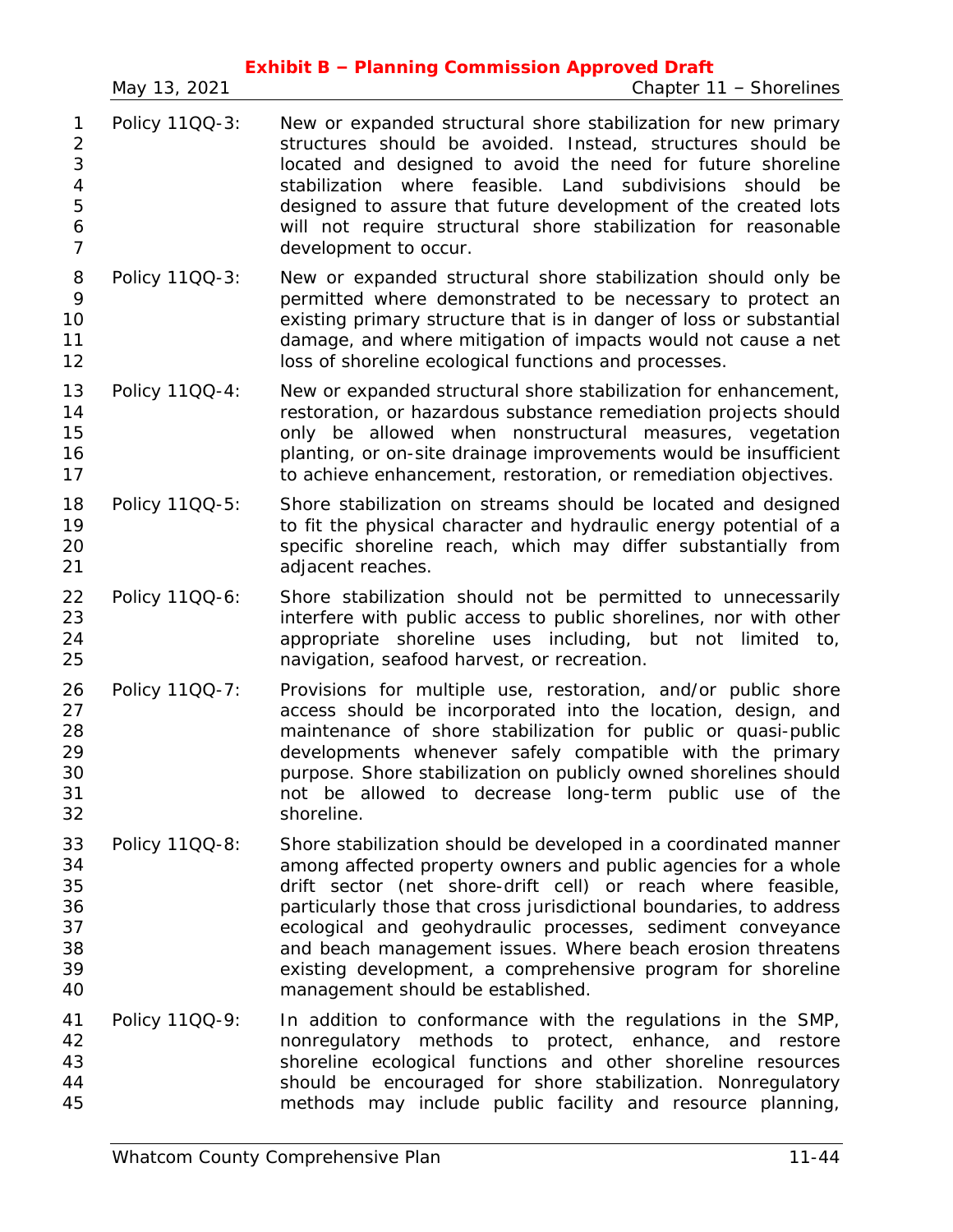|                                              | May 13, 2021    | <b>Exhibit B - Planning Commission Approved Draft</b><br>Chapter 11 - Shorelines                                                                                                                                                                                                                                                                                                                                                                           |
|----------------------------------------------|-----------------|------------------------------------------------------------------------------------------------------------------------------------------------------------------------------------------------------------------------------------------------------------------------------------------------------------------------------------------------------------------------------------------------------------------------------------------------------------|
| $\mathbf{1}$<br>$\overline{2}$               |                 | technical assistance, education, voluntary enhancement and<br>restoration projects, or other incentive programs.                                                                                                                                                                                                                                                                                                                                           |
| 3<br>4<br>5<br>6<br>$\overline{7}$<br>8<br>9 | Policy 11QQ-10: | Shore stabilization should be located, designed, and maintained<br>to protect and maintain shoreline ecological functions, ongoing<br>shore processes, and the integrity of shore features. Ongoing<br>stream, lake, or marine processes and the probable effects of<br>proposed shore stabilization on other properties and shore<br>features should be considered. Shore stabilization should not be<br>developed for the purpose of filling shorelines. |
| 10<br>11<br>12<br>13                         | Policy 11QQ-11: | Failing, harmful, unnecessary, or ineffective structures should<br>be removed, and shoreline ecological functions and processes<br>should be restored using nonstructural methods or less harmful<br>long-term stabilization measures.                                                                                                                                                                                                                     |
| 14<br>15<br>16<br>17<br>18<br>19             | Policy 11QQ-12: | Structural shoreline stabilization measures should only be used<br>when more natural, flexible, sustainable, nonstructural methods<br>such as vegetative stabilization, beach enhancement, and<br>bioengineering have been determined infeasible. Alternatives for<br>shoreline stabilization should be based on the following<br>hierarchy of preference:                                                                                                 |
| 20<br>21                                     |                 | a. No action (allow the shoreline to retreat naturally), increase<br>building setbacks, and relocate structures.                                                                                                                                                                                                                                                                                                                                           |
| 22<br>23<br>24<br>25                         |                 | b. Flexible defense works constructed of natural materials<br>including soft shore protection, bioengineering, including<br>beach enhancement, protective berms, or vegetative<br>stabilization.                                                                                                                                                                                                                                                           |
| 26<br>27                                     |                 | c. Rigid works constructed of artificial materials such as riprap<br>or concrete.                                                                                                                                                                                                                                                                                                                                                                          |
| 28<br>29<br>30<br>31                         |                 | Materials used for construction of shoreline stabilization should<br>be selected for long-term durability, ease of maintenance,<br>compatibility with local shore features, including aesthetic<br>values, and flexibility for future uses.                                                                                                                                                                                                                |
| 32<br>33<br>34<br>35<br>36                   | Policy 11QQ-13: | Larger works such as jetties, breakwaters, weirs, or groin<br>systems should be permitted only for water-dependent uses<br>when the benefits to the region outweigh resource losses from<br>such works, and only where mitigated to provide no net loss of<br>shoreline ecological functions and processes.                                                                                                                                                |
| 37<br>38<br>39<br>40                         | Policy 11QQ-14: | Alternative structures, including floating, portable or submerged<br>breakwater structures, or several smaller discontinuous<br>structures, should be considered where physical conditions<br>make such alternatives with less impact feasible.                                                                                                                                                                                                            |
| 41                                           | <b>Signs</b>    |                                                                                                                                                                                                                                                                                                                                                                                                                                                            |
| 42<br>43<br>44                               | Policy 11RR-1:  | Whatcom County recognizes the constitutional right for property<br>owners to communicate using signs on their property. These                                                                                                                                                                                                                                                                                                                              |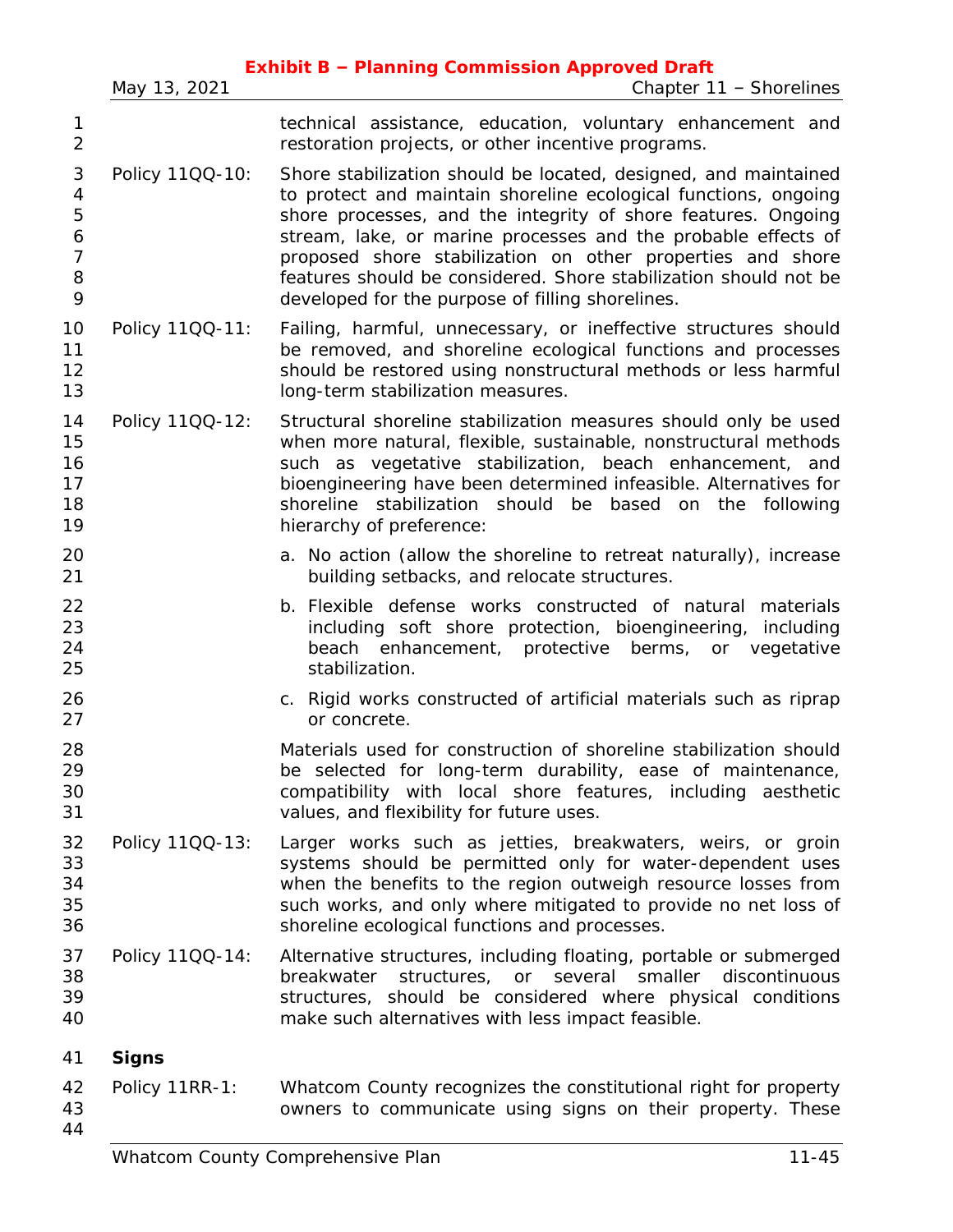|                                            | May 13, 2021     | <b>Exhibit B - Planning Commission Approved Draft</b><br>Chapter 11 - Shorelines                                                                                                                                                                                                                              |
|--------------------------------------------|------------------|---------------------------------------------------------------------------------------------------------------------------------------------------------------------------------------------------------------------------------------------------------------------------------------------------------------|
| 1<br>$\overline{2}$<br>3<br>$\overline{4}$ |                  | policies are intended to ensure that signage within shoreline<br>areas is consistent with the purpose and intent of the SMA and<br>the SMP by addressing impacts to ecological functions, public<br>safety, and visual aesthetics.                                                                            |
| 5<br>6<br>$\overline{7}$                   | Policy 11RR-2:   | Signs should be located, designed, and maintained to be visually<br>compatible with local shoreline scenery as seen from both land<br>and water, especially on shorelines of statewide significance.                                                                                                          |
| 8<br>9                                     | Policy 11 RR-3:  | Sign location and design should not significantly impair shoreline<br>views.                                                                                                                                                                                                                                  |
| 10<br>11<br>12<br>13<br>14                 | Policy 11 RR-4:  | As a preferable alternative to continued proliferation of single-<br>purpose signs, communities, districts, and/or multiuse or<br>multitenant commercial developments are encouraged to erect<br>single, common use gateway signs to identify and give<br>directions to local premises and public facilities. |
| 15<br>16                                   | Policy 11 RR-5:  | Signs of a commercial or industrial nature should be limited to<br>those areas or premises to which the sign messages refer.                                                                                                                                                                                  |
| 17<br>18<br>19<br>20<br>21                 | Policy 11 RR-6:  | Billboards and other off-premises signs are not water-<br>dependent, they reduce public enjoyment of or access to<br>shorelines, and they often lower values of nearby properties.<br>Except for approved community gateway or directional signs,<br>such signs should not be located on shorelines.          |
| 22<br>23<br>24                             | Policy 11 RR-7:  | Signs near scenic vistas and viewpoints should be restricted in<br>number, location, and height so that enjoyment of these limited<br>and scarce areas is not impaired.                                                                                                                                       |
| 25<br>26<br>27                             | Policy 11 RR-8:  | Freestanding signs should be located to avoid blocking scenic<br>located on<br>the<br>landward side of public<br>views<br>and<br>be<br>transportation routes, which generally parallel the shoreline.                                                                                                         |
| 28<br>29<br>30<br>31                       | Policy 11 RR-9:  | To minimize negative visual impacts and obstructions to<br>shoreline access and use, low profile, on-premises wall signs are<br>strongly preferred over freestanding signs or off-premises wall<br>signs.                                                                                                     |
| 32<br>33<br>34<br>35                       | Policy 11 RR-10: | Signs should be designed mainly to identify the premises and<br>nature of enterprise without unduly distracting uninterested<br>passersby. Moving or flashing signs should be prohibited on<br>shorelines.                                                                                                    |
| 36                                         | Transportation   |                                                                                                                                                                                                                                                                                                               |
| 37<br>38<br>39                             | Policy 11SS-1:   | New public or private transportation facilities should be located<br>inland from the land/water interface, preferably out of the<br>shoreline, unless:                                                                                                                                                        |
| 40<br>41                                   |                  | a. Perpendicular water crossings are required for access to<br>authorized uses consistent with the SMP; or                                                                                                                                                                                                    |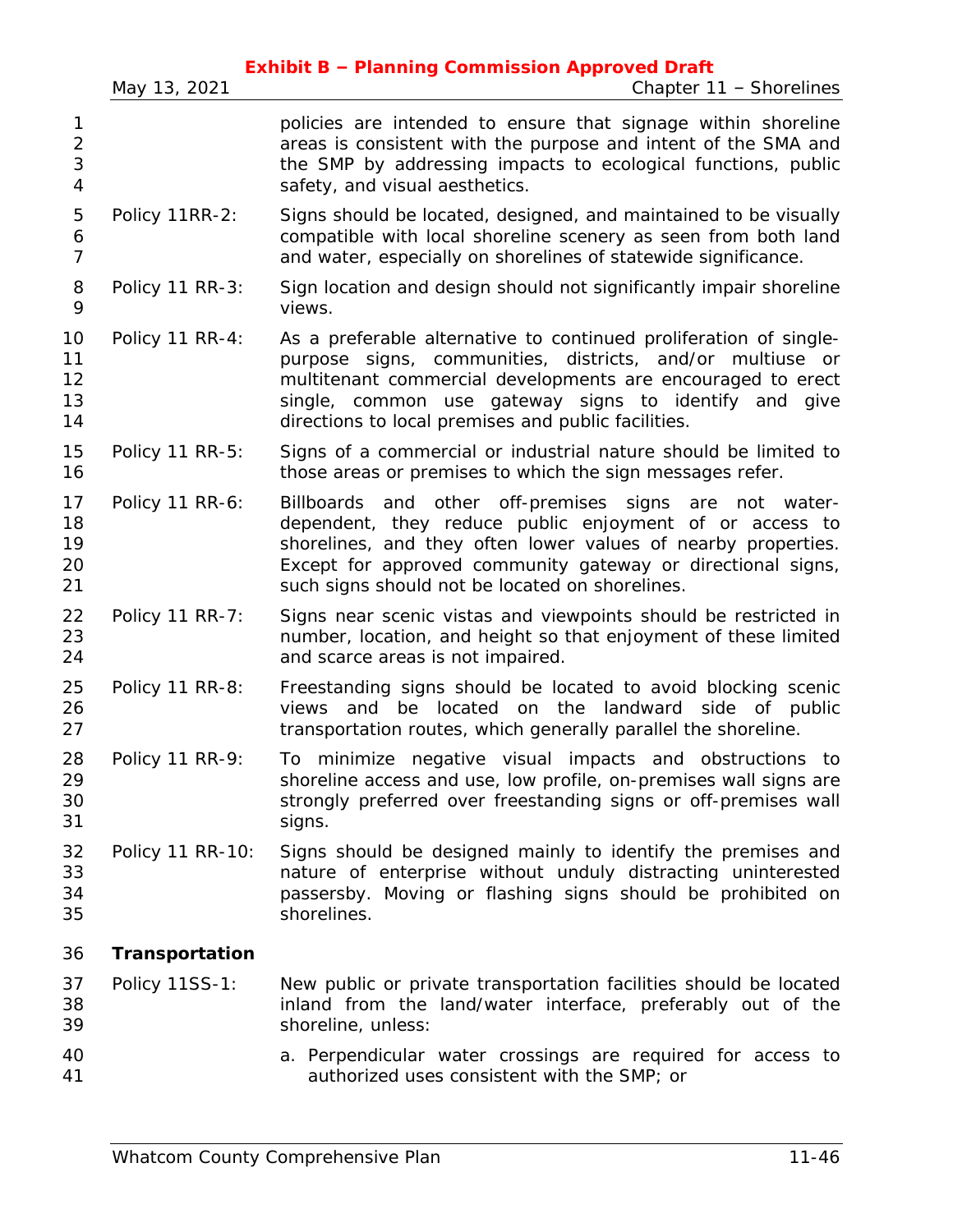|                                         |                  | <b>Exhibit B - Planning Commission Approved Draft</b>                                                                                                                                                                                                                                                                                                                                                           |
|-----------------------------------------|------------------|-----------------------------------------------------------------------------------------------------------------------------------------------------------------------------------------------------------------------------------------------------------------------------------------------------------------------------------------------------------------------------------------------------------------|
|                                         | May 13, 2021     | Chapter 11 - Shorelines                                                                                                                                                                                                                                                                                                                                                                                         |
| 1<br>$\overline{2}$<br>3<br>4<br>5<br>6 |                  | b. Facilities are primarily oriented to pedestrian and non-<br>motorized use and provide an opportunity for a substantial<br>number of people to enjoy shoreline areas, and are<br>consistent with the policies and regulations for ecological<br>protection in the General Policies section of this chapter and<br>in WCC 23.30.010 (Ecological Protection), respectively.                                     |
| 7<br>8<br>9                             | Policy 11SS-2:   | Transportation facilities should be located and designed to avoid<br>public recreation and public access areas and significant natural,<br>historic, archaeological, or cultural sites.                                                                                                                                                                                                                         |
| 10<br>11<br>12                          | Policy 11SS-3:   | Parking is not a preferred use in shorelines and should only be<br>allowed to support authorized uses where<br>no<br>feasible<br>alternatives exist.                                                                                                                                                                                                                                                            |
| 13<br>14<br>15                          | Policy 11SS-4:   | New or expanded public transportation facility route selection<br>and development should be coordinated with related local and<br>state government land use and circulation planning.                                                                                                                                                                                                                           |
| 16<br>17<br>18<br>19                    | Policy 11SS-5:   | Transportation system route planning, acquisition, and design in<br>the shoreline should provide space wherever possible for<br>compatible multiple uses such as utility lines, pedestrian shore<br>access or viewpoints, or recreational trails.                                                                                                                                                               |
| 20<br>21<br>22<br>23<br>24<br>25        | Policy 11SS-6:   | Transportation system plans and transportation projects within<br>shorelines should provide safe trail space for non-motorized<br>traffic such as pedestrians, bicyclists, or equestrians. Space for<br>such uses should be required along roads on shorelines, where<br>appropriate, and should be considered when rights-of-way are<br>being vacated or abandoned.                                            |
| 26<br>27<br>28<br>29<br>30<br>31<br>32  | Policy 11SS-7:   | Public access should be provided to shorelines where safe and<br>compatible with the primary and adjacent use, or should be<br>replaced where transportation development substantially<br>impairs lawful public access. Viewpoints, parking, trails, and<br>similar improvements should be considered for transportation<br>system projects in shoreline areas, especially where a need has<br>been identified. |
| 33<br>34<br>35<br>36<br>37              | Policy 11SS-8:   | Public transportation routes, particularly arterial highways and<br>railways, should be located, designed, and maintained to permit<br>safe enjoyment of adjacent shore areas and properties by other<br>appropriate uses such as recreation or residences. Vegetative<br>screening or other buffering should be considered.                                                                                    |
| 38                                      | <b>Utilities</b> |                                                                                                                                                                                                                                                                                                                                                                                                                 |
| 39<br>40<br>41                          | Policy 11TT-1:   | New public or private utilities should be located inland from the<br>land/water interface, preferably out of the shoreline jurisdiction,<br>unless:                                                                                                                                                                                                                                                             |
| 42                                      |                  | a. Perpendicular water crossings are unavoidable; or                                                                                                                                                                                                                                                                                                                                                            |